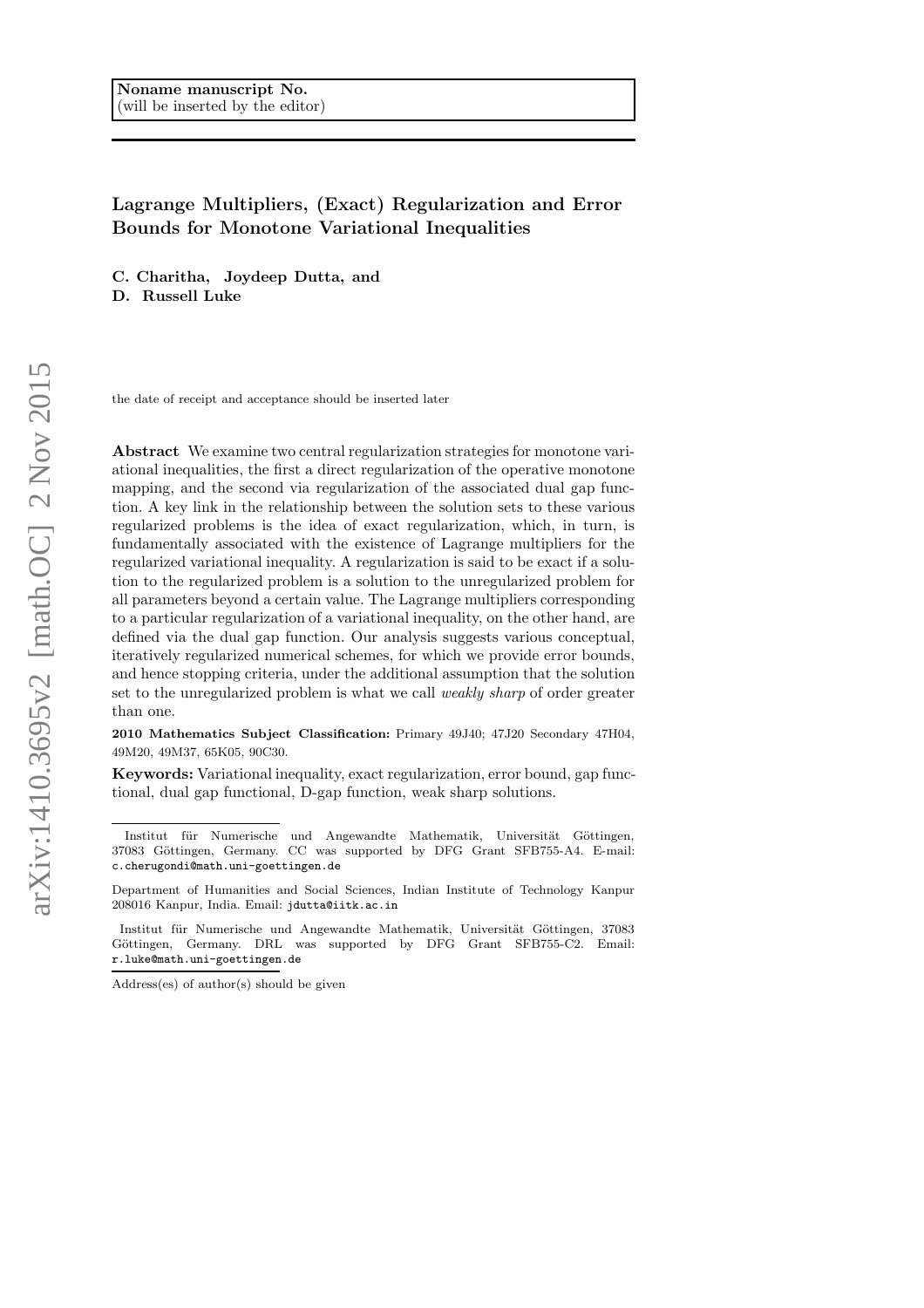## 1 Introduction.

Given a mapping  $F : \mathbb{R}^n \to \mathbb{R}^n$ , a closed set  $\Omega \in \mathbb{R}^n$ , we consider the variational inequality problem  $VI(F, \Omega)$ :

find a vector  $\overline{x} \in \Omega$  such that  $\langle F(\overline{x}), y - \overline{x} \rangle \ge 0, \quad \forall y \in \Omega$  (VI)

and the (strong) generalized variational inequality  $\mathrm{GVI}(T,\Omega)$  for a multivalued mapping  $T: \mathbb{R}^n \rightrightarrows \mathbb{R}^n$ :

find 
$$
\overline{x} \in \Omega
$$
 such that  
\n $\exists v \in T(\overline{x})$  with  $\langle v, x - \overline{x} \rangle \ge 0 \quad \forall x \in \Omega$ . (GVI)

We will denote the sets of solutions to these problems by  $SOL(F, \Omega)$  and  $SOL(T, \Omega)$  respectively where the corresponding problem,  $VI(F, \Omega)$  or

 $GVI(T, \Omega)$ , is clear from context. Though the subject of variational inequalities is well-established (see [10] for the basic theory and algorithms), we recall some basic definitions.

**Definition 1** [(pseudo) monotone mappings] A mapping  $F : \mathbb{R}^n \to \mathbb{R}^n$  is said to be pseudomonotone on  $\Omega$  if for all  $x, y \in \Omega$ 

$$
\langle x - y, F(y) \rangle \ge 0 \quad \implies \quad \langle x - y, F(x) \rangle \ge 0. \tag{1}
$$

F is said to be pseudomonotone<sup>+</sup> on  $\Omega$  if F is pseudomonotone and for all  $x, y \in \Omega$ ,

$$
\langle F(x), y - x \rangle \ge 0 \quad and \quad \langle F(y), y - x \rangle = 0 \Rightarrow F(y) = F(x). \tag{2}
$$

 $F$  is called monotone on  $\Omega$  if

$$
\langle F(x) - F(y), x - y \rangle \ge 0 \quad \forall x, y \in \Omega.
$$
 (3)

F is called strongly monotone on  $\Omega$  if there exists a  $\mu > 0$  such that

$$
\langle F(x) - F(y), x - y \rangle \ge \mu \|x - y\|^2 \quad \forall \ x, y \in \Omega.
$$
 (4)

We recall that for monotone functions, the solution set, if exists, is convex. Throughout this work we assume the following.

### Assumption 2

(i)  $\Omega \subset \mathbb{R}^n$  is nonempty, closed and convex. (ii)  $F: \Omega \to \mathbb{R}^n$  is continuous and monotone.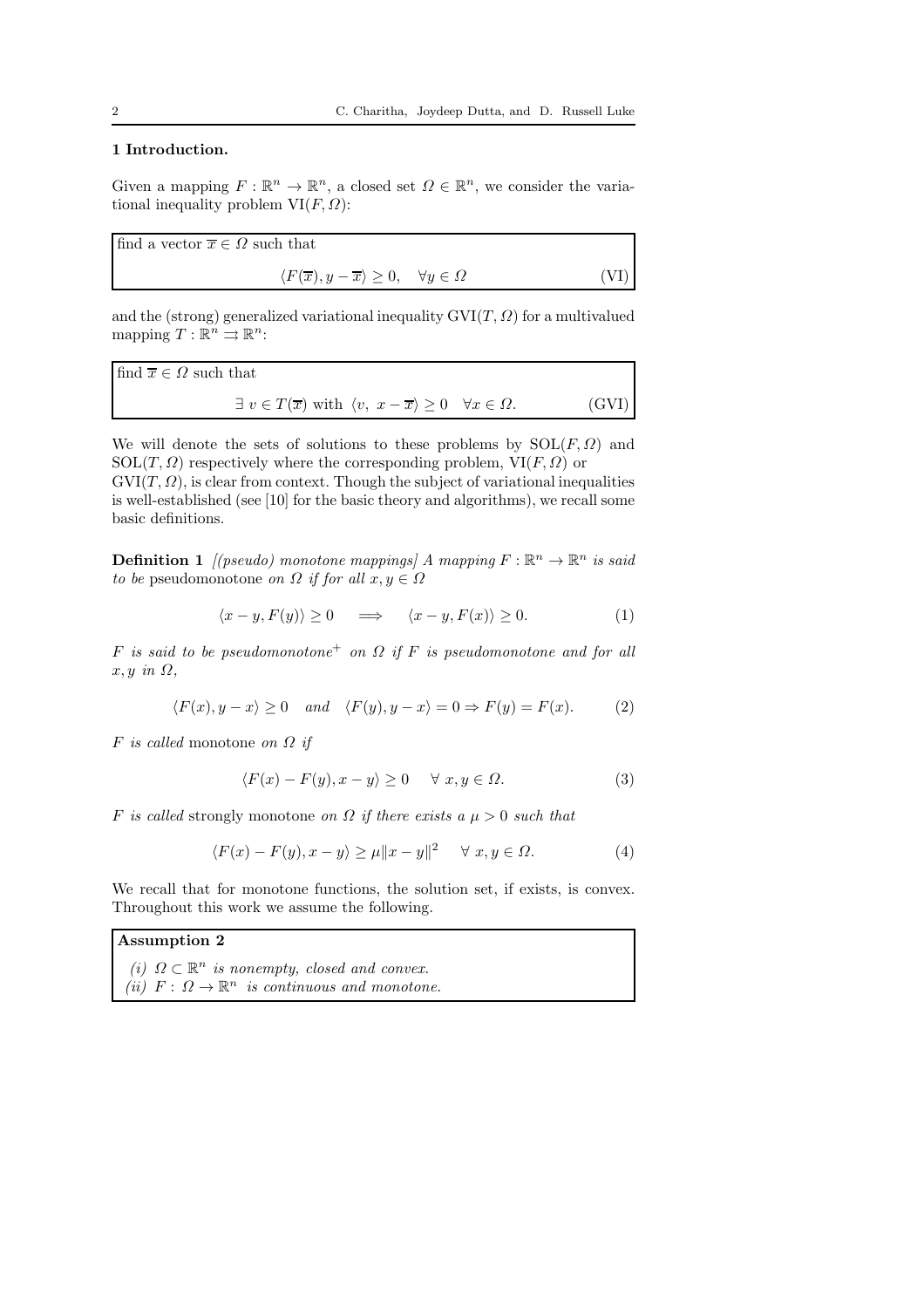Assumption 2(ii) above is understood in the context of Definition 1 by the obvious extension of F to a mapping defined on  $\mathbb{R}^n$  by the mapping whose effective domain is  $\Omega$ , that is  $F(x) = \emptyset$  for all  $x \notin \Omega$ . We recall a standard result on existence and boundedness of the set of solutions to  $VI(F, \Omega)$ . Define the recession or asymptotic cone  $\Omega^{\infty}$  by

$$
\Omega^{\infty} \equiv \{ w \in \mathbb{R}^n \mid \text{ for any } x \in \Omega, \ x + w\tau \in \Omega \ \forall \ \tau \ge 0 \} \, . \tag{5}
$$

**Lemma 1 (Exercise 12.52, [19])** Under assumption 2,  $SOL(F, \Omega)$  is nonempty and bounded if and only if

$$
w \in \Omega^{\infty} \setminus \{0\} \implies \exists x \in \Omega \text{ with } \langle F(x), w \rangle > 0. \tag{6}
$$

There is a vast literature on how to solve a variational inequality under various assumptions (see [10] and references therein). Of particular interest for us are ill-posed variational inequalities. There are many definitions of illposedness. Here we will consider ill-posed any variational inequality  $VI(F, \Omega)$ for which  $F$  is not strongly monotone. The conventional approach to such problems is to regularize, or otherwise modify the problem so that the regularized problem is well-posed and has one or more solutions that are reasonable approximations to solutions to the original problem. A solution to the desired ill-posed problem, if exists, is then achieved as a limit of solutions to well-posed approximate problems.

A central motivation of this paper is the concept of exact regularization for a variational inequality, that is, a regularization for which the regularized solution corresponds to a solution to the unregularized problem for all regularization parameters below a certain threshold. Exact penalization is a well understood concept in constrained optimization, and the relation to the existence of Lagrange multipliers has been extensively studied. This has recently been extended to penalized variational inequalities where the connection to Lagrange multipliers also appears [8, Lemma 4]. We take our inspiration from the concept of exact regularization developed in the context of convex programming by Friedlander and Tseng [11]. Given a convex mapping  $f : \mathbb{R}^n \to \mathbb{R}$ , a nonempty closed convex set  $\Omega \in \mathbb{R}^n$  and a continuous convex map  $\varphi : \mathbb{R}^n \to \mathbb{R}$ ,  $\varepsilon > 0$ , consider the following regularization scheme:

$$
(\mathcal{P}_0) \qquad \underset{x \in \Omega}{\text{minimize}} \ f(x) \quad \to \quad (\mathcal{P}_{\varepsilon}) \qquad \underset{x \in \Omega}{\text{minimize}} \ f(x) + \varepsilon \varphi(x).
$$

When  $\varphi = \| \cdot \|^2$ , it is the well known Tikhonov regularization and when  $\varphi =$  $\|\cdot\|_1$ , an  $l_1$  regularization. The regularization is said to be exact if solutions to  $(\mathcal{P}_{\varepsilon})$  are solutions to  $(\mathcal{P}_{0})$  for  $\varepsilon$  below some threshold value.

Generalizing this to variational inequalities, for any continuous convex mapping  $\varphi : \mathbb{R}^n \to \mathbb{R} \cup \{+\infty\}$  with dom  $\varphi = \Omega$ , denote  $T_{\varepsilon} \equiv F + \varepsilon \partial \varphi$ , with  $\varepsilon > 0$  fixed, and F extended by  $\emptyset$  to a mapping  $\mathbb{R}^n \to \mathbb{R}^n$ . We consider the following regularization strategy for  $VI(F, \Omega)$  which turns out to be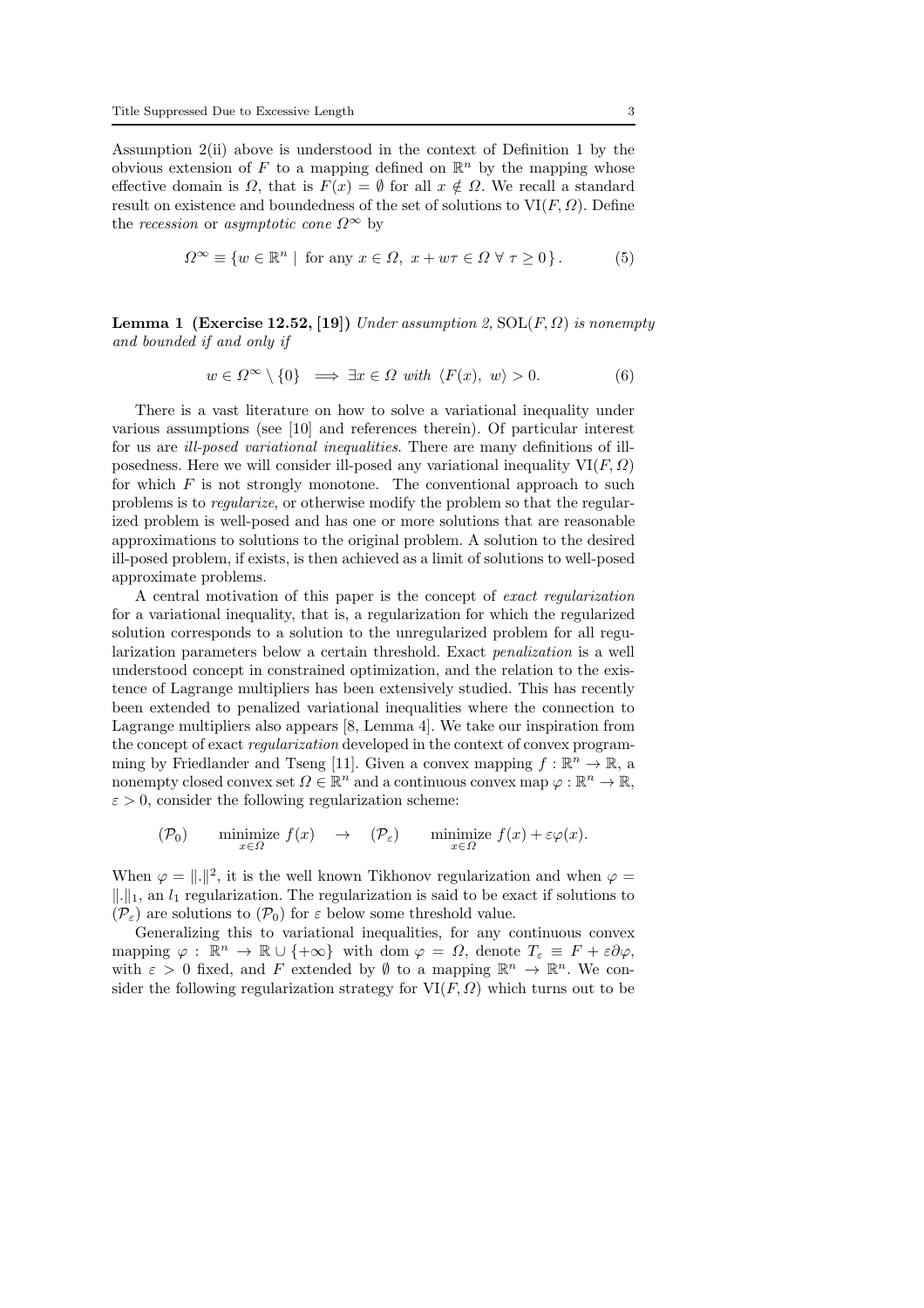a specialization of (GVI):

find 
$$
\overline{x} \in \Omega
$$
 such that  
\n $\exists v \in T_{\varepsilon}(\overline{x}) \equiv F(\overline{x}) + \varepsilon \partial \varphi(\overline{x})$  with  $\langle v, x - \overline{x} \rangle \ge 0, \forall x \in \Omega$ . (GVI<sub>T<sub>\varepsilon</sub></sub>)

In our extension of the notion of exact regularization to variational inequalities we introduce *Lagrange multipliers* for variational inequalities, the existence of which are closely tied to the existence of exact regularization strategies. The central tool for our analysis is the gap function.

For a given variational inequality  $VI(F, \Omega)$ , a gap function is a function  $\psi : \mathbb{R}^n \to \mathbb{R} \cup \{ +\infty \}$  with  $\Omega \subseteq \text{dom } \psi$  and

1.  $\psi(x) \geq 0$  for all  $x \in \Omega$ ;

2.  $\psi(\overline{x}) = 0$ ,  $\overline{x} \in \Omega$  if and only if  $\overline{x}$  solves VI(*F*,  $\Omega$ ).

It is clear that any minimizer  $\bar{x}$  of the gap function  $\psi$  over  $\Omega$  with  $\psi(\bar{x}) = 0$  is a solution to  $VI(F, \Omega)$ . The first occurrence of the gap function for  $VI(F, \Omega)$ is Auslender's gap function [1]:

$$
\theta(x) = \sup_{y \in \Omega} \langle F(x), x - y \rangle,\tag{7}
$$

where we use the convention that the value of a function on the emptyset is  $+\infty$  so that  $\theta(x) = +\infty$  at points  $x \notin \Omega$ . The dual gap function for  $\text{VI}(F, \Omega)$ is given by

$$
G(x) = \sup_{y \in \Omega} \langle F(y), x - y \rangle.
$$
 (8)

For each fixed y, the function  $x \mapsto \langle F(y), x - y \rangle$  is affine. Thus the dual gap function G is closed and convex on  $\Omega$  since it is the pointwise supremum over affine functions. The dual gap function is not necessarily a gap function for  $VI(F, \Omega)$ , however, with additional assumptions on F, it is indeed a gap function. In particular, if the mapping  $F$  is pseudomonotone and continuous, then G is in fact a gap function for  $VI(F, \Omega)$  [10, Theorem 2.3.5].

Note that neither  $\theta$  nor G is finite valued in general. If  $\Omega$  is assumed to be compact, then both are finite-valued, but we will avoid such restrictions in what follows. A regularized gap function for  $VI(F, \Omega)$  with regularization parameter  $\alpha > 0$ , is given by

$$
\theta_{\alpha}(x) = \sup_{y \in \Omega} \left\{ \langle F(x), x - y \rangle - \frac{\alpha}{2} ||y - x||^2 \right\}.
$$
 (9)

This was introduced in [12] and is finite valued for any closed convex set  $\Omega$ . Note that when  $F$  is strongly monotone then  $G$  is finite valued even without  $\Omega$  being compact. For, the strong monotonicity of F on  $\Omega$  with constant  $\mu$ implies that

$$
\langle F(y), x - y \rangle \le \langle F(x), x - y \rangle - \mu ||x - y||^2. \tag{10}
$$

Hence

$$
G(x) = \sup_{y \in \Omega} \langle F(y), x - y \rangle \le \sup_{y \in \Omega} \{ \langle F(x), x - y \rangle - \mu ||x - y||^2 \} = \theta_{2\mu}(x) < \infty. \tag{11}
$$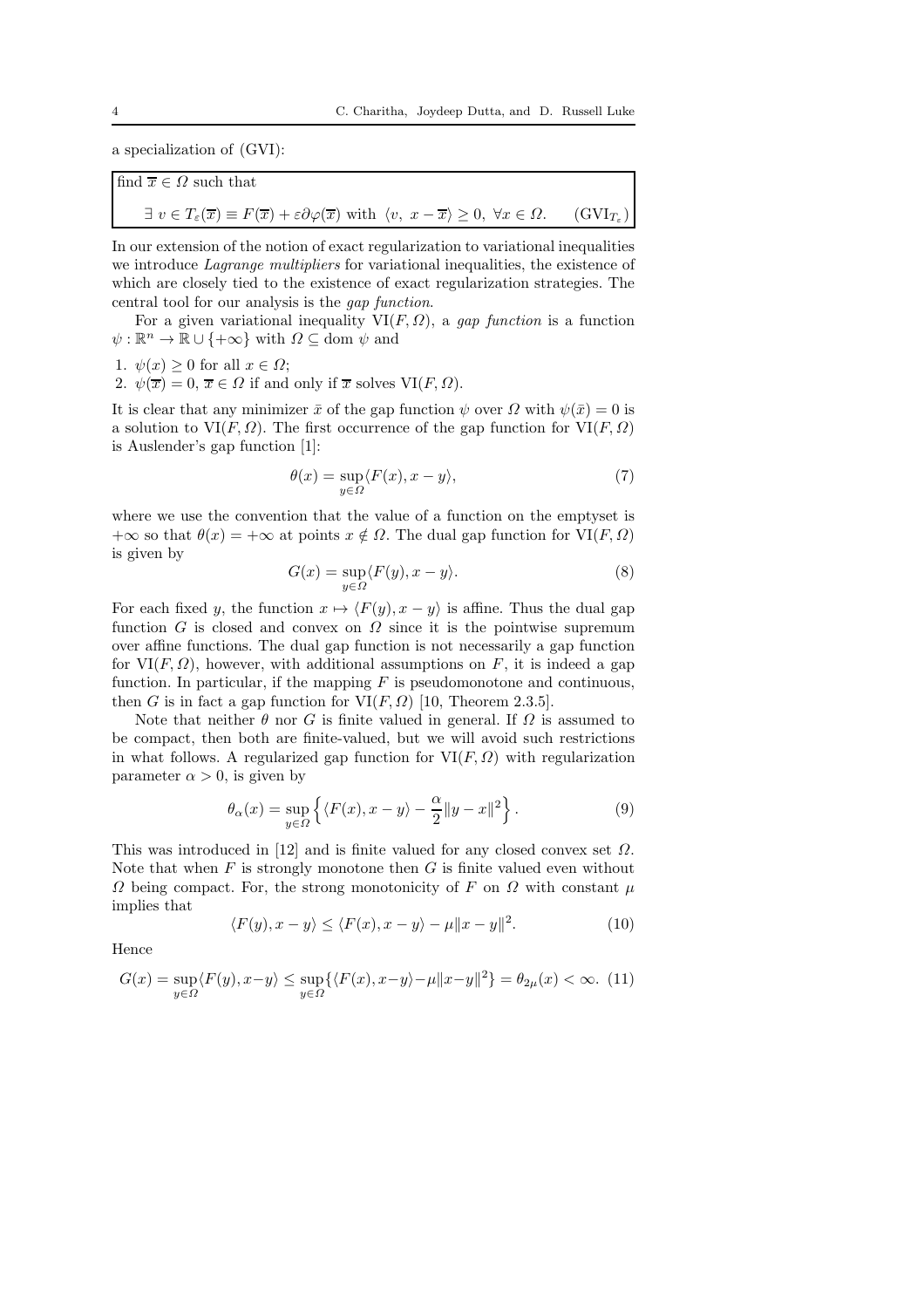One can reformulate  $VI(F, \Omega)$  as a constrained optimization problem using  $\theta_{\alpha}$ . Since the objective function in (9) is strongly concave, for every x there exists a unique solution  $y_\alpha(x)$  which is explicitly given by

$$
y_{\alpha}(x) = P_{\Omega} \left( x - \frac{1}{\alpha} F(x) \right)
$$
 (12)

where  $P_{\Omega}(z) \equiv \operatorname{argmin}_{y \in \Omega} \|y - z\|$  is the projection onto the set  $\Omega$ . Hence  $\theta_{\alpha}(x)$  can be explicitly written as

$$
\theta_{\alpha}(x) = \left\{ \langle F(x), x - y_{\alpha}(x) \rangle - \frac{\alpha}{2} || y_{\alpha}(x) - x ||^2 \right\}.
$$
 (13)

When F is continuously differentiable,  $\theta_{\alpha}$  is continuously differentiable [12, Theorem 3.2] and hence we can reformulate  $VI(F, \Omega)$  as a constrained optimization problem with the differentiable objective function  $\theta_{\alpha}$ .

We show in Section 2 that, although the solution set of the regularized problem  $(GVI_{T_{\varepsilon}})$  has some relation to the solution set of (VI), we will achieve a more precise correspondence via the dual gap function  $G$  defined by  $(8)$ and the equivalence between solutions to the problem (VI) and the convex optimization problem

$$
\underset{x \in \Omega}{\text{minimize}} \quad G(x). \tag{P_G}
$$

If  $SOL(F, \Omega) \neq \emptyset$ , then solving  $VI(F, \Omega)$  is equivalent to solving  $(\mathcal{P}_G)$ . The corresponding regularization of the the above convex optimization problem in the spirit of [11] gives us the problem

$$
\underset{x \in \Omega}{\text{minimize}} \ G_{\varepsilon\varphi}(x) \equiv G(x) + \varepsilon\varphi(x). \tag{P_{G_{\varepsilon\varphi}}}
$$

Definition 3 (exact regularization of variational inequalities) A regularization of the variational inequality (VI) is said to be exact if solutions to the convex optimization problem  $(\mathcal{P}_{G_{\varepsilon\varphi}})$  are also solutions to (VI) for all values of  $\varepsilon$  below some threshold value  $\overline{\varepsilon} > 0$ .

Another advantage of gap functions is the availability of computable error bounds for strongly monotone variational inequalities. Error bounds, in turn, are essential for principled stopping criteria for algorithms. These are discussed in Section 3 where we derive an upper bound on the error under the assumption that the solution set  $VI(F, \Omega)$  is *weakly-sharp of order gamma* (46). Error bounds can also be achieved for the special case of monotone mappings where  $F(x) = Mx + q$  and  $\Omega = \mathbb{R}^n_+$  or a polyhedron with a positive semidefinite matrix  $M$ . For general monotone variational inequalities, however, we are unaware of any results on error bounds using the gap function.

Through the study of unconstrained reformulations for variational inequalities the closely related D-gap function  $\theta_{\alpha\beta}$  for VI(F,  $\Omega$ ) was introduced [15]. It is defined as the difference of two regularized gap functions  $\theta_{\alpha}$  and  $\theta_{\beta}$  with  $\beta > \alpha$  and is given by

$$
\theta_{\alpha\beta}(x) = \theta_{\alpha}(x) - \theta_{\beta}(x); \quad \beta > \alpha > 0.
$$
 (14)

The D-gap function satisfies the following properties [20, Theorem 3.2]: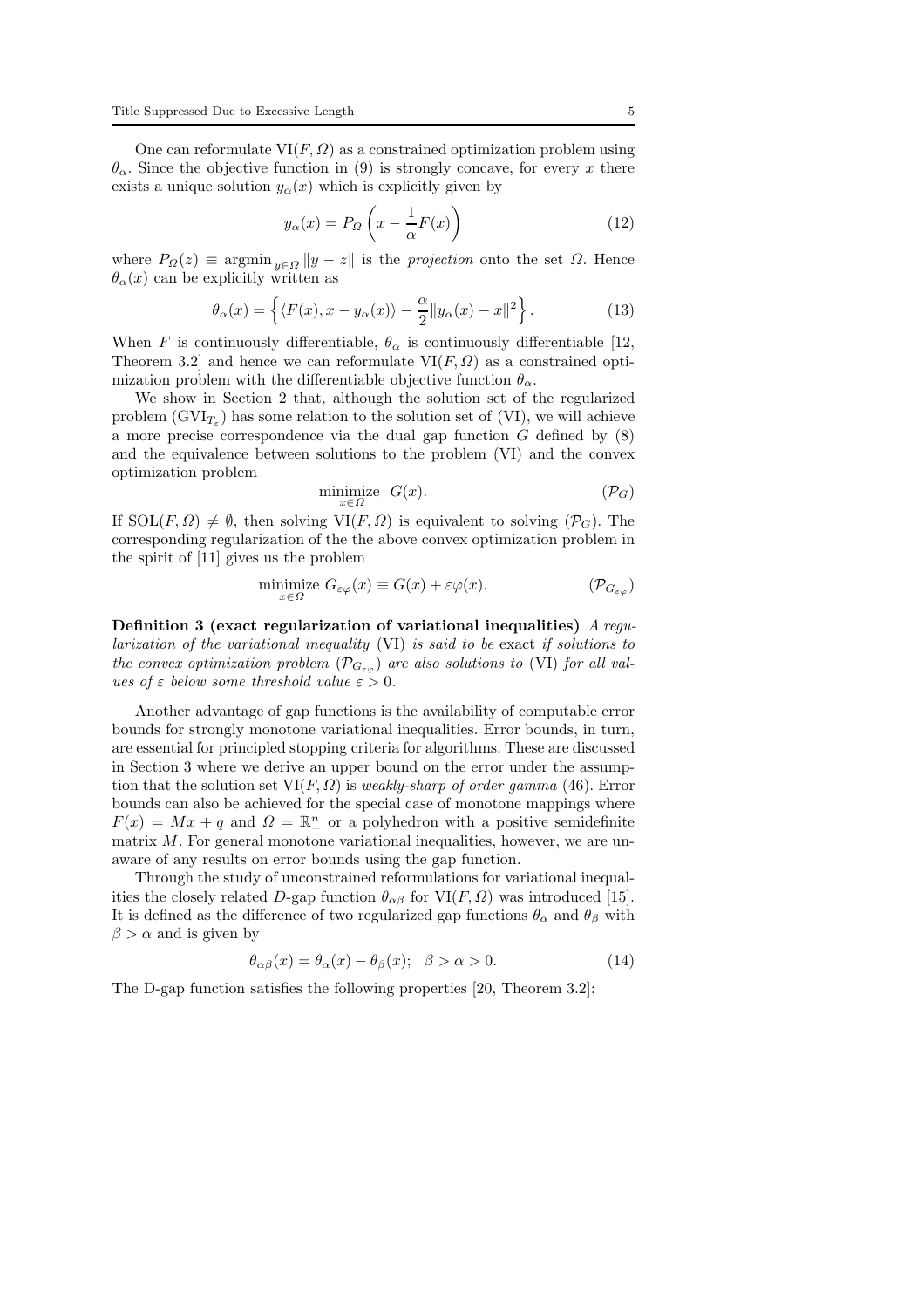1.  $\theta_{\alpha\beta}(x) \ge 0$  for all  $x \in \mathbb{R}^n$ ;

2.  $\theta_{\alpha\beta}(\overline{x}) = 0$ ,  $x \in \mathbb{R}^n$  if and only if  $\overline{x}$  solves  $\text{VI}(F, \Omega)$ .

The D-gap function provides an unconstrained reformulation of the variational inequality [20, Theorem 3.2]. As with the gap function, when  $F$  is continuously differentiable, the D-gap function is smooth and the resulting unconstrained optimization problem of minimizing  $\theta_{\alpha\beta}$  is smooth [20, Theorem 3.1].

As the theory for gap and D-gap functions for generalized variational inequalities is underdeveloped, particularly with regard to numerical algorithms, we will, when necessary, restrict our attention to differentiable strongly convex regularizers  $\varphi$ . Our numerical approach for solving the regularized problems  $VI(T_{\varepsilon}, \Omega)$  with  $T_{\varepsilon} = F + \varepsilon \nabla \varphi$  is via D-gap functions for which there is ample choice of appropriate methods. We use the attendant error bounds developed in [7] and [20] for iterative methods for solving  $VI(T_{\varepsilon}, \Omega)$  with  $\varepsilon$  fixed and  $T_{\varepsilon} = F + \varepsilon \nabla \varphi$  strongly monotone. In the limit as  $\varepsilon \to 0$  we approach the solution set to VI $(F, \Omega)$ . If our regularization  $\varphi$  is exact, then, for some  $\varepsilon$  below a threshold value, the procedure for solving the regularized problem will converge to a point in  $SOL(F, \Omega)$  with computable error bounds. When the regularization is not exact, error bounds on the distance from the regularized solution to the original solution set is provided in [11] for a general convex minimization. We derive in Section 4.3 conditions for a similar error bound for the generalization to variational inequalities. Unlike the case of convex minimization our generalization demands more than the existence of the "weak sharp minima" in order to achieve exact regularization. Our characterization (74) appears to be new.

In section 2, we study the properties of the solution sets of generalized variational inequalities with the purpose of understanding the solution sets of the regularized problem  $\text{GVI}(T_{\varepsilon}, \Omega)$  with  $T_{\varepsilon} = F + \varepsilon \partial \varphi$ . Here the essential role of the dual gap function for characterizing exact regularization becomes apparent. In Section 3 we focus on the solution methods for monotone variational inequalities via iterative regularization of the dual gap function. The analysis in Section 4 is refined to the special case when  $\varphi$  is differentiable, where we study direct regularization of the variational inequality via  $(GVI_{T_{\varepsilon}})$ . In the same section we present some numerical results illustrating the theory.

### 2 Solution Sets

We begin with a study of the relationship between regularized generalized variational inequalities and their limit as the regularization parameter goes to zero.

#### 2.1 Basic Facts, Notation and Assumptions

Our focus in this section is on the solution sets of  $GVI(T, \Omega)$  where T is a maximal monotone map and  $\Omega$  is a non-empty closed and convex set.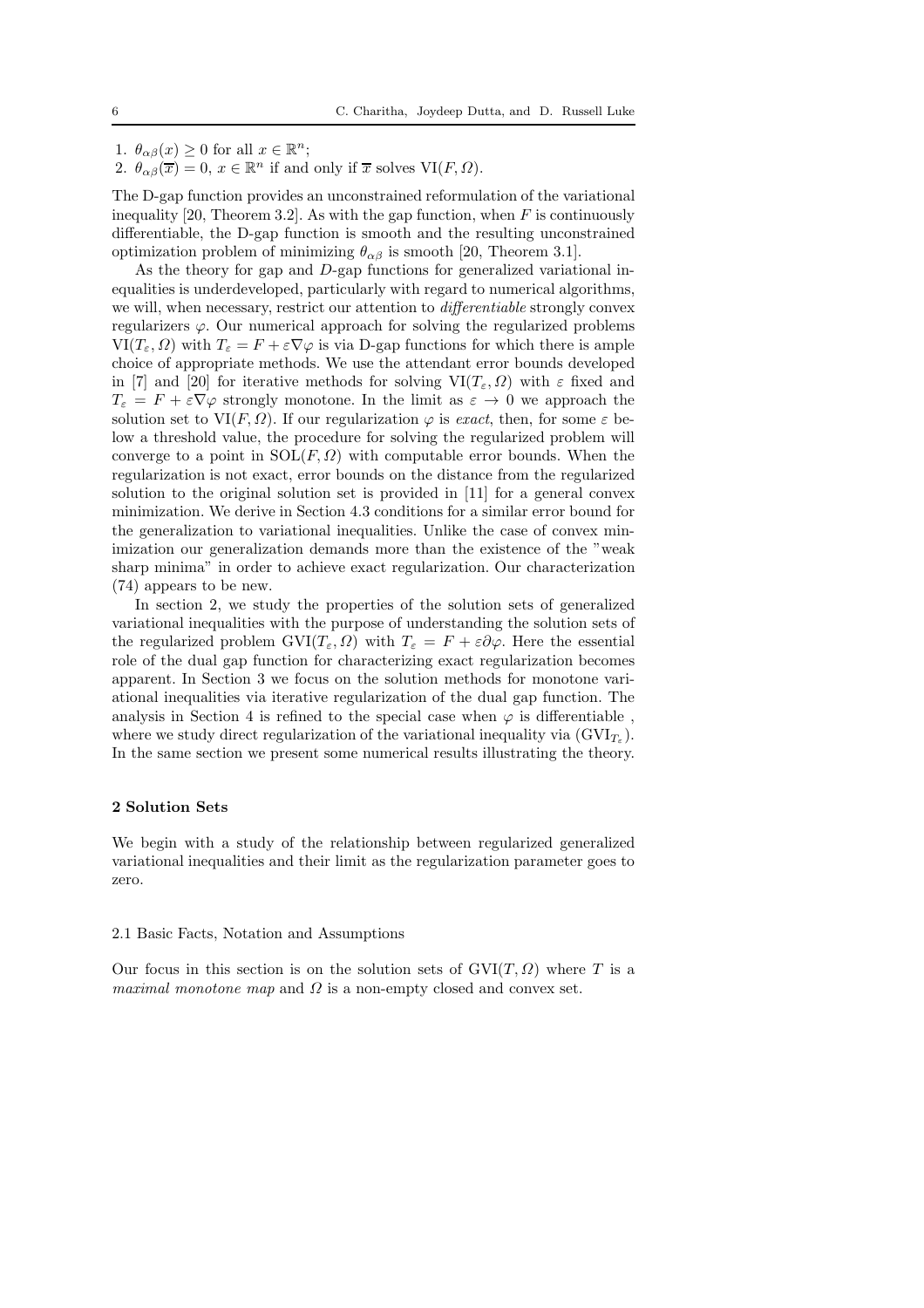**Definition 4 (normal cone)** A Normal cone to a closed convex set  $\Omega$  at a point  $\overline{x} \in \Omega$  is defined as

$$
N_{\Omega}(\overline{x}) = \{ v \in \mathbb{R}^n : \langle v, x - \overline{x} \rangle \le 0 \quad \forall x \in \Omega \}. \tag{15}
$$

Definition 5 ((maximal) monotone mappings) A set-valued map  $T: \mathbb{R}^n \rightrightarrows$  $\mathbb{R}^n$  is  $\xi$ -monotone for some  $\xi > 1$  if there exists  $\mu > 0$  such that

$$
\langle v - w, x - y \rangle \ge \mu \|x - y\|^{\xi} \quad \forall (x, v) \in \text{gph } T \text{ and } \forall (y, w) \in \text{gph } T. \tag{16}
$$

It is simply said to be monotone if it is  $\xi = 1$  and  $\mu = 0$  in the above equation. F is maximally monotone if there is no monotone operator  $\overline{T}$  :  $\mathbb{R}^n \rightrightarrows \mathbb{R}^n$  such that the graph of  $\overline{T}$  properly contains the graph of T. T is strongly monotone if there exists  $\mu > 0$  such that

$$
\langle v - w, x - y \rangle \ge \mu \|x - y\|^2 \quad \forall (x, v) \in \text{gph}\,T \quad \text{and} \quad \forall (y, w) \in \text{gph}\,T. \tag{17}
$$

Using this notion we can alternatively write (GVI) as a maximal monotone inclusion:

$$
0 \in T(x) + N_{\Omega}(x).
$$

Note that  $N_{\Omega}$  is maximal monotone [4, Example 20. 41]. If dom  $T = \Omega$  then  $T+N_{\Omega}$  is also maximal monotone. More generally, if ri (dom T)∩ri (dom  $N_{\Omega}$ ) = ri  $(\text{dom } T) \cap \text{ri } (\Omega) \neq \emptyset$  then  $T + N_{\Omega}$  is also maximal monotone.

Another central property of set-valued mappings that we will make use of concerns the notion of continuity.

**Definition 6** A map  $T : \mathbb{R}^n \implies \mathbb{R}^n$  is outer semi-continuous at a point  $\overline{x} \in \mathbb{R}^n$ if

$$
\bigcup_{x^k \to \overline{x}} \limsup_{k \to \infty} T(x^k) \subset T(\overline{x})
$$

In another useful characterization, a set-valued map  $T$  is outer semicontinuous everywhere if and only if its graph is closed ([19, Theorem 5.7]).

We begin by studying some of the fundamental properties of the solution set  $SOL(T, \Omega)$ , such as convexity and boundedness. We begin with convexity. For this, we introduce the notion of a *Minty GVI*, denoted by  $MGVI(T, \Omega)$ , wherein we seek  $\overline{x} \in \Omega$ , such that for each  $y \in \Omega$  and any  $v \in T(y)$ 

$$
\langle v, y - \overline{x} \rangle \ge 0. \tag{18}
$$

Compare this to the weak GVI, denoted by  $WGVI(T, \Omega)$  [2], wherein we seek to find  $\overline{x}$ , such that for each  $x \in \Omega$ , there exists  $w_x \in T(\overline{x})$  such that

$$
\langle w_x, x - \overline{x} \rangle \ge 0. \tag{19}
$$

Let us denote the solution sets of MGVI(T,  $\Omega$ ) and WGVI(T,  $\Omega$ ) by SOL $^M(T, \Omega)$ and  $SOL^{W}(T, \Omega)$ . We will first show that  $SOL^{M}(T, \Omega)$  is a convex set.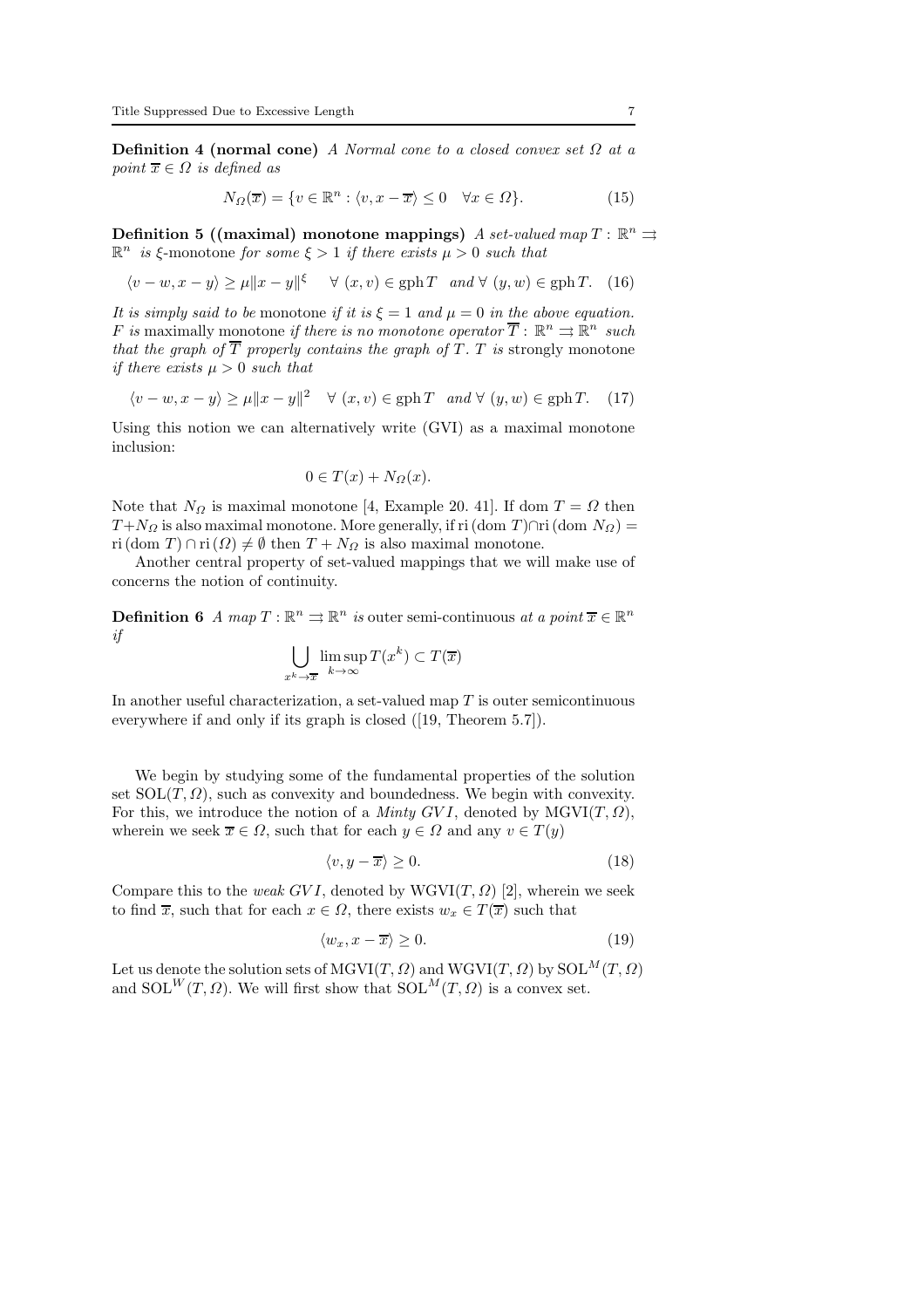**Lemma 2** SOL<sup>M</sup> $(T, \Omega)$  is a convex set.

(i) If T is monotone, then  $SOL(T, \Omega) \subseteq SOL^{M}(T, \Omega)$ . (ii) If T is locally bounded and graph closed, then  $SOL^M(T, \Omega) \subseteq SOL^W(T, \Omega)$ .

*Proof.* Let  $\overline{x}_1, \overline{x}_2 \in \text{SOL}^M(T, \Omega)$  and let  $y \in \Omega$ . Then for any  $v \in T(y)$ ,

$$
\langle v, y - \overline{x}_1 \rangle \ge 0 \tag{20}
$$

$$
\langle v, y - \overline{x}_2 \rangle \ge 0. \tag{21}
$$

Now multiplying (20) with  $\lambda$  and (21) with  $(1 - \lambda)$  where  $0 \le \lambda \le 1$ , we have

$$
\langle v, y - (\lambda \overline{x}_1 + (1 - \lambda)\overline{x}_2) \rangle \ge 0. \tag{22}
$$

Since  $y \in \Omega$  was chosen arbitrarily, we have

$$
\lambda \overline{x}_1 + (1 - \lambda)\overline{x}_2 \in \text{SOL}^M(T, \Omega). \tag{23}
$$

Hence  $SOL^{M}(T, \Omega)$  forms a convex set.

Part (i). By invoking the monotonicity of  $T$ , it is simple to show that

$$
SOL(T, \Omega) \subseteq SOL^{M}(T, \Omega).
$$
\n(24)

Part (ii). Let  $\overline{x} \in \text{SOL}^M(T, \Omega)$ ). Then for any  $y \in \Omega$  and  $v \in T(y)$ 

$$
\langle v, y - \overline{x} \rangle \ge 0. \tag{25}
$$

Let us construct the sequence

$$
y_n = \overline{x} + \frac{1}{n}(x - \overline{x}),
$$

where  $x \in \Omega$  is a fixed but arbitrary point. Of course we have  $y_n \in \Omega$ , since  $\Omega$  is a closed convex set. Hence for any  $v_n \in T(y_n)$  we have

$$
\langle v_n, y_n - \overline{x} \rangle \ge 0, \quad \forall n \in \mathbb{N} \tag{26}
$$

and hence

$$
\langle v_n, x - \overline{x} \rangle \ge 0, \quad \forall n \in \mathbb{N}.
$$
 (27)

As T is locally bounded, by noting that  $y_n \to \overline{x}$ , we can conclude that  $v_n$  is a bounded sequence. Without loss of generality let us assume that  $v_n \to v_x$ . Note that the limit must depend on the chosen  $x$ . Hence we have

$$
\langle v_x, x - \overline{x} \rangle \ge 0. \tag{28}
$$

Further, as T is graph closed,  $v_x \in T(\overline{x})$ . Now, this limit  $v_x$  will change with x. Since  $x \in \Omega$  is arbitrary, the above argument can be repeated for each  $x \in \Omega$ .<br>This shows that  $\overline{x} \in \text{SOL}^W(T, \Omega)$ . This shows that  $\overline{x} \in SOL^{W}(T, \Omega)$ .

The next result determines appropriate conditions on  $T$  that guarantee that

$$
\mathrm{SOL}^M(T, \Omega) \subseteq \mathrm{SOL}(T, \Omega),
$$

from which it follows by Lemma 2 that  $SOL(T, \Omega)$  is a convex set.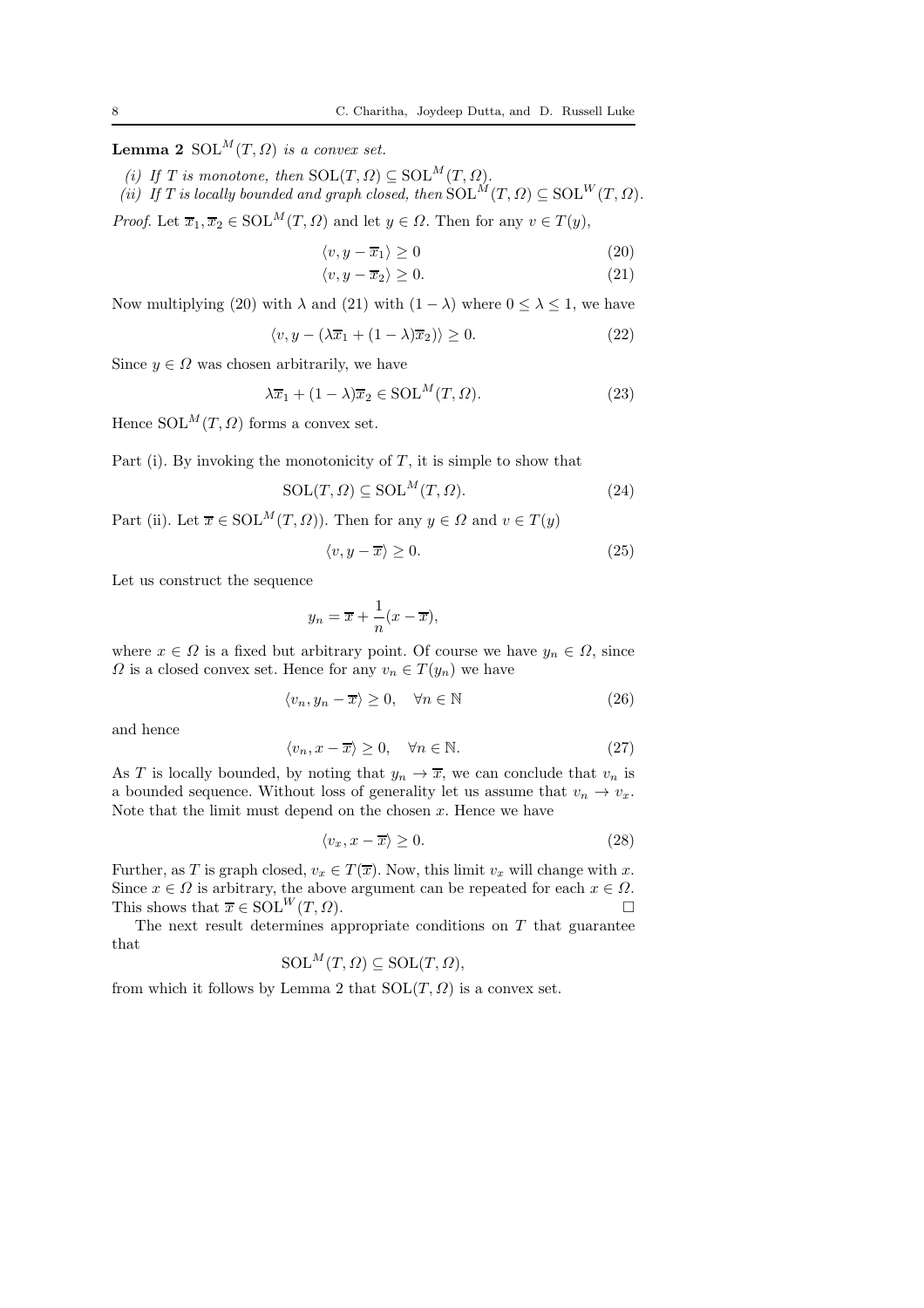**Theorem 7** Let  $T : \mathbb{R}^n \Rightarrow \mathbb{R}^n$  be a non-empty, convex and compact valued map. Further, assume that  $T$  is monotone, locally bounded and graph closed. Then  $sol(GVI(T, \Omega))$  is a convex set.

*Proof.* Using the fact that  $T$  is compact-valued, Aussel and Dutta [2] had constructed the following gap function for  $WGVI(T,\Omega)$ . This given as

$$
\widehat{g}(x) = \sup_{y \in \Omega} \inf_{v \in T(x)} \langle v, x - y \rangle.
$$

Let  $\overline{x} \in \text{SOL}^M(T, \Omega)$ . Note that any  $\overline{x} \in \text{SOL}^W(T, \Omega)$  satisfies  $\widehat{g}(\overline{x}) = 0$ . Since  $SOL^{M}(T, \Omega) \subseteq SOL^{W}(T, \Omega)$  from Lemma 2, we can now write

$$
\widehat{g}(\overline{x}) = 0 = \sup_{y \in \Omega} \inf_{v \in T(\overline{x})} \langle v, \overline{x} - y \rangle.
$$

Now since  $\bar{x}$  is fixed, the function  $v \mapsto \langle v, \bar{x} - y \rangle$  is linear for each fixed y and the function  $y \mapsto \langle v, \overline{x} - y \rangle$  is affine (and hence concave) for each fixed v. Hence, as  $T(\bar{x})$  is convex and compact valued we can invoke the famous Sion's minimax theorem to conclude that

$$
0 = \inf_{v \in T(\overline{x})} \sup_{y \in \Omega} \langle v, \overline{x} - y \rangle
$$

Let

$$
\varsigma(v,\overline{x}) = \sup_{y \in \Omega} \langle v, \overline{x} - y \rangle
$$

Note that for each  $y \in \Omega$ , as  $\langle v, \overline{x} - y \rangle$  is linear we conclude that  $\zeta(v, \overline{x})$  is in convex in v and lower semicontinous. Moreover,  $\varsigma(v, \overline{x})$  is a proper function since

$$
0 = \inf_{v \in T(\overline{x})} \varsigma(v, \overline{x})
$$

Thus as  $T(\overline{x})$  is convex and compact we conclude the existence of  $v^* \in T(\overline{x})$ such that

$$
0=\varsigma(v^*,\overline{x})
$$

Hence

$$
\sup_{y\in\varOmega}\langle v^*,\overline{x}-y\rangle=0
$$

Thus for all  $y \in \Omega$  we have

$$
\langle v^*, \overline{x} - y \rangle \leq 0
$$

or

$$
\langle v^*,y-\overline{x}\rangle\geq 0
$$

This shows that  $\overline{x} \in SOL(T, \Omega)$  and hence  $SOL^M(T, \Omega) \subseteq SOL(T, \Omega)$ . Using Lemma 2 we conclude that

$$
SOL^{M}(T,\Omega) = SOL^{W}(T,\Omega)
$$

Therefore, again from Lemma 2  $SOL(T, \Omega)$  is a convex set.

Next, we determine conditions that guarantee boundedness of  $SOL(T, \Omega)$ .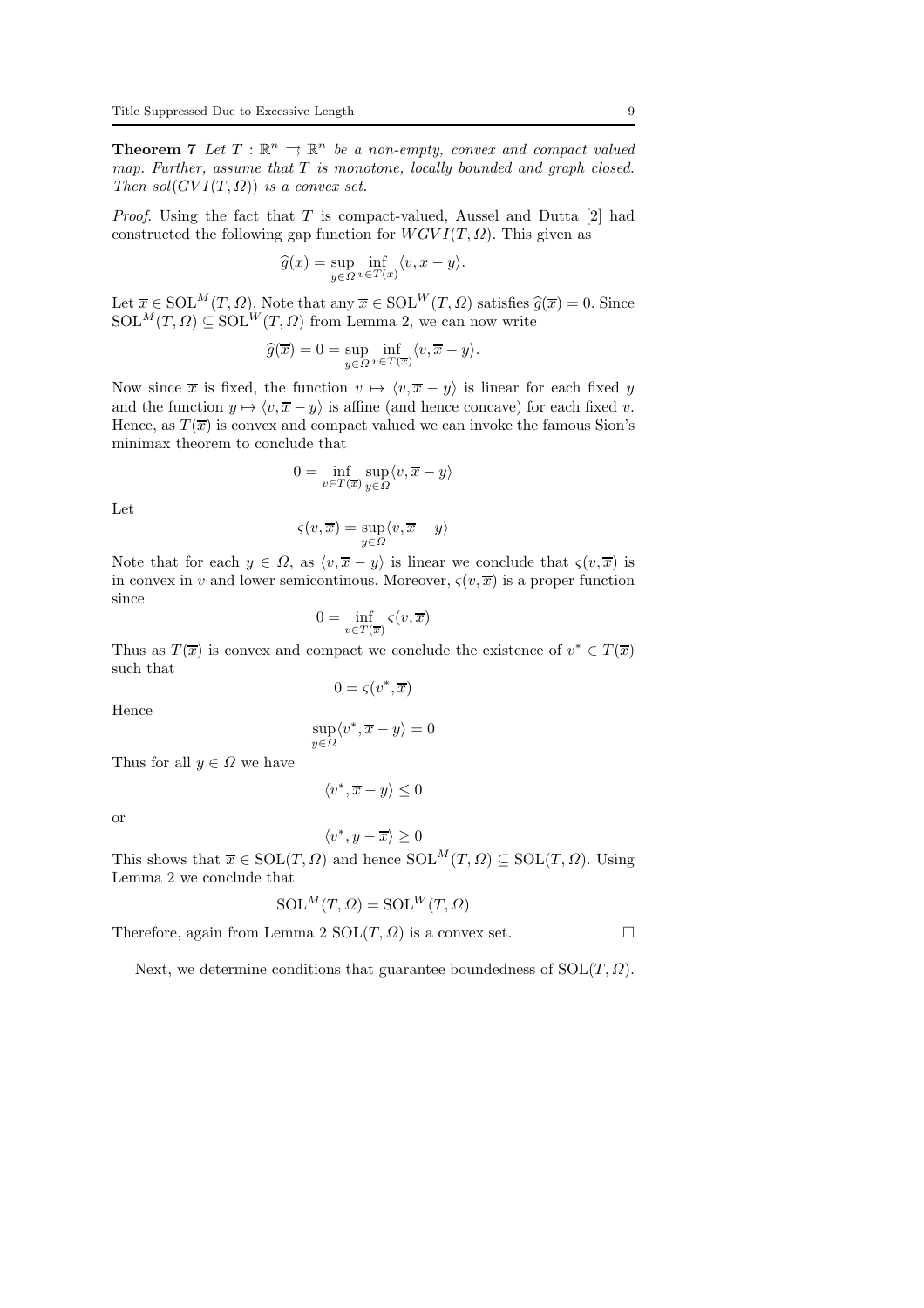**Proposition 8** (existence and boundedness of  $SOL(T, \Omega)$ ) Let  $\Omega \subset \mathbb{R}^n$ be closed convex and nonempty, let  $T: \mathbb{R}^n \rightrightarrows \mathbb{R}^n$  be maximal monotone with dom  $T = \Omega$ . The set of solutions to  $\text{GVI}(T, \Omega)$  is nonempty and bounded if and only if

$$
w \in \Omega^{\infty} \setminus \{0\} \implies \exists x \in \Omega \text{ with } \langle v, w \rangle > 0 \text{ for some } v \in T(x). \tag{29}
$$

If  $\Omega$  is bounded, then  $\Omega^{\infty} = \{0\}$  and the implication holds trivially.

Proof. The proof follows from [19, Theorem 12.51] in a minor extension of [19, Exercise 12.52]. We show that (29) is equivalent to the existence of  $v \in$ range(T + N<sub>Ω</sub>) with  $\langle v, w \rangle > 0$  for each nonzero  $w \in \Omega^{\infty}$ . Existence and boundedness of the solution set to  $GVI(T, \Omega)$  then follows directly from [19, Theorem 12.51], since the solution set of  $GVI(T, \Omega)$  coincides with the set  $(T + N_{\Omega})^{-1}(0).$ 

Indeed, if  $\Omega^{\infty} \setminus \{0\}$  is empty then  $\Omega$  is bounded and there is nothing to prove. Suppose, then, that  $w \in \Omega^{\infty} \setminus \{0\}$ . For each  $x \in \Omega$  and for all  $\tau > 0$ we can write  $w = \frac{(x_\tau - x)}{\tau}$  for some  $x_\tau \in \Omega$ , hence  $w \in T_\Omega(x)$ , the tangent cone to  $\Omega$  for all  $x \in \Omega$  [19, Definition 6.25 and Corollary 6.29]. Hence

$$
(\forall x \in \Omega) \quad \langle w, \ z \rangle \le 0 \quad \text{for all } z \in N_{\Omega}(x). \tag{30}
$$

Now, by [19, Theorem 12.51]  $(T + N<sub>\Omega</sub>)^{-1}(0)$  – that is the solution set to  $GVI(T, \Omega)$  – is nonempty and bounded if and only if for each nonzero  $w \in$  $(\text{dom}(T + N_{\Omega}))^{\infty} = \Omega^{\infty}$  there exists  $\hat{v} \in \text{range}(T + N_{\Omega})$  with  $\langle \hat{v}, w \rangle > 0$ . This means that there exists  $x \in \text{dom } T \cap \Omega$ ,  $v \in T(x)$  and  $z \in N_{\Omega}(x)$  such that  $\hat{v} = v + z$  and

$$
\langle v+z,w\rangle>0.
$$

Since  $\langle z, w \rangle \leq 0$  it follows that  $\langle v, w \rangle > 0$ . This is exactly the statement in  $(29)$ .  $\Box$ 

To guarantee maximal monotonicity of the related set-valued mapping, which is central to the application of Proposition 8, we will restrict our attention to regularizing functions  $\varphi$  satisfying the following assumption.

### Assumption 9

(i)  $\varphi : \Omega \to \mathbb{R}$  is continuous and convex. (ii)  $0 \in \text{ri}(\text{dom } \partial \varphi - \Omega)$ .

An understanding of convergence of solutions to  $(GVI_{T_{\varepsilon}})$  to the unregularized monotone problem (VI) is achieved through the solution set to the following generalized variational inequality.

| Find $\overline{x} \in SOL(F, \Omega)$ such that                                                                                             |                |
|----------------------------------------------------------------------------------------------------------------------------------------------|----------------|
| $\exists v \in \partial \varphi(\overline{x})$ with $\langle v, x - \overline{x} \rangle \geq 0 \quad \forall x \in \text{SOL}(F, \Omega)$ . | $(GVI\varphi)$ |

To achieve compactness of the problem  $(GVI\varphi)$  we will require the following assumption.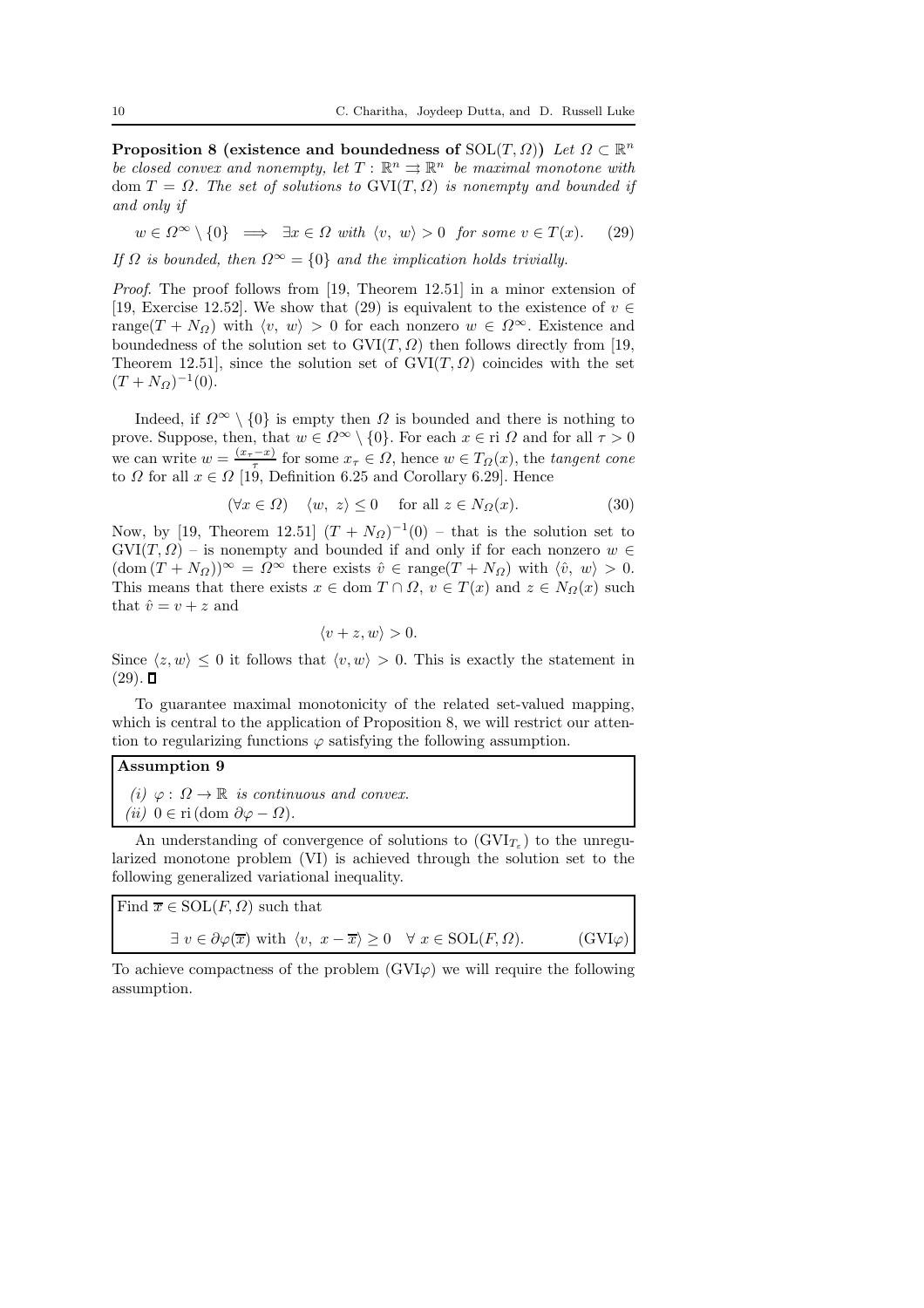### Assumption 10

(i)  $SOL(F, \Omega)$  is nonempty and closed. (ii)  $0 \in \text{ri}(\text{dom } \partial \varphi - \text{SOL}(F, \Omega)).$ 

**Definition 11** The indicator function  $\iota_C$  of a set C is defined by

$$
\iota_C(x) = \begin{cases} 0, & if \ x \in C, \\ +\infty, & x \notin C. \end{cases}
$$

Note that for a closed convex set  $C$ , the subdifferential of the indicator function is the normal cone

$$
N_C(x) = \partial(\iota_C)(x) = \begin{cases} \{v \in \mathbb{R}^n : \langle v, y - x \rangle \le 0 & \forall y \in C\}, & \text{if } x \in C, \\ \emptyset, & x \notin C. \end{cases}
$$

Corollary 12 Let  $S_0$  denote the solution set to VI(F,  $\Omega$ ). Under Assumptions 2, 9 and 10, the solution set  $\text{SOL}(\partial \varphi, S_0)$  is nonempty, bounded and convex if and only if for each  $w \in S_0^{\infty} \setminus \{0\}$ , if any, there is an  $x \in S_0$  with

$$
\langle v, w \rangle > 0 \text{ for some } v \in \partial \varphi(x). \tag{31}
$$

*Proof.* By Assumption 10(i) the solution set  $S_0$  is closed and nonempty. Furthermore,  $S_0$  is convex for  $\Omega$  convex by the monotonicity and continuity of F (Assumption 2(ii)). The solution set  $SOL(\partial \varphi, S_0)$  can be characterized as  $T^{-1}(0) \equiv \{x \in \mathbb{R}^n \mid 0 \in T(x)\}\$  where  $T \equiv \partial \varphi + N_{S_0}$ . For  $S_0$  closed convex, the normal cone mapping  $N_{S_0} = \partial \iota_{S_0}$  is maximal monotone, and for  $\varphi$  continuous and convex on  $\Omega$  with

$$
0 \in \text{ri (dom } \partial \varphi - S_0) \subset \text{ri (dom } \partial \varphi - \Omega)
$$

(Assumptions 9(i) and 10(ii)) the operator T is maximal monotone [4, Corollary 24.4. That  $\text{SOL}(\partial \varphi, S_0)$  is nonempty and bounded then follows from Proposition 8. To see that  $\text{SOL}(\partial \varphi, S_0)$  is convex, note that  $\text{SOL}(\partial \varphi, S_0)$  =  $\operatorname{argmin}_{S_0} \varphi$ , the solution set to a convex optimization problem, and thus  $SOL(\partial \varphi, S_0)$  is convex. This completes the proof.  $\Box$ 

Condition (29) holds in particular for coercive mappings with respect to Ω.

Definition 13 (coercive mappings) A mapping  $T : \mathbb{R}^n \Rightarrow \mathbb{R}^n$  is said to be coercive with respect to  $\Omega$  if, for any  $x_0 \in \Omega$  and for some  $\gamma > 0$ ,

$$
\liminf_{\|x\| \to \infty} \frac{\langle v, \ x - x_0 \rangle}{\|x\|^\gamma} > 0 \quad \forall \ v \in T(x). \tag{32}
$$

The above definition uses the convention that the infimum over an empty set is  $+\infty$  in the case that  $T(x) = \emptyset$  (and in particular, if  $\Omega$  is bounded and dom  $T = \Omega$ ).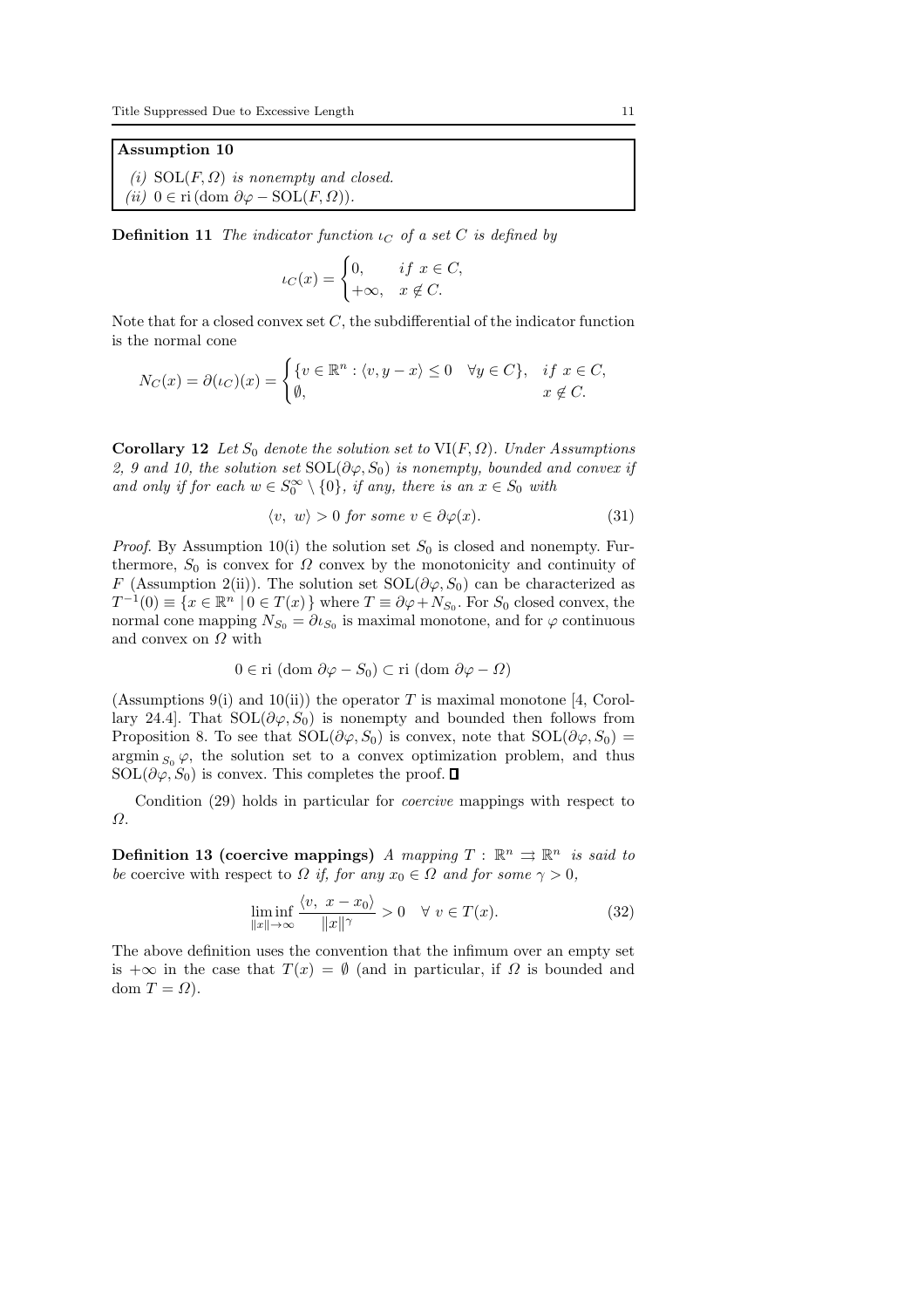Proposition 14 (existence and boundedness with coercivity) If T satisfies (32), then (29) holds. Moreover, if T is maximally monotone with dom  $T =$  $\Omega$  then (32) is sufficient for  $SOL(T, \Omega)$  to be nonempty and bounded.

*Proof.* Let us set  $\hat{T} = T + N_{\Omega}$ . If  $\Omega^{\infty} \setminus \{0\}$  is empty, then there is nothing to prove. So let  $w \in \Omega^{\infty} \setminus \{0\}$  and define  $x = x_0 + w\tau \in \Omega$  for  $x_0 \in \Omega$  and  $\tau > 0$ . The inequality (32) is equivalent to the existence of a constant  $c > 0$ such that for all  $x$  large enough

$$
\langle v, \ x - x_0 \rangle \ge c \|x\|^\gamma \quad \forall \ v \in \hat{T}(x). \tag{33}
$$

But this is equivalent to

$$
\langle v, w \rangle \ge \frac{c \|x_0 + w\tau\|^\gamma}{\tau} > 0 \quad \forall \ v \in \hat{T}(x). \tag{34}
$$

The rest follows from Proposition 8.  $\Box$ 

### 2.2 Lagrange Multipliers for Variational Inequalities

Our main result shows the relationship between exact regularization and Lagrange multipliers. What is meant by the latter is developed next. To reduce clutter we will use the notation

$$
S_0 \equiv \text{SOL}(F, \Omega), \quad S_{\varepsilon} \equiv \text{SOL}(T_{\varepsilon}, \Omega) \text{ for } T_{\varepsilon} \equiv F + \varepsilon \partial \varphi
$$
  

$$
S_{\varphi} \equiv \text{SOL}(\partial \varphi, S_0) \quad \text{and} \quad S_{G_{\varepsilon \varphi}} \equiv \text{argmin}_{\Omega} \{ G + \varepsilon \varphi \}.
$$

As noted in the proof of Corollary 12,  $S_{\varphi}$  is convex for  $\varphi$  convex and  $S_0$ convex. Moreover, for G defined by (8) (the dual gap function associated with  $VI(F, \Omega)$ , we have

$$
S_0 = \{ x \in \Omega \mid G(x) = 0 \}.
$$

Thus argmin  $_{S_0} \varphi$  is equivalent to the solution of the following convex programming problem

$$
\underset{x \in \Omega}{\text{minimize}} \varphi(x) \quad \text{subject to} \quad G(x) \le 0. \tag{P_{\varphi,G}}
$$

Problem  $(\mathcal{P}_{\varphi,G})$  is then a convex program whose solution set coincides with  $S_{\varphi}$ . as can be seen by the equivalence of  $GVI(\partial \varphi, S_0)$  to the problem of minimizing the convex function  $\varphi$  over the convex set  $S_0$ .

The Lagrangian associated with  $(\mathcal{P}_{\varphi,G})$  is

$$
L(x,\lambda) \equiv \varphi(x) + \lambda G(x) - \sigma_{\mathbb{R}_-}(\lambda) + \iota_{\Omega}(x)
$$
\n(35)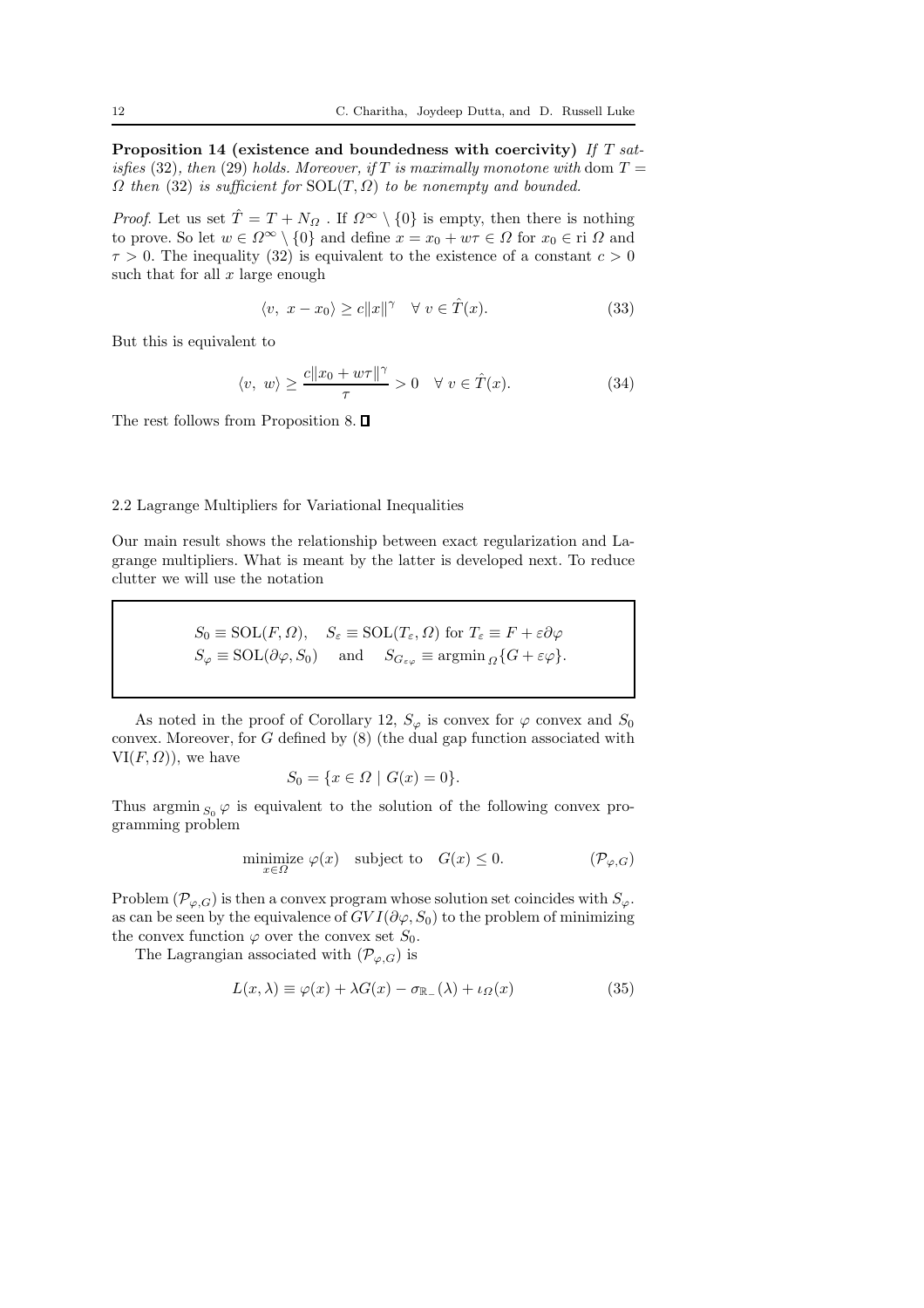where  $\iota_{\Omega}$  is the indicator function of  $\Omega$  and  $\sigma_{\mathbb{R}_-}$  is the support function – equivalently, the Fenchel conjugate of the indicator function– of the negative orthant. The optimality condition for  $(\mathcal{P}_{\varphi,G})$  in Lagrangian form is then (see, for example [19, Chapter 11, Section I])

$$
0 \in \partial \varphi(\overline{x}) + \overline{\lambda} \partial G(\overline{x}) + N_{\Omega}(\overline{x}) \quad \text{ for some } \overline{\lambda} \in N_{\mathbb{R}_-}(G(\overline{x})). \tag{36}
$$

Implicitly, we are assuming that  $\partial G(\overline{x}) \neq \emptyset$ . This leads naturally to the following definition.

Definition 15 (Lagrange multiplier for variational inequalities) Let  $S_0$ be the solution set to  $\text{VI}(F,\Omega)$  and  $\varphi : \mathbb{R}^n \to \mathbb{R} \cup \{+\infty\}$ . Let G be the dual gap function associated with  $VI(F, \Omega)$  defined by (8). A Lagrange multiplier of the generalized variational inequality  $\text{GVI}(\partial \varphi, S_0)$  is a constant  $\lambda \geq 0$  that is also a Lagrange multiplier of the convex programming problem  $(\mathcal{P}_{\varphi,G})$ , when it exists.

Regarding existence, if argmax  $y \in \Omega \langle F(y), \overline{x}-y \rangle \neq \emptyset$  then  $F(\overline{y}) \in \partial G(\overline{x})$  where  $\overline{y} \in \text{argmax}_{y \in \Omega} \langle F(y), \overline{x} - y \rangle$ . The argmax always exists if, for instance,  $\Omega$  is compact. We will attain existence, instead, under less restrictive conditions.

**Proposition 16** Suppose  $\Omega$  and F satisfy Assumption 2 and let F be coercive on Ω. Then

- (i)  $S_0$  is nonempty and bounded and
- (ii) the dual gap function  $G(x) = \sup_{y \in \Omega} \langle F(y), x y \rangle$  is finite valued for all  $x \in \Omega$ . Consequently, the supremum is attained and  $\partial G(x) \neq \emptyset$  for all  $x \in \Omega$ .

*Proof.* (i). Since F is continuous and monotone with dom  $F = \Omega$  it is, in fact, maximally monotone. The statement then follows from Proposition 14.

(ii) For the second statement, let us assume, on contrary, that  $G(\overline{x}) = +\infty$ for some  $\overline{x} \in \Omega$ . Then, there exists a sequence  $y^k \in \Omega$  such that  $\lim_{k \to \infty} \langle F(y^k), \overline{x}$  $y^k$  = ∞. Since  $\Omega$  is closed and F is continuous on  $\Omega$ , it must be that  $||y^k|| \to \infty$  as  $k \to \infty$ . Thus, for  $R_k \equiv ||y^k||$ ,

$$
-\infty = -\lim_{k \to \infty} \langle F(y^k), \overline{x} - y^k \rangle \ge \liminf_{y \in \mathbb{R}^n \setminus \mathbb{B}_{R_k}, R_k \to \infty} \langle F(y), y - \overline{x} \rangle.
$$

Hence, for any fixed  $\gamma > 0$ ,

$$
\liminf_{y\in\mathbb{R}^n\backslash\mathbb{B}_{R_k},\ R_k\to\infty}\frac{\langle F(y),y-\overline{x}\rangle}{\|y\|^\gamma}\leq-\lim_{k\to\infty}\frac{\langle F(y^k),\overline{x}-y^k\rangle}{\|y^k\|^\gamma}\leq0
$$

which is a contradiction to the coercivity of F.

For a given  $\overline{x} \in \Omega$ , since  $\Omega$  is closed, either the supremum in  $G(\overline{x})$  is achieved at some point  $\overline{y} \in \Omega$ , or it is achieved in the limit at some point in the asymptotic cone of  $\Omega$ . In the former case there is nothing to prove. Assume,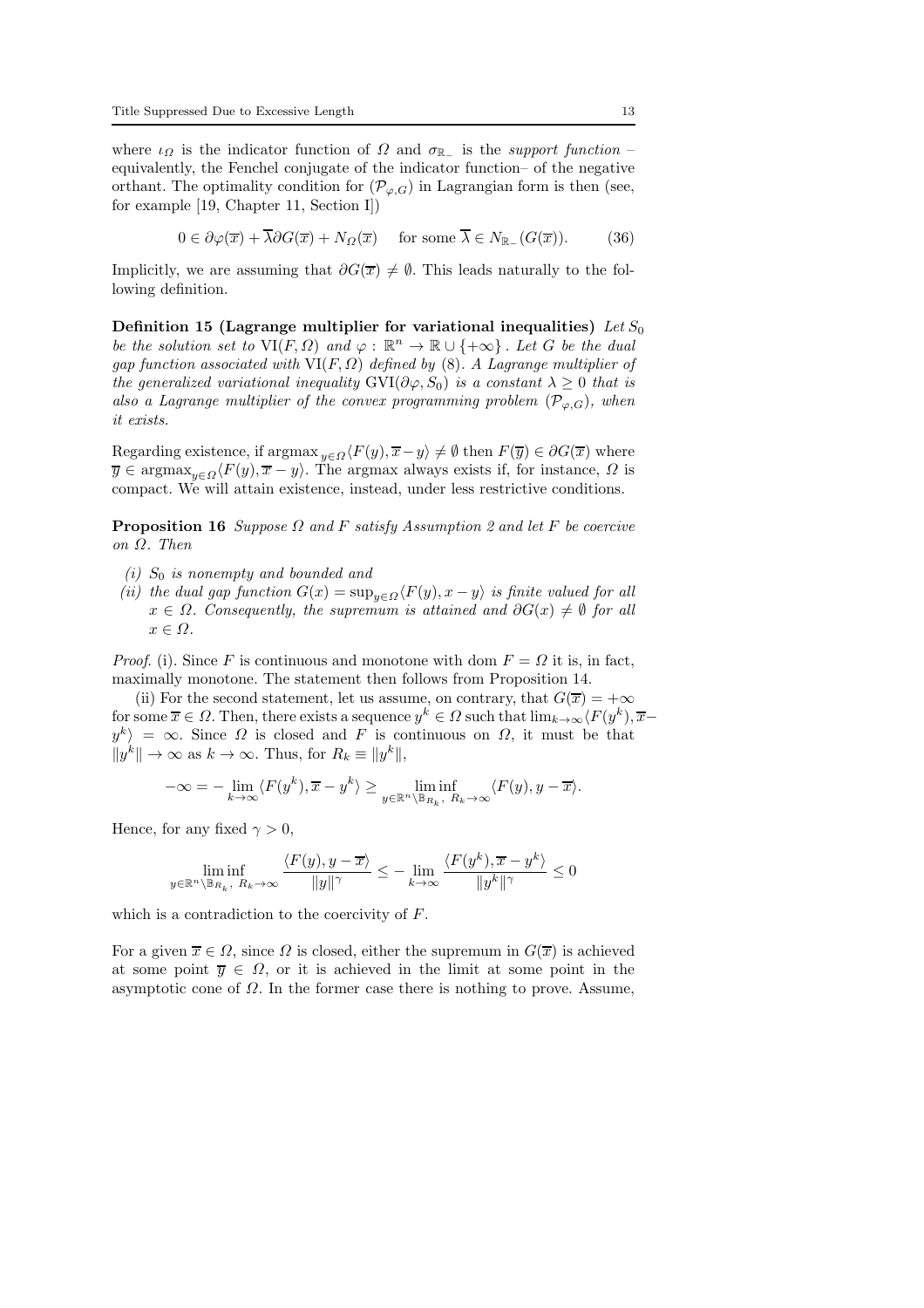therefore that there exists a sequence  $(y^k)_{k \in \mathbb{N}}$  on  $\Omega$  with  $||y^k|| \to \infty$  as  $k \to \infty$ and  $\lim_{k\to\infty}\langle F(y^k), \overline{x} - y^k \rangle = G(\overline{x}) < \infty$ . This, however, contradicts the assumption that F satisfies (32), so the supremum must be attained on  $\Omega$ .  $\square$ 

The next theorem is a transposition of [11, Theorem 2.1] to the setting of generalized variational inequalities and illuminates the connection between exact regularization, the dual gap function and the existence of Lagrange multipliers for GVI( $\partial \varphi, S_0$ ).

### Theorem 17 Let  $\Omega$ , F satisfy Assumption 2.

- (i) If there exists  $\overline{\varepsilon} > 0$  such that  $S_0 \cap S_{G_{\overline{\varepsilon}}\varphi} \neq \emptyset$ , then  $S_{G_{\varepsilon\varphi}} \subset S_0$  for all  $\varepsilon \in (0,\overline{\varepsilon})$ . If, moreover, F is coercive with respect to  $\Omega$ , then  $S_{G_{\varepsilon\varphi}}$  is bounded for all  $\varepsilon \in (0,\overline{\varepsilon})$ .
- (ii) Let  $\varphi$  satisfy Assumption 9. If  $x \in \Omega$  then  $x \in S_0$  and  $x \notin S_{\varphi}$  implies that  $x \notin S_{\varepsilon}$  for all  $\varepsilon > 0$ .
- (iii) Let  $\varphi$  satisfy Assumption 9. For any  $\varepsilon > 0$ ,  $S_0 \cap S_{\varepsilon} \subset S_{\varphi}$ .
- (iv) Let F,  $\Omega$  and  $\varphi$  together satisfy Assumptions 9 and 10 and let F be coercive with respect to  $\Omega$ . Then for all  $\varepsilon > 0$ ,  $S_0 \cap S_{G_{\varepsilon\varphi}} \subset S_{\varphi}$ .
- (v) Let  $\varphi$  satisfy Assumption 9 and let  $\overline{\lambda} \geq 0$  be a Lagrange multiplier of  $\text{GVI}(\partial \varphi, S_0)$ . If  $\overline{\lambda} = 0$  then  $S_0 \cap S_{\varepsilon} = S_{\varphi}$ . If  $\overline{\lambda} > 0$  and, in addition, Assumption 10 holds for F coercive with respect to  $\Omega$ , then  $S_{\varphi} = S_0 \cap$  $S_{G_{\varepsilon\varphi}}$  for all  $\varepsilon\in(0,\frac{1}{\lambda})$  $\frac{1}{\lambda}$ .
- (vi) Let F,  $\Omega$  and  $\varphi$  together satisfy Assumptions 9 and 10 and let F be coercive with respect to  $\Omega$ . Let the regularization parameter  $\overline{\varepsilon} > 0$  be such that  $S_0 \cap S_{G_{\overline{\epsilon}}\varphi} \neq \emptyset$ . Then  $\frac{1}{\overline{\epsilon}}$  is a Lagrange multiplier of GVI( $\partial \varphi$ ,  $S_0$ ) and  $S_0 \cap S_{G_{\varepsilon\varphi}} = S_{\varphi}$  for all  $\varepsilon \in (0, \overline{\varepsilon}]$  with  $S_{G_{\varepsilon\varphi}} = S_{\varphi}$  for all  $\varepsilon \in (0, \overline{\varepsilon})$ .

*Proof.* (i). Let  $\overline{x} \in S_0 \cap S_{G_{\overline{\epsilon}\varphi}}$ . Since  $\overline{x} \in S_0$  we have  $G(\overline{x}) = 0$  and thus  $\overline{x}$ minimizes the convex function  $G$  over the convex set  $\Omega$ . In fact the set of all minimizers of G over  $\Omega$  is exactly  $S_0$ . Now choose any  $x \in \Omega \setminus S_0$ . At such points we have  $G_{\bar{\varepsilon}}(\overline{x}) \leq G_{\bar{\varepsilon}}(x)$  and  $G(\overline{x}) < G(x)$ , where  $G_{\bar{\varepsilon}}(x) = G(x) + \bar{\varepsilon}\varphi(x)$ . Let  $\varepsilon \in (0, \bar{\varepsilon})$  and note that

$$
\frac{\varepsilon}{\bar{\varepsilon}}G_{\bar{\varepsilon}}(\overline{x})=\frac{\varepsilon}{\bar{\varepsilon}}G_{\bar{\varepsilon}}(\overline{x})+(1-\frac{\varepsilon}{\bar{\varepsilon}})G(\overline{x}),
$$

and, for any  $y \in \Omega$ ,

$$
\frac{\varepsilon}{\overline{\varepsilon}}G_{\overline{\varepsilon}}(y) + (1 - \frac{\varepsilon}{\overline{\varepsilon}})G(y) = G_{\varepsilon}(y).
$$

Since  $0 < \frac{\varepsilon}{\varepsilon}$  $\frac{c}{\bar{\varepsilon}}$  < 1, this yields, for  $x \in \Omega \setminus S_0$ ,

$$
G_{\varepsilon}(\overline{x}) < \frac{\varepsilon}{\overline{\varepsilon}} G_{\overline{\varepsilon}}(x) + (1 - \frac{\varepsilon}{\overline{\varepsilon}})G(x) = G_{\varepsilon}(x),
$$

thus  $x \notin S_{G_{\varepsilon\varphi}}$ . By contraposition we have  $x \in S_{G_{\varepsilon\varphi}}$  for  $\varepsilon \in (0,\bar{\varepsilon})$  implies  $x \in S_0$ . This yields the first statement. If, in addition F is coercive, by Proposition 16(i). So is bounded, hence  $S_C$  is bounded for all  $\varepsilon \in (0, \bar{\varepsilon})$ . sition 16(i),  $S_0$  is bounded, hence  $S_{G_{\varepsilon\varphi}}$  is bounded for all  $\varepsilon \in (0,\bar{\varepsilon})$ .  $\triangle$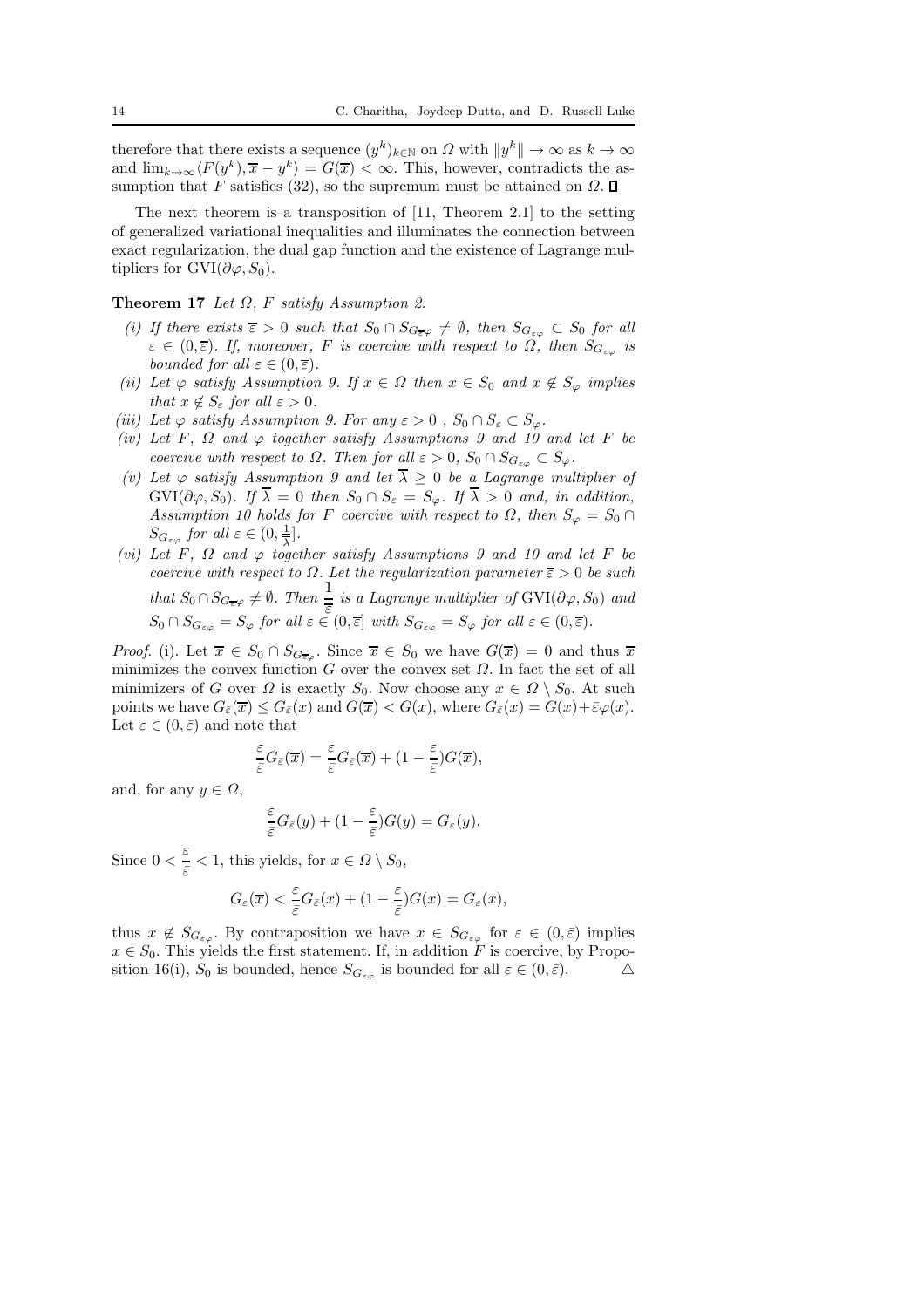(ii). Let  $x \in S_0 \setminus S_\varphi$ . For each  $v \in \partial \varphi(x)$ , there exists  $y \in S_0$  (depending on  $v$ ) such that

$$
\langle v, y - x \rangle < 0.
$$

On the other hand, for the same pair y and x, since  $y \in S_0$ , we have

$$
\langle F(y), y - x \rangle \le 0.
$$

Since  $F$  is monotone this implies that

$$
\langle F(x), y - x \rangle \le 0.
$$

Then for any  $\varepsilon > 0$  we have

$$
\langle F(x)+\varepsilon v, y-x\rangle <0.
$$

Hence  $x \notin S_{\varepsilon}$  as claimed.  $\triangle$ 

(iii). Let  $\overline{x} \in S_0 \cap S_{\varepsilon}$ . Then for some  $v \in \partial \varphi(\overline{x})$ , we have

$$
\langle F(\overline{x}) + \varepsilon v, x - \overline{x} \rangle \ge 0, \quad \forall x \in \Omega \tag{37}
$$

and

$$
\langle F(\overline{x}), x - \overline{x} \rangle \ge 0 \quad \forall x \in \Omega.
$$

On other hand for any  $x \in S_0$  we have

$$
\langle F(x), \overline{x} - x \rangle \ge 0.
$$

Now by the monotonicity of  $F$  we have

$$
\langle F(\overline{x}), \overline{x} - x \rangle \ge \langle F(x), \overline{x} - x \rangle \ge 0.
$$

Hence  $\langle F(\overline{x}), x - \overline{x} \rangle = 0$ . Thus using (37) we conclude that there exists  $v \in \partial \varphi(\overline{x})$  such that for all  $x \in S_0$  we have  $\langle v, x - \overline{x} \rangle \ge 0$ . In other words,  $\overline{x} \in S_{\varphi}$ , as claimed.  $\overline{x} \in S_{\varphi},$  as claimed.

(iv). Let  $x_{\varepsilon} \in S_0 \cap S_{G_{\varepsilon\varphi}}$ . For all  $x \in \Omega$ ,

$$
G(x_{\varepsilon}) + \varepsilon \varphi(x_{\varepsilon}) \le G(x) + \varepsilon \varphi(x).
$$

Since  $\varepsilon > 0$  we have, for all  $x \in \Omega$ ,

$$
\frac{1}{\varepsilon}G(x_{\varepsilon}) + \varphi(x_{\varepsilon}) \leq \frac{1}{\varepsilon}G(x) + \varphi(x).
$$

This shows that  $x_{\varepsilon}$  solves

$$
\underset{x \in \Omega}{\text{minimize}} \varphi(x) + \frac{1}{\varepsilon} G(x). \tag{38}
$$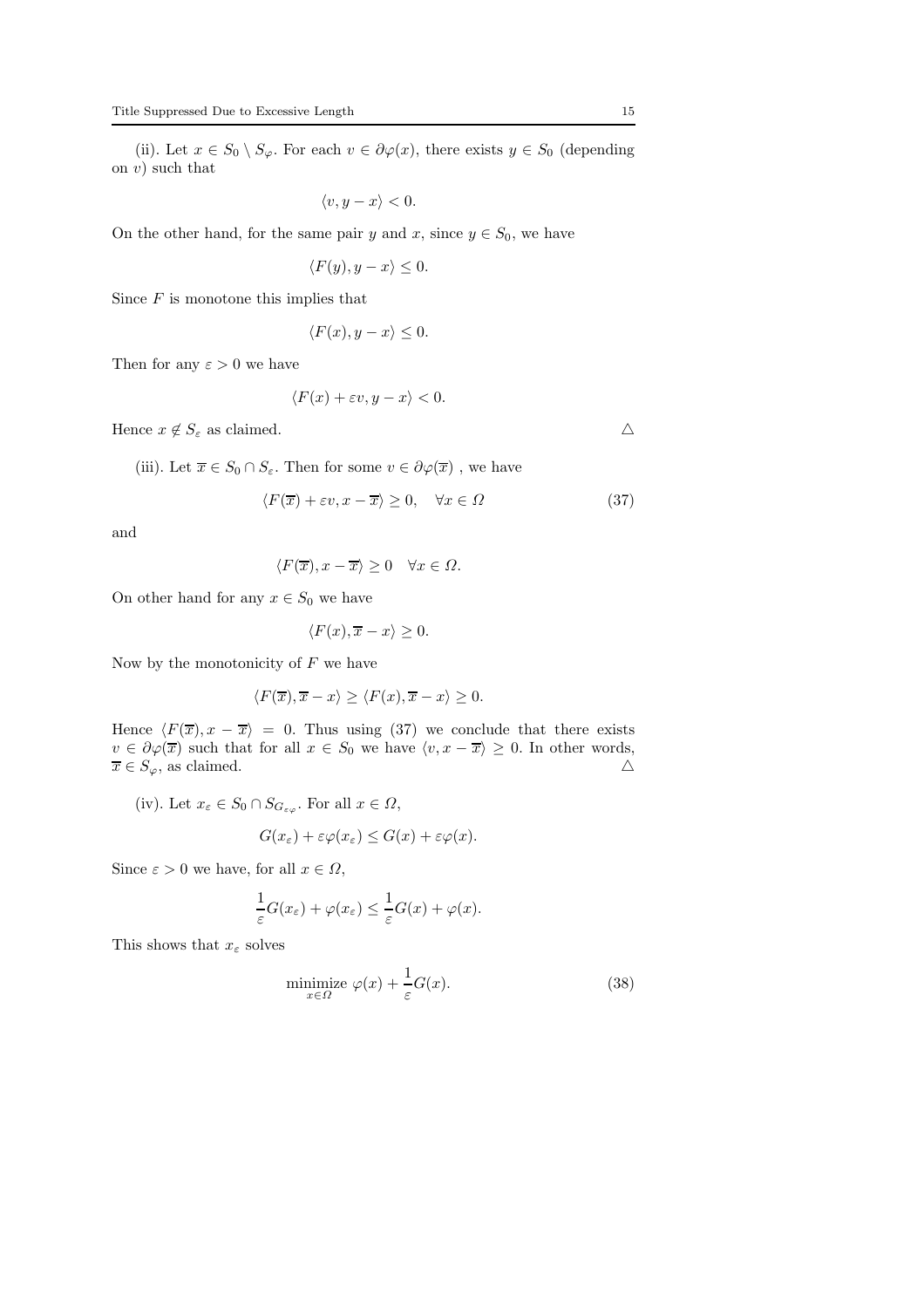By Proposition 16(ii), G is finite-valued on  $\Omega$  since F is coercive on an open set that contains  $\Omega$ , hence, in particular, dom  $G \supset \Omega$ . The first-order optimality conditions for (38) are

$$
0 \in \partial(\varphi + \frac{1}{\varepsilon}G)(x_{\varepsilon}) + N_{\Omega}(x_{\varepsilon}).
$$

By Assumption 10,  $0 \in \text{ri}$  (dom  $\partial \varphi - \Omega$ ) ⊂ ri (dom  $\partial \varphi -$ dom G) so we may apply the sum rule for subdifferentials (see, for example, [16, Theorem 3.39]) for the equivalent inclusion

$$
0 \in \partial \varphi(x_{\varepsilon}) + \frac{1}{\varepsilon} \partial G(x_{\varepsilon}) + N_{\Omega}(x_{\varepsilon}).
$$

As  $\frac{1}{\varepsilon} \in N_{\mathbb{R}_-}(G(x_{\varepsilon}))$ , the above inclusion is just (36), hence  $\frac{1}{\varepsilon}$  is a Lagrange multiplier of  $(\mathcal{P}_{\varphi,G})$  paired with the solution  $x_{\varepsilon}$ . Since the solution set to  $(\mathcal{P}_{\varphi,G})$  coincides with  $S_{\varphi}$ , this completes the proof of part (iv).  $(\mathcal{P}_{\varphi,G})$  coincides with  $S_{\varphi}$ , this completes the proof of part (iv).

(v). Suppose that  $\overline{x} \in S_{\varphi}$  is a solution, paired with the Lagrange multiplier  $\overline{\lambda} \geq 0$ , to GVI( $\partial \varphi$ ,  $S_0$ ). That is, by (36) the pair  $(\overline{x}, \overline{\lambda})$  satisfies

$$
0 \in \partial \varphi(\overline{x}) + \overline{\lambda} \partial G(\overline{x}) + N_{\Omega}(\overline{x}). \tag{39}
$$

We consider first the case  $\overline{\lambda} = 0$ . The optimality condition (39) then simplifies to

$$
0\in\partial\varphi(\overline{x})+N_{\Omega}(\overline{x}),
$$

hence there exists  $v \in \partial \varphi(\overline{x})$  such that

$$
\langle v, x - \overline{x} \rangle \ge 0, \quad \forall x \in \Omega.
$$
 (40)

Moreover, since  $\overline{x} \in S_{\varphi}$ , we know that  $\overline{x} \in S_0$  and hence

$$
\langle F(\overline{x}), x - \overline{x} \rangle \ge 0 \quad \forall x \in \Omega. \tag{41}
$$

Thus multiplying (40) by  $\varepsilon > 0$  and adding to (41) yields

$$
\langle F(\overline{x}) + \varepsilon v, x - \overline{x} \rangle \ge 0 \quad \forall x \in \Omega,
$$

that is,  $\overline{x} \in S_{\varepsilon}$  and hence  $S_{\varphi} \subseteq S_{\varepsilon} \cap S_0$ . Now by Part (iii) we conclude that, for  $\overline{\lambda} = 0$ , we have  $S_{\varphi} = S_{\varepsilon} \cap S_0$ .

Consider next the case  $\overline{\lambda} > 0$ . Note that dom  $\varphi \cap$  dom  $G \neq \emptyset$  since  $S_0 \subset$ dom  $\varphi \cap$  dom G. Further  $\varphi$  is continuous on int dom  $\varphi$  and thus continuous on  $S_0$ . By Proposition 16 and Assumption 10 we can again apply the sum rule to yield

$$
0 \in \partial \varphi(\overline{x}) + \overline{\lambda} \partial G(\overline{x}) + N_{\Omega}(\overline{x}) = \partial (\varphi + \overline{\lambda} G)(\overline{x}) + N_{\Omega}(\overline{x}).
$$

We conclude that  $\bar{x}$  is a minimizer of the convex optimization problem

$$
\min_{x \in \Omega} \varphi(x) + \overline{\lambda}G(x)
$$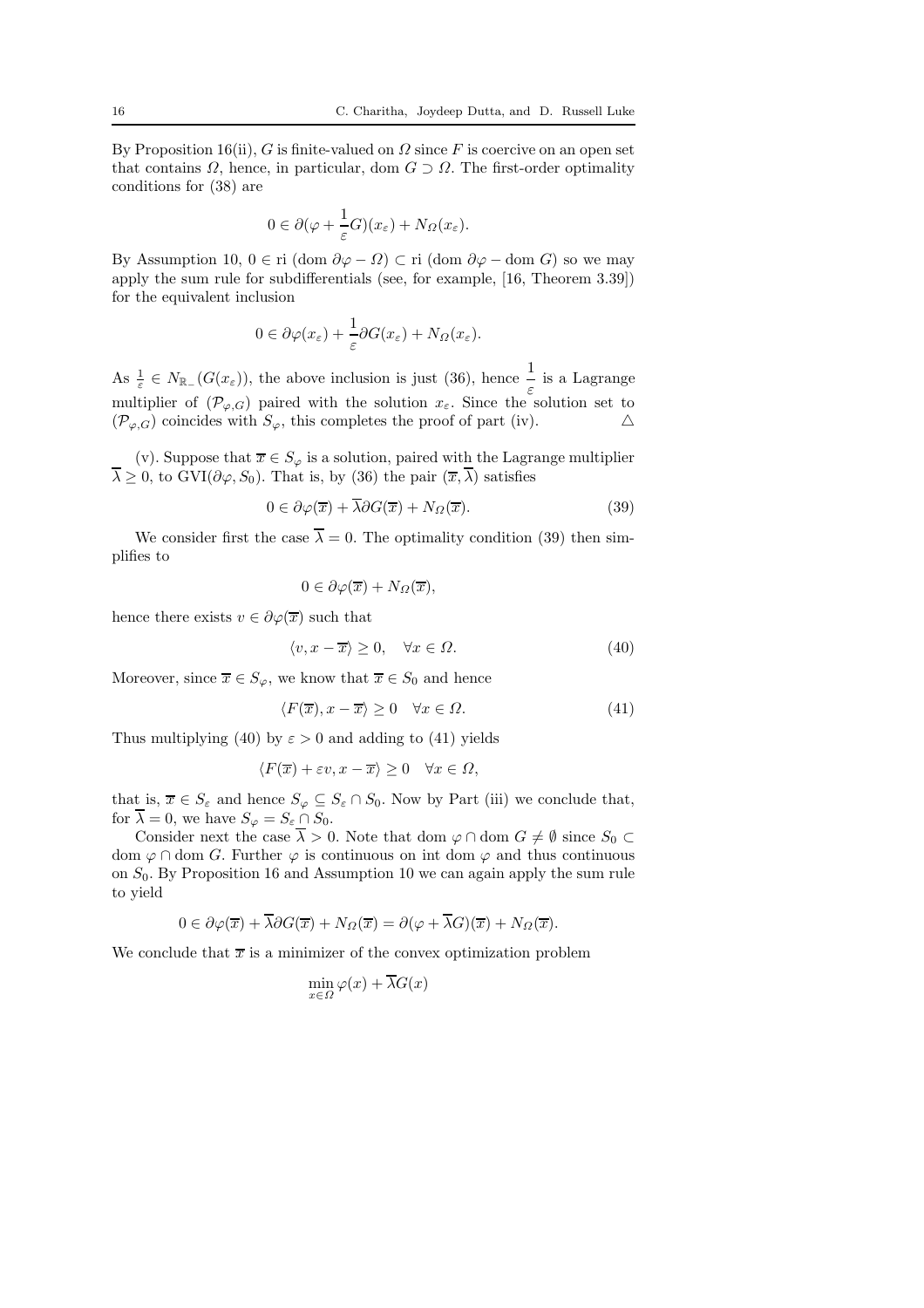and, hence,

$$
\frac{1}{\overline{\lambda}}\varphi(\overline{x})+G(\overline{x})\leq \frac{1}{\overline{\lambda}}\varphi(x)+G(x),\quad \forall x\in\varOmega.
$$

Now since,  $\overline{x} \in S_0$ , we have, in fact,  $G(\overline{x}) = 0$ , so the above inequality simplifies to

$$
\frac{1}{\lambda}\varphi(\overline{x}) \le \frac{1}{\lambda}\varphi(x) + G(x), \quad \forall x \in \Omega.
$$
 (42)

Also note that for any  $x \in \Omega$ 

$$
0 \le G(x). \tag{43}
$$

Multiplying (42 ) by  $\eta$  and (43) by  $(1 - \eta)$  with  $\eta \in (0, 1]$  and adding yields

$$
\frac{\eta}{\lambda}\varphi(\overline{x}) \le \frac{\eta}{\lambda}\varphi(x) + G(x), \quad \forall x \in \Omega.
$$

Again using the fact that  $G(\overline{x}) = 0$ , the above inequality can be written as

$$
\frac{\eta}{\lambda}\varphi(\overline{x}) + G(\overline{x}) \le \frac{\eta}{\lambda}\varphi(x) + G(x), \quad \forall x \in \Omega.
$$
 (44)

For all  $\varepsilon \in (0, \frac{1}{\lambda})$  $\frac{1}{\lambda}$  there is an  $\eta \in (0,1]$  with  $\varepsilon = \frac{\eta}{\lambda}$  $\frac{4}{\lambda}$ . Then, by (44), for all  $\varepsilon \in (0, \frac{1}{\overline{\lambda}}$  $\frac{1}{\lambda}$ ],

$$
\varepsilon \varphi(\overline{x}) + G(\overline{x}) \le \varepsilon \varphi(x) + G(x) \quad \forall \ x \in \Omega.
$$

Hence, for all  $\varepsilon \in (0, \frac{1}{\lambda})$  $\frac{1}{\lambda}$ ,  $\overline{x} \in S_{G_{\varepsilon\varphi}}$ , and thus  $\overline{x} \in S_0 \cap S_{G_{\varepsilon\varphi}}$ . This establishes the inclusion  $S_{\varphi} \subseteq S_0 \cap S_{G_{\varepsilon\varphi}}$ . Now by part (iv) this implies that  $S_{\varphi} = S_0 \cap S_{G_{\varepsilon\varphi}}$ , as claimed.  $\triangle$ 

(vi). Suppose that there exists  $\bar{\varepsilon} > 0$  such that  $S_0 \cap S_{G_{\bar{\varepsilon}}\varphi} \neq \emptyset$ . Choose  $\overline{x} \in S_0 \cap S_{G_{\overline{\epsilon}}\varphi}$ . Since  $\overline{x} \in S_{G_{\overline{\epsilon}}\varphi}$  we have

$$
G(\overline{x}) + \bar{\varepsilon}\varphi(\overline{x}) \le G(x) + \bar{\varepsilon}\varphi(x) \quad \forall x \in \Omega,
$$

and hence

$$
\frac{1}{\overline{\varepsilon}}G(\overline{x}) + \varphi(\overline{x}) \le \frac{1}{\overline{\varepsilon}}G(x) + \varphi(x) \quad \forall x \in \Omega.
$$

Thus  $\bar{x}$  solves the convex optimization problem.

$$
\min_{x \in \Omega} \varphi(x) + \frac{1}{\bar{\varepsilon}} G(x).
$$

Since  $F$  is coercive we may apply By Proposition 16 to conclude that  $G$  is a finite convex function and  $\bar{x}$  satisfies

$$
0 \in \partial(\varphi + \frac{1}{\bar{\varepsilon}}G)(\overline{x}) + N_{\Omega}(\overline{x}).
$$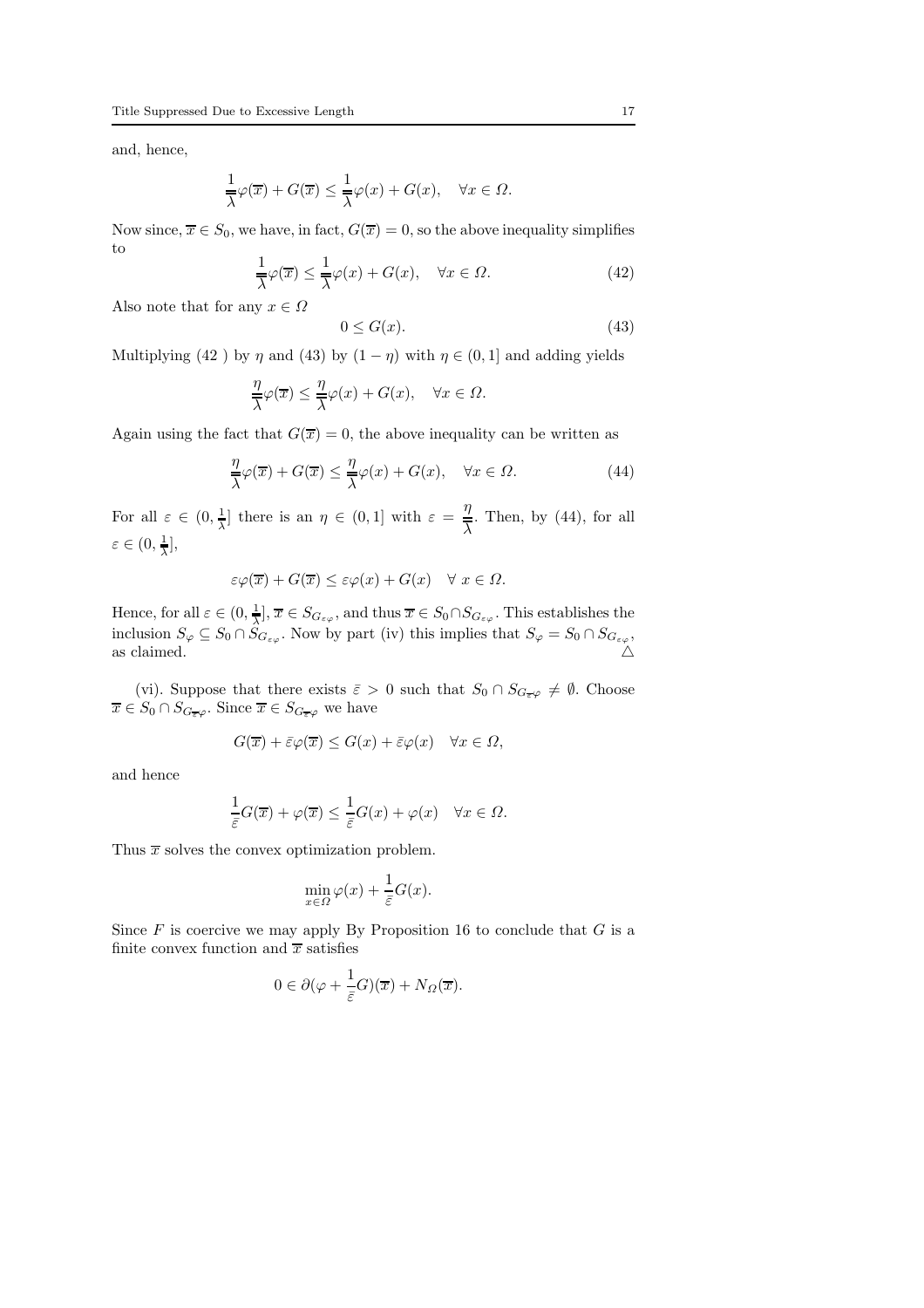Thus using the sum rule we obtain that

$$
0\in\partial\varphi(\overline{x})+\frac{1}{\overline{\varepsilon}}\partial G(\overline{x})+N_{\Omega}(\overline{x}).
$$

This shows that  $\frac{1}{\varepsilon} > 0$  is a Lagrange multiplier of the problem  $(\mathcal{P}_{\varphi,G})$ . Thus using (v) we conclude that  $S_0 \cap S_{G_{\varepsilon\varphi}} = S_\varphi$  for all  $\varepsilon \in (0, \bar{\varepsilon}]$ . By part (i),  $S_{G_{\varepsilon\varphi}} \subset S_0$  for all  $\varepsilon \in (0, \overline{\varepsilon})$ , which yields the second statement and completes the proof. the proof.  $\triangle$ 

Corollary 18 (boundedness of solutions to  $(\mathcal{P}_{G_{\varepsilon\omega}})$ ) Let Assumption 2 hold and let F be coercive with respect to  $\Omega$ . Assume further that there exists  $\overline{\epsilon} > 0$ such that  $S_0 \cap S_{G_{\overline{\epsilon}\varphi}} \neq \emptyset$ . Denote by  $\mathcal{U}_{\epsilon'}$  the set

$$
\mathcal{U}_{\varepsilon'} \equiv \bigcup_{0 < \varepsilon \leq \varepsilon'} S_{G_{\varepsilon\varphi}}.
$$

For all  $\varepsilon' < \overline{\varepsilon}$ , the set  $\mathcal{U}_{\varepsilon'}$  is nonempty and bounded.

*Proof.* This is a direct consequence of Theorem 17 (i).  $\Box$ 

### 3 Convergence of regularized VI: regularizing the dual gap function G with  $\varphi$

In this section we briefly discuss the solution strategies for the regularization approach given by  $(\mathcal{P}_{G_{\varepsilon\varphi}})$ ; that is, we regularize the dual gap function G of  $VI(F, \Omega)$  by  $\varepsilon_k \varphi$  and examine solutions  $x_{\varepsilon_k}$  to  $(\mathcal{P}_{G_{\varepsilon\varphi}})$  with parameter  $\varepsilon_k$ . Abstractly, this simply concerns regularization of convex optimization problems, and therefore is well understood. Our primary interest here is what relation the sequence of solutions to the regularized optimization problems has to the solution set to the unregularized monotone variational inequality. If the condition for the exact regularization (Theorem  $17(i)$ ) holds, then the regularized solutions,  $x_{\varepsilon_k}$ , lie in the solution set  $S_0$  for all k such that  $\varepsilon_k < \overline{\varepsilon}$ . Moreover, if F is coercive, then by Corollary 18 the sequence  $(x_{\varepsilon_k})$  has cluster points, all of which are solutions to  $VI(F, \Omega)$ . Therefore, for some k large enough, in order to solve  $VI(F, \Omega)$  for F monotone, it suffices to solve  $(\mathcal{P}_{G_{\varepsilon\varphi}})$  for  $\varepsilon_k$ .

**Proposition 19** Suppose  $\Omega$ , F satisfy Assumptions 2, and let F be coercive with respect to  $\Omega$ . Let  $(\varepsilon_k)_{k\in\mathbb{N}}$  be a decreasing sequence on  $\mathbb{R}_+$  with  $\varepsilon_k \searrow 0$  and let  $x_{\varepsilon_k}$  solve  $(\mathcal{P}_{G_{\varepsilon\varphi}})$  with parameter  $\varepsilon_k$  for each  $k \in \mathbb{N}$ . If there exists  $\varepsilon > 0$ such that  $S_0 \cap S_{G_{\varepsilon\varphi}} \neq \emptyset$ , then the sequence  $(x_{\varepsilon_k})_{k \in \mathbb{N}}$  is bounded and, for all k large enough,  $x_{\varepsilon_k} \in S_0$ .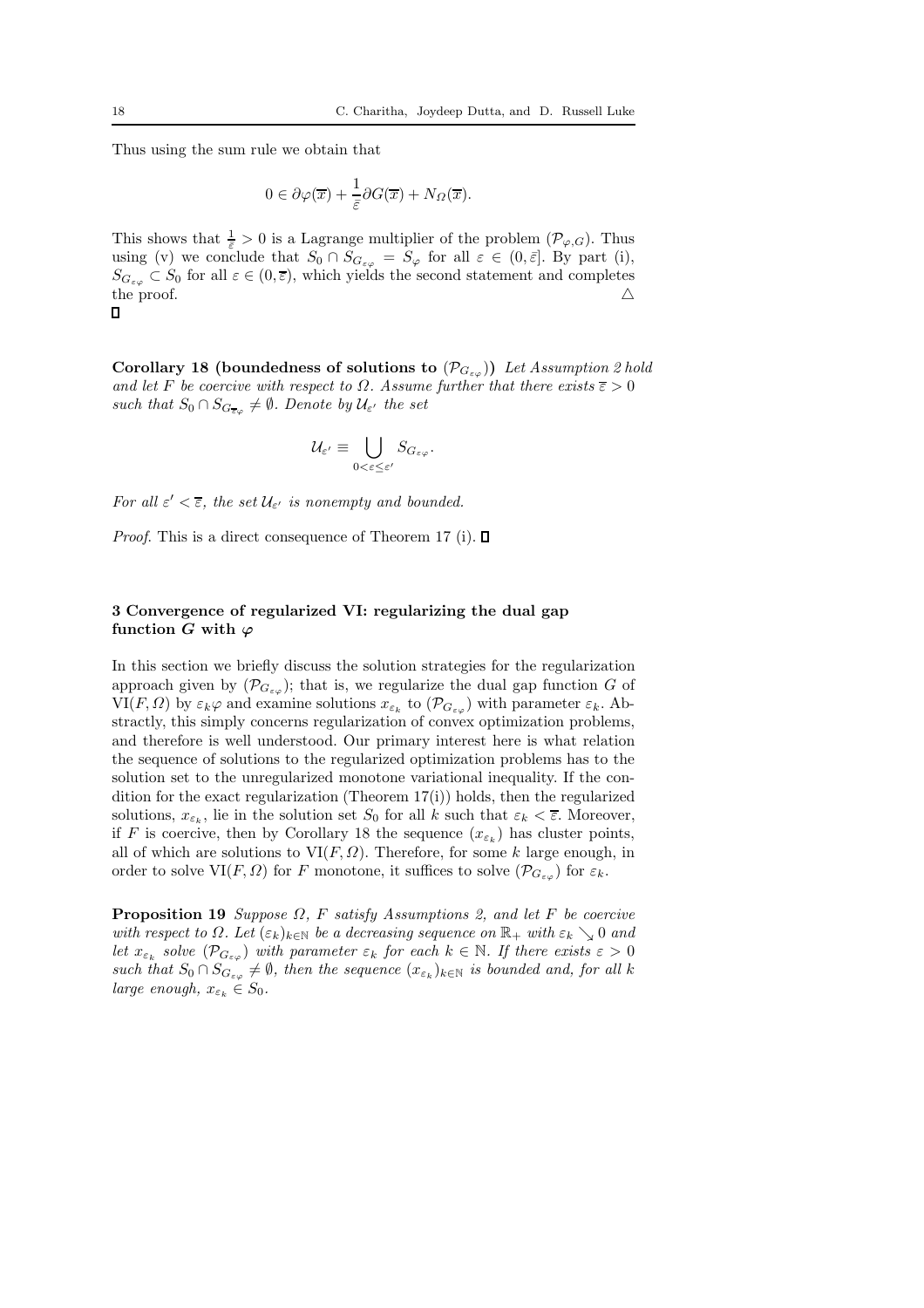*Proof.* Boundedness of the sequence  $(x_{\varepsilon_k})_{k \in \mathbb{N}}$  follows from Corollary 18. Indeed, since  $S_0$  is bounded (Lemma 1) with  $S_{G_{\varepsilon_k\varphi}} \subset S_0$  for all  $\varepsilon_k \in (0,\overline{\varepsilon})$  (Theorem  $17(i)$ , then the result follows immediately.  $\Box$ 

Motivated by the study of error bounds in [11], we now derive an error bound for  $d(S_0, S_{G_{\varepsilon,\varphi}})$  in a analogous framework to [11, Theorem 5.1]. For this we introduce the concept of weak sharpness of order  $\gamma > 1$  for the solution sets of variational inequalities.

The notion of weak sharp minimum for a convex minimization problem has been introduced by Burke and Ferris [5]. We recall that the solution set  $S_f \equiv \operatorname{argmin}_{x \in \Omega} \{f(x)\}\$ is weakly sharp if there exists a positive number  $\alpha$ (sharpness constant) such that

$$
f(x) \ge f(\overline{x}) + \alpha \ d(x, S_f) \quad \forall \overline{x} \in S_f.
$$

Similarly, the solution set  $S_f$  is weakly sharp of order  $\gamma$  if there exists a positive number  $\alpha$  (sharpness constant) such that, for each  $x \in \Omega$ ,

$$
f(x)\geq f(\overline{x})+\alpha \ d(x,S_f)^\gamma \quad \forall \overline{x}\in S_f.
$$

For any  $A \subset \mathbb{R}^n$ , it's polar cone is defined as  $A^{\circ} = \{y \in \mathbb{R}^n : \langle y, x \rangle \leq$  $0 \quad \forall x \in A$ . The relationship between a cone and its polar cone is, similar to that between a linear subspace and its orthogonal complement. From the characterization of a weak sharp solution for a convex minimization problem with a closed proper objective function f, Marcotte and Zhu [14] extended the concept of weak sharp minima for the variational inequality problem. The solution set  $S_0$  of  $\text{VI}(F, \Omega)$  is weakly sharp if, for any  $\overline{x} \in S_0$ ,

$$
-F(\overline{x}) \in \text{int}\left(\bigcap_{x \in S_0} [T_{\Omega}(x) \cap N_{S_0}(x)]^{\circ}\right). \tag{45}
$$

However, it is not obvious how to extend (45) for orders  $\gamma > 1$ . Since the dual gap function  $G(x)$  casts  $VI(F, \Omega)$  as a convex minimization problem, an alternative notion of weak sharp minima of a variational inequality of order 1 based on  $G(x)$  has been proposed in [14]. We extend this to orders  $\gamma > 1$  and propose a generalization. That is, the set  $S_0$  is weakly sharp of order  $\gamma > 1$  if there exists a positive number  $\alpha$  (the sharpness constant) such that

$$
G(x) \ge \alpha \ d(x, S_0)^\gamma \quad \forall x \in \Omega. \tag{46}
$$

**Theorem 20** Let F,  $\Omega$  and  $\varphi$  together satisfy Assumptions 2, 9 and 10, and let F be coercive with respect to  $\Omega$ . Suppose that the solution set  $S_0$  is weakly sharp of order  $\gamma > 1$  with sharpness constant  $\alpha > 0$ . Then there exists  $\tau > 0$ such that, for all  $\varepsilon > 0$ .

$$
d(x_{\varepsilon}, S_0)^{\gamma - 1} \le \tau \varepsilon \quad \forall \quad x_{\varepsilon} \in S_{G_{\varepsilon \varphi}}.\tag{47}
$$

In particular,  $S_{G_{\varepsilon\varphi}}$  is bounded for each  $\varepsilon > 0$ .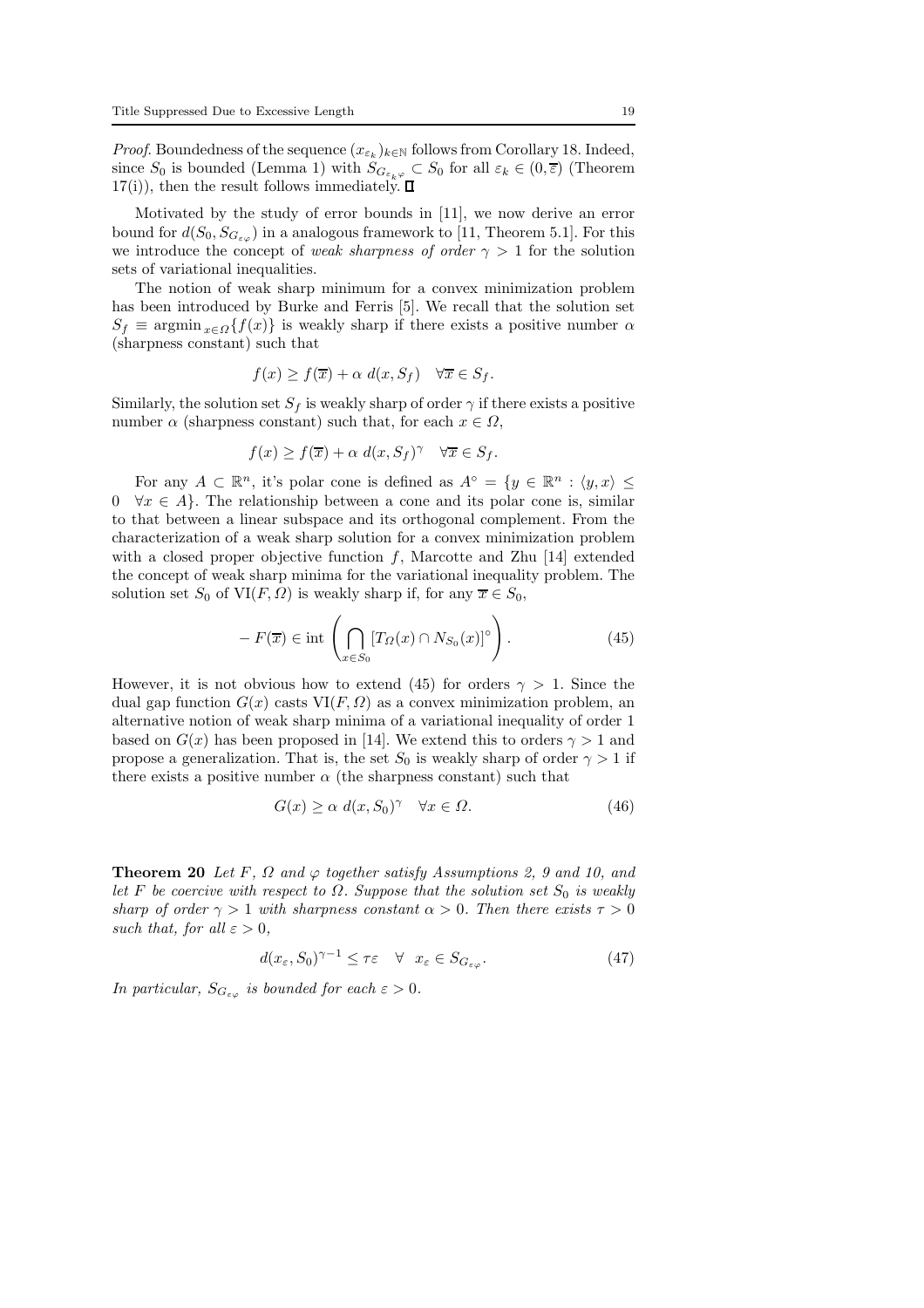*Proof.* Let  $x_{\varepsilon} \in S_{G_{\varepsilon\varphi}}$  for some  $\varepsilon > 0$  and let  $\overline{x}_{\varepsilon} = P_{S_0}(x_{\varepsilon})$ , the projection being nonempty by Assumption 10. Then, from the definition of weak sharp minima

$$
G(\overline{x}_{\varepsilon}) + \varepsilon \varphi(\overline{x}_{\varepsilon}) \geq G(x_{\varepsilon}) + \varepsilon \varphi(x_{\varepsilon}) \geq \alpha d(x_{\varepsilon}, S_0)^{\gamma} + \varepsilon \varphi(x_{\varepsilon}).
$$

Note that,  $G(\overline{x}_{\varepsilon}) = 0$ , hence

$$
\alpha d(x_{\varepsilon}, S_0)^{\gamma} = \alpha \|x_{\varepsilon} - \overline{x}_{\varepsilon}\|^{\gamma} \leq \varepsilon (\varphi(\overline{x}_{\varepsilon}) - \varphi(x_{\varepsilon})). \tag{48}
$$

From the definition of the subdifferential of a convex, real-valued map  $\varphi$ , we have

$$
\varphi(\overline{x}_{\varepsilon}) - \varphi(x_{\varepsilon}) \leq \langle v_{\varepsilon}, \overline{x}_{\varepsilon} - x_{\varepsilon} \rangle \leq ||v_{\varepsilon}|| ||x_{\varepsilon} - \overline{x}_{\varepsilon}|| \text{ for all } v_{\varepsilon} \in \partial \varphi(\overline{x}_{\varepsilon}),
$$

thus, it follows from (48) that

$$
\alpha \|x_{\varepsilon} - \overline{x}_{\varepsilon}\|^{\gamma - 1} \le \varepsilon \|v_{\varepsilon}\|.\tag{49}
$$

Now, for F and  $\Omega$  satisfying Assumption 2 with F coercive on  $\Omega$ , the solution set  $S_0$  is bounded (Proposition 16(i)). Moreover, by Assumption 9,  $\varphi$  is convex and continuous on  $\Omega$ , and hence convex and continuous on  $S_0$ . Consequently,  $\partial \varphi$ , that is  $||v_{\varepsilon}||$ , is bounded, uniformly, on the compact set  $S_0$ . Hence the statement follows with  $\tau' = \alpha^{-1}M$ , where M is the uniform bound for  $||v||$ with  $v \in \partial \varphi(S_0)$ .  $\blacksquare$ 

Note that this error bound is independent of the existence of Lagrange multipliers or the coincidence of the solution sets  $S_0$  and  $S_{G_{\varepsilon\varphi}}$  for some  $\varepsilon$  (Theorem  $17(vi)$ ).

### 4 Convergence of regularized VI: regularizing F with  $\nabla\varphi$

In this section we study the other case of the regularization, where we solve VI(F,  $\Omega$ ) through a sequence of regularized problems VI( $T_{\varepsilon}$ ,  $\Omega$ ), where  $T_{\varepsilon}$  =  $F + \varepsilon \nabla \varphi$ . We restrict ourselves to a differentiable regularization to make the computation easier. We are interested in the approximate solutions to  $VI(T_{\epsilon}, \Omega)$  in view of the algorithm that we present later in this section which, in principle, involves generating a sequence of solutions to the regularized problems  $VI(T_{\varepsilon}, \Omega)$  as  $\varepsilon \to 0$ . Since, it is not possible to compute the exact solution to  $VI(T_{\varepsilon}, \Omega)$  in practice, we seek an approximate solution to  $VI(T_{\varepsilon}, \Omega)$  for every  $\varepsilon > 0$  with some error tolerance. Knowing that we are within a given error tolerance is the chief concern of error bounds, which we determine in Proposition 23. Error bounds between points in  $S_{\varepsilon}$  and  $S_0$  are discussed briefly in section 4.3.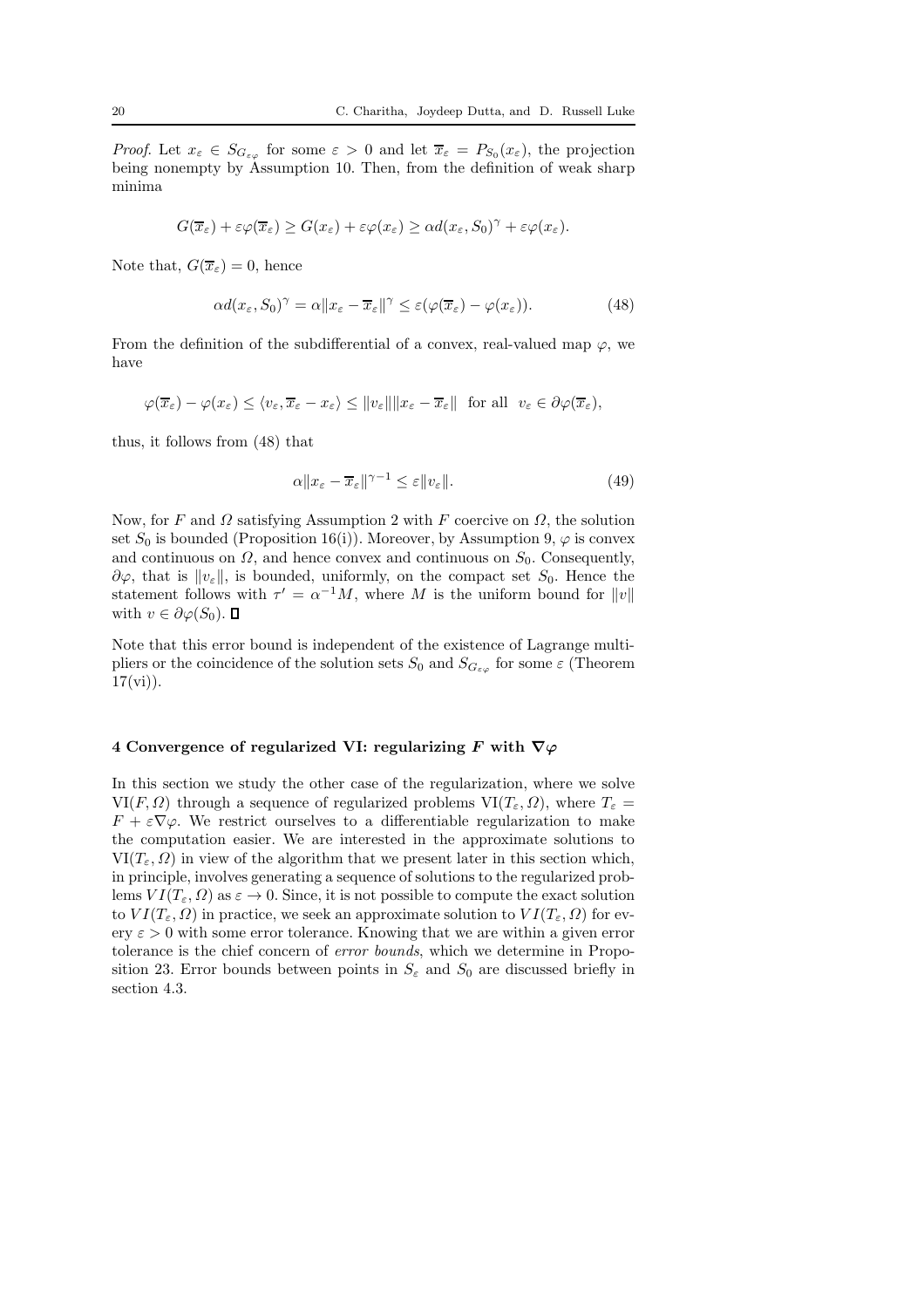4.1 Convergence of regularized solutions

We begin with a study of the behavior of the path  $\{x_{\varepsilon} : \varepsilon > 0\}$  where  $x_{\varepsilon}$ is the unique solution to  $VI(T_{\varepsilon}, \Omega)$  and proceed to show that all the cluster points of the sequences of solutions (exact or approximate) to  $VI(T_{\varepsilon}, \Omega)$  are the solutions to  $VI(F, \Omega)$  as  $\varepsilon \to 0$ .

**Theorem 21** When  $\varphi$  is strongly convex and Fréchet differentiable and F is coercive, then the map  $\varepsilon \mapsto x_{\varepsilon}$  is continuous.

*Proof.* Let  $x_{\varepsilon}$  solve  $\text{VI}(T_{\varepsilon}, \Omega)$ . Since  $\varphi$  is strongly convex,  $\nabla \varphi$  is strongly monotone and hence  $T_{\varepsilon} = F + \varepsilon \nabla \varphi$  is strongly monotone. Hence, there exists a  $\mu_{\varepsilon} > 0$  such that for any  $x, y \in \Omega$ ,

$$
\langle T_{\varepsilon}(x) - T_{\varepsilon}(y), x - y \rangle \ge \mu_{\varepsilon} ||x - y||^2.
$$

This implies

$$
\sup_{y \in \Omega} \left[ \langle T_{\varepsilon}(x), x - y \rangle - \mu_{\varepsilon} \| x - y \|^2 \right] \geq \sup_{y \in \Omega} \langle T_{\varepsilon}(y), x - y \rangle. \tag{50}
$$

The expression on the left side of (50) is the regularized gap function  $\theta(\cdot, \varepsilon\varphi)$ , which is zero at  $x = x_{\varepsilon}$ . The right hand side is the dual gap function for  $VI(T_{\varepsilon}, \Omega)$  (see (8)), which we denote by  $G(x, \varepsilon \varphi)$ . Since  $G(x; \varepsilon \varphi) \geq 0$  for all  $x \in \Omega$ , (50) implies that  $G(x_\varepsilon; \varepsilon \varphi) = 0$  and hence  $x_\varepsilon \in S_{G(.; \varepsilon \varphi)}$ , where  $S_{G(.; \varepsilon \varphi)}$ is the solution set of the convex minimization problem  $\min_{x \in \Omega} G(.; \varepsilon \varphi)$ . Now by Proposition 16(ii),  $G$  is finite valued, and hence  $G$  continuous (since it is convex [18, Theorem 10.1]) on the relative interior of  $\Omega$ , which is nonempty as  $\Omega$  is nonempty [18, Theorem 6.2]. Therefore, the map  $\varepsilon \mapsto S_{G(\cdot,\varepsilon\varphi)}$  is uppersemicontinuous as a set-valued map in the sense of [3, Theorem 4.3.3]. However, the strong monotonicity of  $T_{\varepsilon}$  implies that  $S_{\varepsilon} (= S_{G(.; \varepsilon \varphi)})$  is singleton and hence the map  $\varepsilon \mapsto x_{\varepsilon}$  is continuous.  $\square$ 

The type of continuity used in the above proof is not the same as outer semincontinuity defined in 6, which is the same as graph closedness.

Our next results are on the convergence of the sequences of solutions (exact or approximate) to  $VI(T_{\varepsilon}, \Omega)$ . Before we define the concept of an approximate solution to  $VI(T_{\varepsilon}, \Omega)$ , let us introduce some notation. For a given  $\varepsilon > 0$  we denote the regularized gap function for  $VI(T_{\varepsilon}, \Omega)$  by  $\theta_{\alpha} (.\,;\varepsilon \varphi)$  and the D-gap function for  $VI(T_{\varepsilon}, \Omega)$  by  $\theta_{\alpha\beta}(.; \varepsilon \varphi)$ . These are given by (similar to (9) and (14))

$$
\theta_{\alpha}(x;\varepsilon\varphi) = \sup_{y \in \Omega} \left\{ \langle T_{\varepsilon}(x), x - y \rangle - \frac{\alpha}{2} ||y - x||^2 \right\}
$$
(51)

$$
\theta_{\alpha\beta}(x;\varepsilon\varphi) = \theta_{\alpha}(x;\varepsilon\varphi) - \theta_{\beta}(x;\varepsilon\varphi), \quad (\alpha < \beta). \tag{52}
$$

We write this more succinctly using the projection.

$$
\theta_{\alpha}(x;\varepsilon\varphi) = \langle T_{\varepsilon}(x), x - y_{\alpha}^{\varepsilon}(x) \rangle - \frac{\alpha}{2} \| y_{\alpha}^{\phi,\varepsilon}(x) - x_{\varepsilon} \|^2, \tag{53}
$$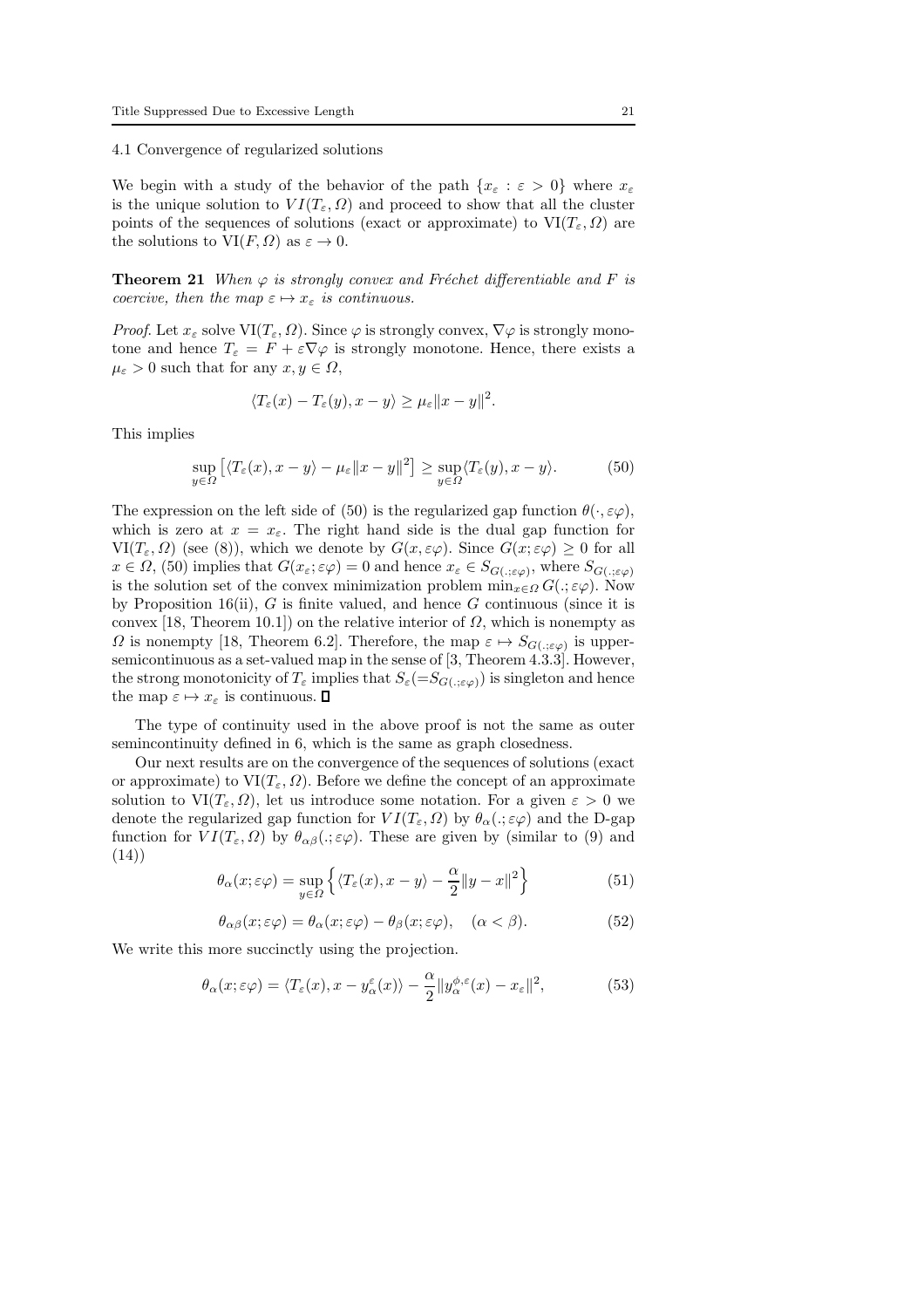with

$$
y_{\alpha}^{\varepsilon}(x) = P_{\Omega}[x - \frac{1}{\alpha}T_{\varepsilon}(x)].
$$
\n(54)

The regularized gap function  $\theta_{\beta}(\cdot;\varepsilon\varphi)$  is defined analogously with, instead, the projection  $y_{\beta}^{\varepsilon}(x)$ .

Recall that for any solution  $\overline{x}_{\varepsilon}$  of  $VI(T_{\varepsilon}, \Omega)$ ,  $\theta_{\alpha\beta}(\overline{x}_{\varepsilon}; \varepsilon \varphi) = 0$ . We define a point x to be an approximate solution to  $VI(T_{\varepsilon}, \Omega)$  with an error  $\zeta > 0$  if

$$
\theta_{\alpha\beta}(x;\varepsilon\varphi)\leq\zeta.
$$

**Theorem 22** Let  $(\varepsilon_k)_{k\in\mathbb{N}}$  be a sequence of nonnegative scalars with  $\varepsilon_k \searrow 0$ , and let  $(x^k)_{k\in\mathbb{N}}\in\mathbb{R}^n$  be a sequence of approximate solutions of  $\mathrm{VI}(T_{\varepsilon_k},\Omega)$ with errors  $\zeta_k \geq 0$ . Assume that  $\varphi$  is continuously differentiable. If  $x^k \to \bar{x}$  as  $k \to \infty$  and if  $\zeta_k \searrow 0$ , then  $\bar{x}$  solves  $\text{VI}(F, \Omega)$ .

*Proof.* Choose  $0 < \alpha < \beta$  and assume that  $x^k \to \bar{x}$ . Since the projection map onto a closed convex set is continuous, we have  $y_{\alpha}^{\varepsilon_k}(x^k) \to y_{\alpha}(\overline{x})$  and  $y_{\beta}^{\varepsilon_k}(x^k) \to y_{\beta}(\overline{x})$  as  $k \to \infty$ , where  $y_{\alpha}^{\varepsilon_k}$  is defined by (54). Using (53),

$$
\lim_{k \to \infty} \theta_{\alpha}(x^k; \varepsilon_k \varphi) = \langle F(\bar{x}), \bar{x} - y_{\alpha}(\bar{x}) \rangle - \frac{\alpha}{2} ||y_{\alpha}(\bar{x}) - \bar{x}||^2 = \theta_{\alpha}(\bar{x})
$$

and

$$
\lim_{k \to \infty} \theta_{\beta}(x^k; \varepsilon_k \varphi) = \langle F(\bar{x}), \bar{x} - y_{\beta}(\bar{x}) \rangle - \frac{\beta}{2} \| y_{\beta}(\bar{x}) - \bar{x} \|^2 = \theta_{\beta}(\bar{x}). \tag{55}
$$

Now, form (52)

$$
0 \le \lim_{k \to \infty} \theta_{\alpha\beta}(x^k; \varepsilon_k \varphi) = \lim_{k \to \infty} \theta_{\alpha}(x^k; \varepsilon_k \varphi) - \lim_{k \to \infty} \theta_{\beta}(x^k; \varepsilon_k \varphi)
$$
(56)

$$
= \theta_{\alpha}(\bar{x}) - \theta_{\beta}(\bar{x}) = \theta_{\alpha\beta}(\bar{x}) \tag{57}
$$

and since  $x^k$  is a sequence of approximate solutions

$$
\lim_{k \to \infty} \theta_{\alpha\beta}(x^k; \varepsilon_k \varphi) \le \lim_{k \to \infty} \zeta_k = 0.
$$
\n(58)

We conclude from (56) and (58) that  $\theta_{\alpha\beta}(\bar{x}) = 0$  and therefore  $\bar{x}$  solves VI $(F, \Omega)$  [10, Theorem 10.3.3].  $\square$ 

As noted in the introduction, solving  $VI(T_{\varepsilon}, \Omega)$  is equivalent to minimizing the gap function  $\theta_{\alpha}(.,\varepsilon\varphi)$  over  $\Omega$  or  $\theta_{\alpha\beta}(.,\varepsilon\varphi)$  over  $\mathbb{R}^n$ . If we minimize  $\theta_{\alpha}(.,\varepsilon\varphi)$ over  $\Omega$  using standard optimization methods for the constrained case, we will in effect generate a sequence of solutions  $x_{\varepsilon}$  which are actually be considered as solutions to  $\text{VI}(T_{\varepsilon}, \Omega)$ . Alternatively, if we minimize the D-gap function  $\theta_{\alpha\beta}$ (:;  $\varepsilon\varphi$ ) over  $\mathbb{R}^n$ , we also generate a sequence of solutions to  $VI(T_{\varepsilon}, \Omega)$ .

Using the error bounds for a strongly monotone variational inequalities, we now deduce an error bound for the distance between any point and a true solution of  $VI(T_{\varepsilon}, \Omega)$  in terms of the corresponding D-gap function  $\theta_{\alpha\beta}(.; \varepsilon\varphi)$ ,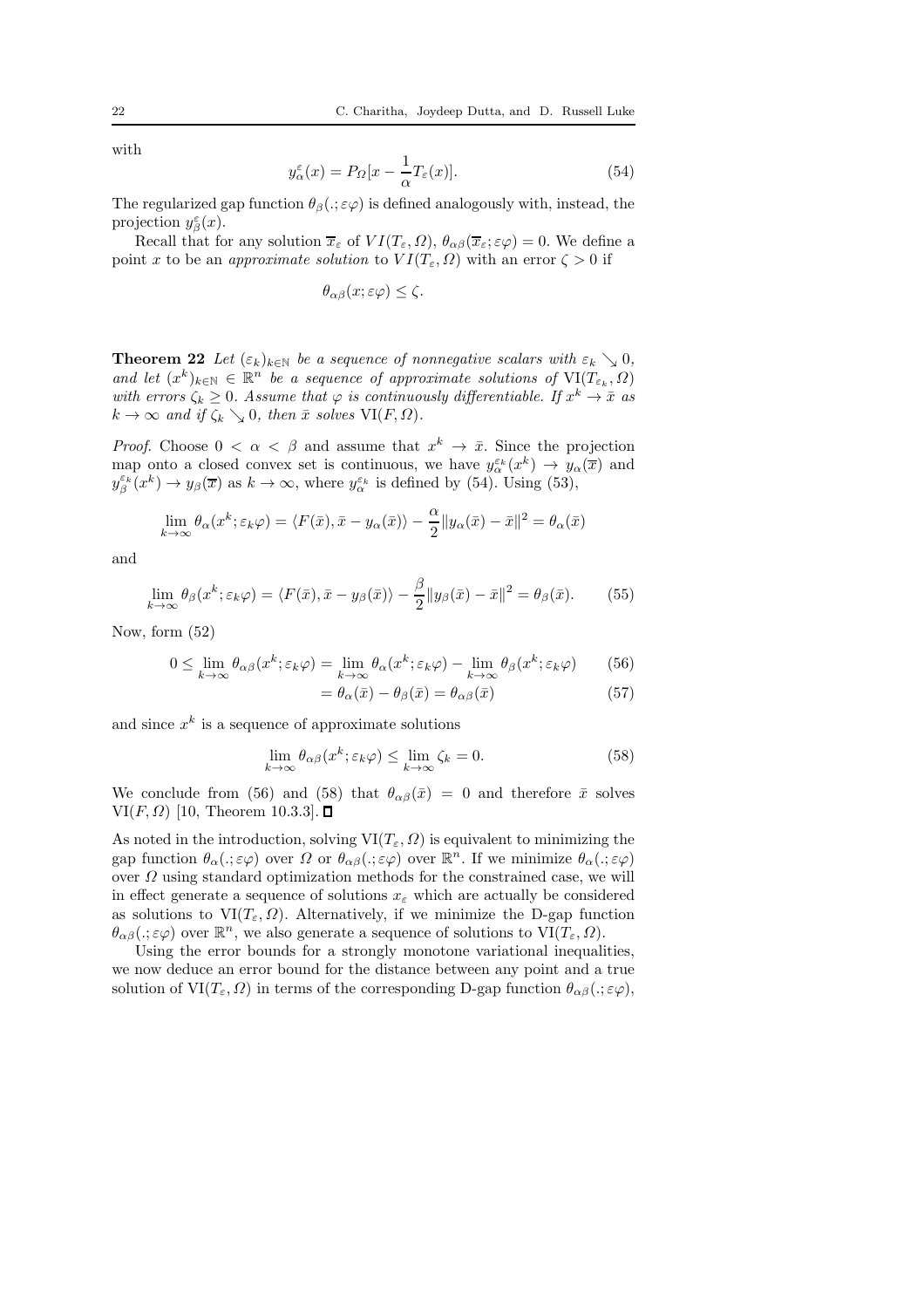provided that F is Lipschitz continuous and  $\varphi$  and strong convex. This error bound can be used as an implementable stopping criterion for the algorithms aimed at approximately solving  $VI(T_{\varepsilon}, \Omega)$ .

The proof of following lemma goes along the lines the proof of Theorem 3.2 in [7] adapted to  $VI(T_{\varepsilon}, \Omega)$ .

**Lemma 3** Let  $\varphi$  be strongly convex with modulus  $\rho$ , F and  $\nabla \varphi$  be Lipschitz on  $\Omega$  with constants L and M respectively. If  $x_{\varepsilon}$  solves  $\text{VI}(T_{\varepsilon}, \Omega)$ , then, for any  $x \in \Omega$ ,

$$
||x - x_{\varepsilon}|| \le \frac{\beta + L + \varepsilon M}{\varepsilon \rho} ||y_{\beta}^{\varepsilon}(x) - x||,
$$
\n(59)

where  $y_{\beta}^{\varepsilon}(x)$  is the point where the supremum in  $\theta_{\beta}(x_{\varepsilon}, \varepsilon \varphi)$  is attained and given by  $y_{\beta}^{\varepsilon}(x) = P_{\Omega}[x - \frac{1}{\beta}T_{\varepsilon}(x)].$ 

*Proof.* Since  $\varphi$  is strongly convex on  $\Omega$  with modulus  $\rho$ ,  $\nabla \varphi$  is strongly monotone on  $\Omega$  with modulus  $\rho$ . Since F is monotone,  $T_{\varepsilon}$  is strongly monotone with modulus of strong monotonicity  $\varepsilon \rho$ . Also,  $T_{\varepsilon}$  is Lipschitz with constant  $L + \varepsilon M$ . From (51),  $y_{\beta}^{\varepsilon}(x)$  maximizes the function  $y \to \langle T_{\varepsilon}(x), x - y \rangle - \frac{\beta}{2} \langle y - x, y - x \rangle$ . Hence,  $y_{\beta}^{\varepsilon}(x)$  is the unique minimizer of the strongly convex function  $y \to$  $\langle T_{\varepsilon}(x), y - x \rangle + \frac{\beta}{2} \langle y - x, y - x \rangle$ . The optimality conditions yield

$$
\langle T_\varepsilon(x)+\beta(y^\varepsilon_\beta(x)-x),x_\varepsilon-y^\varepsilon_\beta(x)\rangle\geq 0.
$$

Moreover, since  $x_{\varepsilon}$  solves  $VI(T_{\varepsilon}, \Omega)$ , we have

$$
\langle T_{\varepsilon}(x_{\varepsilon}), y_{\beta}^{\varepsilon}(x) - x_{\varepsilon} \rangle \ge 0.
$$

Hence the two inequalities above yield

$$
\langle T_\varepsilon(x)-T_\varepsilon(x_\varepsilon)+\beta(y^\varepsilon_\beta(x)-x),y^\varepsilon_\beta(x)-x_\varepsilon\rangle\leq 0.
$$

Now,

$$
\langle T_{\varepsilon}(x)-T_{\varepsilon}(x_{\varepsilon}),y_{\beta}^{\varepsilon}(x)-x_{\varepsilon}+x-x\rangle+\beta\langle y_{\beta}^{\varepsilon}(x)-x,y_{\beta}^{\varepsilon}(x)-x_{\varepsilon}+x-x\rangle\geq 0,
$$

which implies

$$
\langle T_{\varepsilon}(x) - T_{\varepsilon}(x_{\varepsilon}), x - x_{\varepsilon} \rangle + \beta \langle y_{\beta}^{\varepsilon}(x) - x, y_{\beta}^{\varepsilon}(x) - x \rangle \le -\beta \langle y_{\beta}^{\varepsilon}(x) - x, x - x_{\varepsilon} \rangle -\langle T_{\varepsilon}(x) - T_{\varepsilon}(x_{\varepsilon}), y_{\beta}^{\varepsilon}(x) - x \rangle.
$$

Since  $T_{\varepsilon}$  is Lipschitz with constant  $L + \varepsilon M$  and strongly monotone with modulus  $\varepsilon \rho$ , we get

$$
\varepsilon \rho \|x - x_{\varepsilon}\|^2 \leq \beta \|y_{\beta}^{\varepsilon}(x) - x\| \|x - x_{\varepsilon}\| + (L + \varepsilon M) \|y_{\beta}^{\varepsilon}(x) - x\| \|x - x_{\varepsilon}\|.
$$

Therefore,

$$
\|x-x_\varepsilon\|\leq \frac{\beta+L+\varepsilon M}{\varepsilon\rho}\|y^\varepsilon_\beta(x)-x\|
$$

as claimed.  $\square$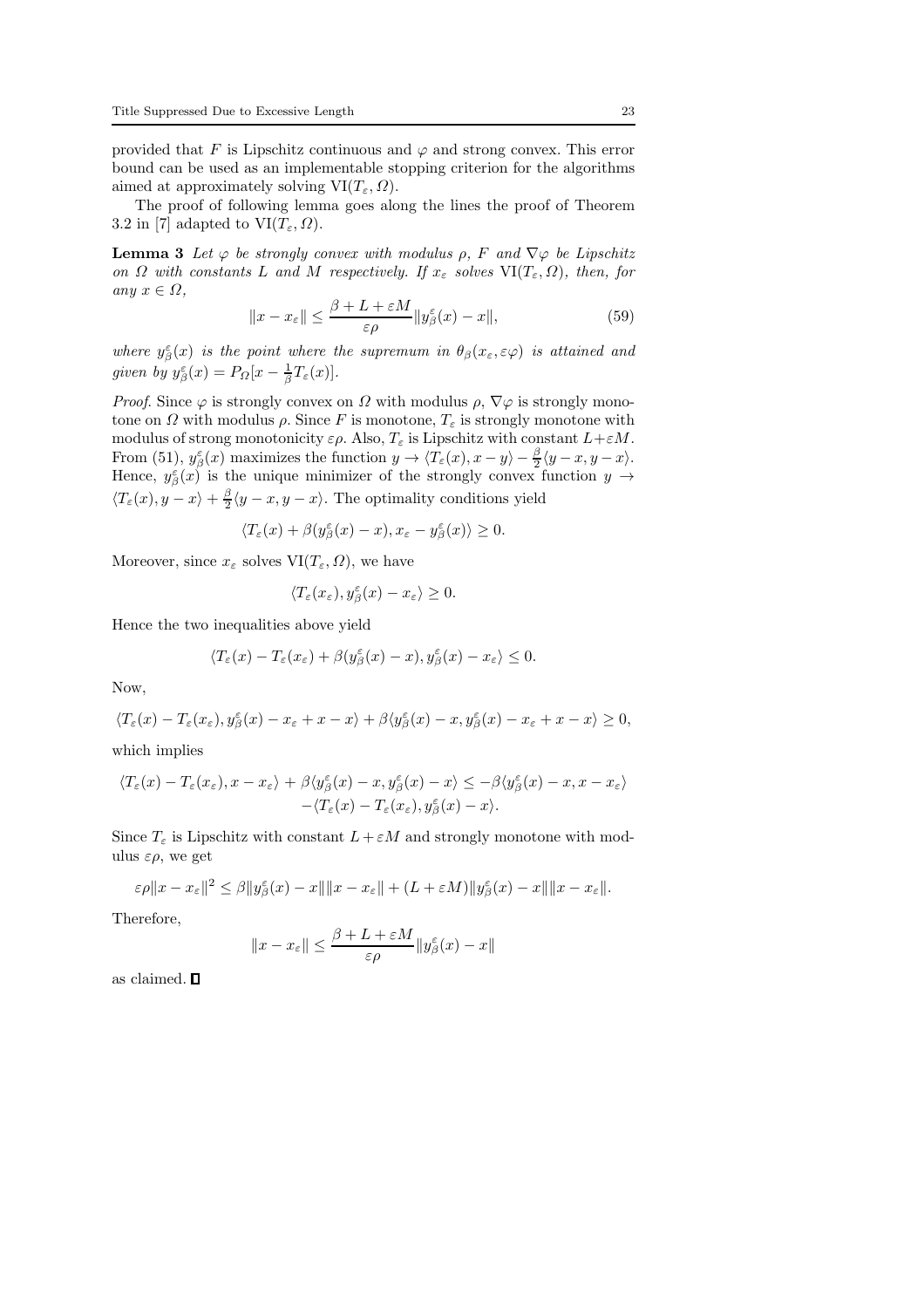**Proposition 23** Let  $\varphi$  be strongly convex with modulus  $\rho$ , and let F and  $\nabla \varphi$ be Lipschitz on  $\Omega$  with constants L and M respectively. If  $x_{\varepsilon}$  solves  $\text{VI}(T_{\varepsilon}, \Omega)$ , then, for any  $x \in \Omega$ ,

$$
||x - x_{\varepsilon}|| \le \frac{\beta + L + \varepsilon M}{\varepsilon \rho} \sqrt{\frac{2}{(\beta - \alpha)} \theta_{\alpha\beta}(x; \varepsilon \varphi)}.
$$
 (60)

*Proof.* Adapting [20, Lemma 4.2, Eq(19)] for  $VI(T_{\varepsilon}, \Omega)$ ,

$$
||x - y_{\beta}^{\varepsilon}(x)||^2 \le \frac{2}{(\beta - \alpha)} \theta_{\alpha\beta}(x; \varepsilon \varphi).
$$
 (61)

Now, from (59) and (61)

$$
||x - x_{\varepsilon}|| \le \frac{\beta + L + \varepsilon M}{\varepsilon \rho} \sqrt{\frac{2}{(\beta - \alpha)} \theta_{\alpha\beta}(x; \varepsilon \varphi)}
$$
(62)

This completes the proof.  $\square$ 

### 4.2 Sequential inexact descent method

In this section we propose a sequential inexact descent method to solve the  $VI(F, \Omega)$  through the regularized problems  $VI(T_{\varepsilon}, \Omega)$  where  $T_{\varepsilon} = F + \varepsilon \nabla \varphi$ . It is natural to look for the exact solutions of  $VI(T_{\varepsilon_k}, \Omega)$ , however, it is not practically possible to run the algorithm infinitely. We therefore must be satisfied with *approximation* of the solutions to  $VI(T_{\varepsilon_k}, \Omega)$  for each k with an error tolerance  $\tau_k$ . Convergence behavior of the sequence of approximate solutions will then follow from Proposition 22.

Choose a starting point  $x^{k,0} = \overline{x}^0$ ,  $\varepsilon_0$ ,  $\alpha_0$  and  $\beta_0$ . We solve the unconstrained minimization problem with the objective function  $\theta_{\alpha_k\beta_k}(.,\varepsilon_k\varphi)$  for  $k = 0, 1, 2, \dots$  For each k, we collect the approximate solution  $x^k$  and initialize the inner iteration for solving  $VI(T_{\varepsilon_{k+1}}, \Omega)$  with the point  $x^{k+1,0} = x^k$ . The descent method in the inner iteration of Algorithm 1 can be chosen to be any descent method that achieves sufficient decrease in the direction of the descent so that the convergence is guaranteed. The regularization parameters  $\varepsilon_k$  are updated so that  $\varepsilon_k \to 0$  as  $k \to \infty$  and the parameters  $\alpha_k$  and  $\beta_k$  are updated so that  $\alpha_{k+1} \geq \alpha_k$  and  $\beta_{k+1} \leq \beta_k$ .

We note that many choices exist for the descent method that is used in the inner iteration of Algorithm 1. For example, it can be the descent method proposed in [20] which is free from calculating the derivative of  $\theta_{\alpha_k\beta_k}(.,\varepsilon_k\varphi)$ . Another possibility is the descent method in [13].

Remark 1 The termination of the inner iteration requires the knowledge of the solution  $x_{\varepsilon_k}$ . It is clear that the Algorithm 1 is implementable as long as the error estimates for  $||x^{k,j} - x_{\varepsilon_k}||$  are computable. The error bound for  $VI(T_{\varepsilon_k}, \Omega)$ in Proposition 23 is very useful to fill this gap. If  $\nabla \varphi$  is  $\rho$ -strongly monotone,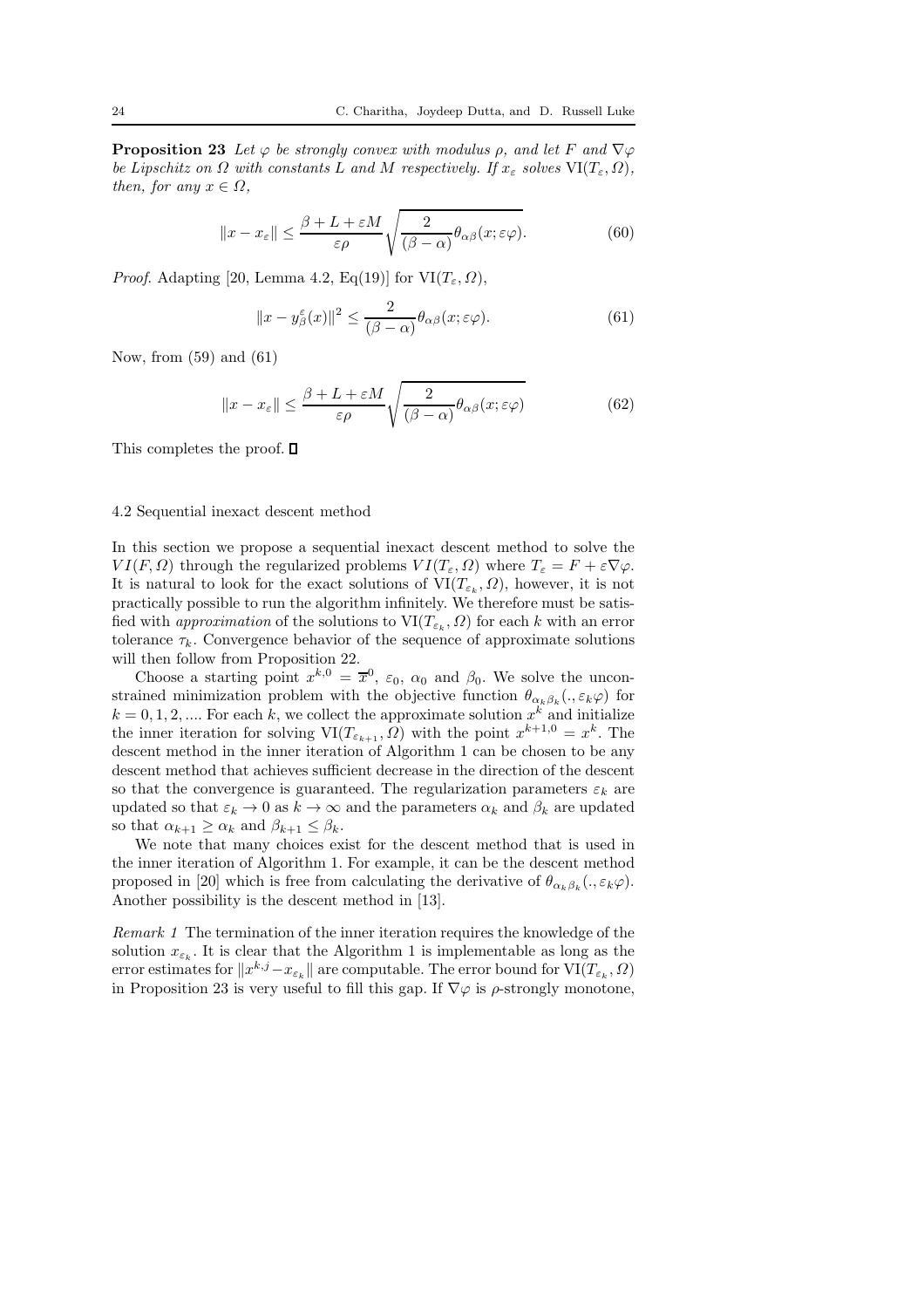**Data**: Fix sequences of error tolerances  $(\tau_k)_{k \in \mathbb{N}}$  and regularization parameters  $(\varepsilon_k)_{k\in\mathbb{N}}$  with  $\varepsilon_k\to 0$  as  $k\to\infty$ . For  $k=j=0$ , choose the point  $x^0$ , parameters:  $\beta_0 > \alpha_0 > 0$ . for  $k = 0, 1, 2, ...$  do **Inner iteration:** approximately solve  $VI(T_{\varepsilon_k}, \Omega)$ .  $x^{k,0} = x^k$ while  $\|x^{k,j} - x_{\varepsilon_k}\| > \tau_k$  do Apply a descent method to the unconstrained minimization of  $\theta_{\alpha_k\beta_k}(.,\varepsilon_k\varphi)$ with  $x^{k,0}$  as starting point while updating j. **Update:** Set  $x^{k+1} = x^{k,j}$ , choose  $\alpha_{k+1}, \beta_{k+1}$ , increment  $k = k+1$ , and reset  $j = 0$ .

Algorithm 1: Sequential inexact descent algorithm

Lipschitz continuous over  $\Omega$  with modulus M and if F is Lipschitz continuous over  $\Omega$  with constant L, then  $T_{\varepsilon_k}$  is strongly monotone with modulus  $\varepsilon_k \rho$  and Lipschitz with constant  $L + \varepsilon_k M$ . Then according to (60),

$$
||x - x_{\varepsilon_k}|| \le L_k \sqrt{\theta_{\alpha_k \beta_k}(x, \varepsilon_k \varphi)}, \text{ where } L_k = \frac{\beta_k + L + \varepsilon_k M}{\varepsilon_k \rho} \sqrt{\frac{2}{(\beta_k - \alpha_k)}}.
$$
\n
$$
(63)
$$

Hence the stopping criterion in the inner iteration of Algorithm 1 can now be replaced by the implementable rule

while 
$$
\theta_{\alpha_k \beta_k}(x^{k,j}, \varepsilon_k \varphi) > \frac{\tau_k^2}{L_k^2}
$$
 (64)

since  $x^{k,j}$  satisfying (64) also satisfies  $||x^{k,j} - x_{\varepsilon_k}|| > \tau_k$ .

We now discuss the convergence of Algorithm 1 under appropriate assumptions on F,  $\varphi$  and  $\Omega$  based on the assumption that for each k, the descent method chosen for the inner iteration converges.

Theorem 24 Consider the Algorithm 1 with the stopping rule replaced by the alternative stopping rule (64). Assume that F and  $\nabla\varphi$  are Lipschitz and  $\nabla\varphi$  is strongly monotone. Given a sequence of parameters  $(\varepsilon_k)_{k\in\mathbb{N}}$  such that  $\varepsilon_k \to 0$ as  $k \to \infty$  and and a sequence of stable error tolerances  $(\tau_k)_{k \in \mathbb{N}}$ ,  $\tau_k = \tau > 0$ , assume that for each k, the descent method in the inner iteration converges. Then all the cluster points of the sequence  $(x^k)_{k\in\mathbb{N}}$  of inexact solutions generated by Algorithm 1 are solutions to  $VI(F, \Omega)$ .

*Proof.* Since our stopping rule  $\theta_{\alpha_k\beta_k}(x^{k,j}, \varepsilon_k\varphi) > \frac{\tau_k}{L_k}$  terminates the iterations early, the inner iteration in Algorithm 1 is an early terminated variant of the descent method that is chosen. Hence for any fixed  $k$ , any accumulation point of the sequence  $x^{k,j}$  delivers an approximate solution  $x^k$  to the problem  $\text{VI}(T_{\varepsilon_k}, \Omega)$ . Since  $x^k$  violates the stopping rule,  $\theta_{\alpha_k \beta_k}(x^k, \varepsilon_k \varphi) \leq \frac{\tau_k}{L_k}$  where  $L_k$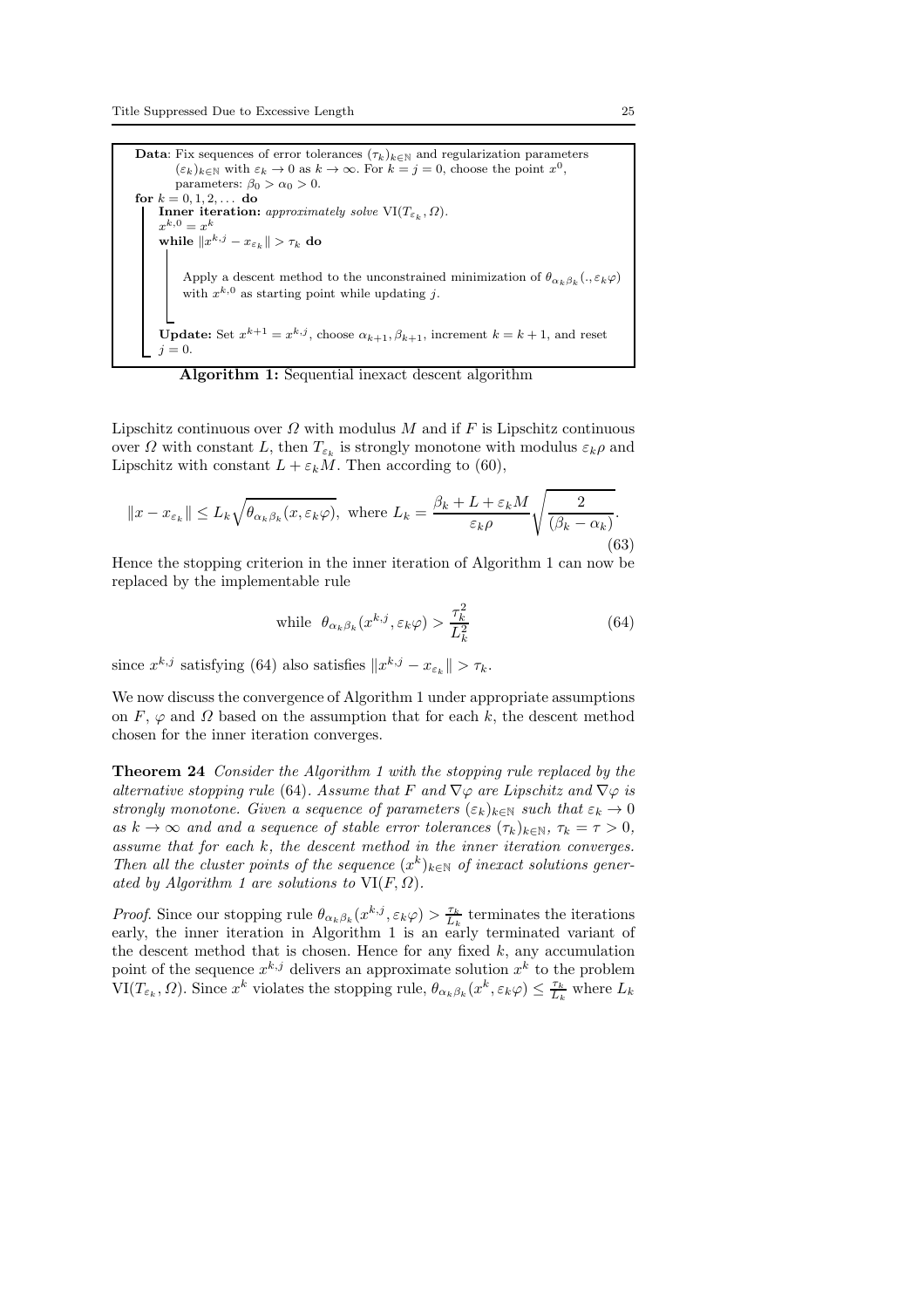is given as in (63), and since we chose stable error tolerances  $\tau_k = \tau$ , we have  $\frac{\tau_k}{L_k} \searrow 0$  since  $L_k \to \infty$  as  $k \to \infty$ . Hence by Theorem 22 all the cluster points of  $(x^k)_{k \in \mathbb{N}}$  are solutions to  $VI(F, \Omega)$ .

Remark 2 The convergence of the sequence (a subsequence if necessary) of inexact solutions  $(x^k)_{k \in \mathbb{N}}$  generated in the Algorithm 1 is guaranteed provided  $(x^k)_{k\in\mathbb{N}}$  is bounded. We now establish the sufficient conditions for the boundedness of the sequence  $(x^k)_{k \in \mathbb{N}}$  along the similar lines of [9], however, without using the Mountain Pass Theorem. We need the following Lemma.

**Lemma 4** Let  $K \subset \mathbb{R}^n$  be compact set and let F and  $\nabla \varphi$  be continuous functions on K. Then for any  $\varepsilon' > 0$  the gap function  $\theta_{\alpha\beta}(., \varepsilon\varphi), 0 < \alpha < \beta$ is uniformly continuous as a function of  $(x, \varepsilon)$  on  $K \times [0, \varepsilon']$ . In particular, for every  $\delta > 0$ , there exists an  $\overline{\epsilon} > 0$  such that

$$
|\theta_{\alpha\beta}(x,\varepsilon\varphi) - \theta_{\alpha\beta}(x)| \le \delta \tag{65}
$$

for all  $(x, \varepsilon) \in K \times [0, \overline{\varepsilon}].$ 

*Proof.* Recall the D-gap function  $\theta_{\alpha\beta}$ ,  $\varepsilon \varphi$  for  $VI(T_{\varepsilon}, \Omega)$  is given by

$$
\theta_{\alpha\beta}(x,\varepsilon\varphi) = \theta_{\alpha}(x,\varepsilon\varphi) - \theta_{\beta}(x,\varepsilon\varphi)
$$

where

$$
\theta_{\alpha}(x,\varepsilon\varphi) = \langle F(x) + \varepsilon \nabla \varphi(x), x - y_{\alpha}^{\varepsilon}(x) \rangle - \frac{\alpha}{2} ||y_{\alpha}^{\varepsilon}(x) - x||^2
$$

with

$$
y_{\alpha}^{\varepsilon}(x) = P_{\Omega}[x - \frac{1}{\alpha}(F(x) + \varepsilon \nabla \varphi(x)].
$$
\n(66)

Let  $(x^n, \varepsilon_n)_{n \in \mathbb{N}}$  be a sequence in  $K \times \mathbb{R}_+$  and let  $(x^n, \varepsilon_n) \to (x, \varepsilon)$  as  $n \to \infty$ . Since F and  $\nabla\varphi$  are continuous, and since the projection map on a closed convex set is continuous, we have from (66) that

$$
\lim_{n \to \infty} y_{\alpha}^{\varepsilon_n}(x^n) = \lim_{n \to \infty} P_{\Omega}[x^n - \frac{1}{\alpha}(F(x^n) + \varepsilon_n \nabla \varphi(x^n))]
$$

$$
= P_{\Omega}[x - \frac{1}{\alpha}(F(x) + \varepsilon \nabla \varphi(x))] = y_{\alpha}^{\varepsilon}(x).
$$

Thus  $y_{\alpha}^{\varepsilon}(x)$  viewed as a function of x and  $\varepsilon$  is continuous on  $K \times \mathbb{R}_{+}$ . This implies that the function  $\theta_{\alpha}(.;\varepsilon\varphi)$  is continuous on  $K \times \mathbb{R}_+$  as a function of  $(x, \varepsilon)$  and so is  $\theta_{\alpha\beta}(.; \varepsilon\varphi)$ . Since K is a compact set, for any  $\varepsilon' \in \mathbb{R}_+$ ,  $\theta_{\alpha}(x; \varepsilon\varphi)$ is uniformly continuous on  $K \times [0, \varepsilon']$ . In particular, for a fixed  $x \in K$ , it holds that for any  $\delta > 0$ , there exists a  $0 < \overline{\varepsilon} < \varepsilon'$  such that for every  $\varepsilon \in [0, \overline{\varepsilon}]$ 

$$
|\theta_{\alpha\beta}(x;\varepsilon\varphi) - \theta_{\alpha\beta}(x)| \le \delta.
$$

 $\Box$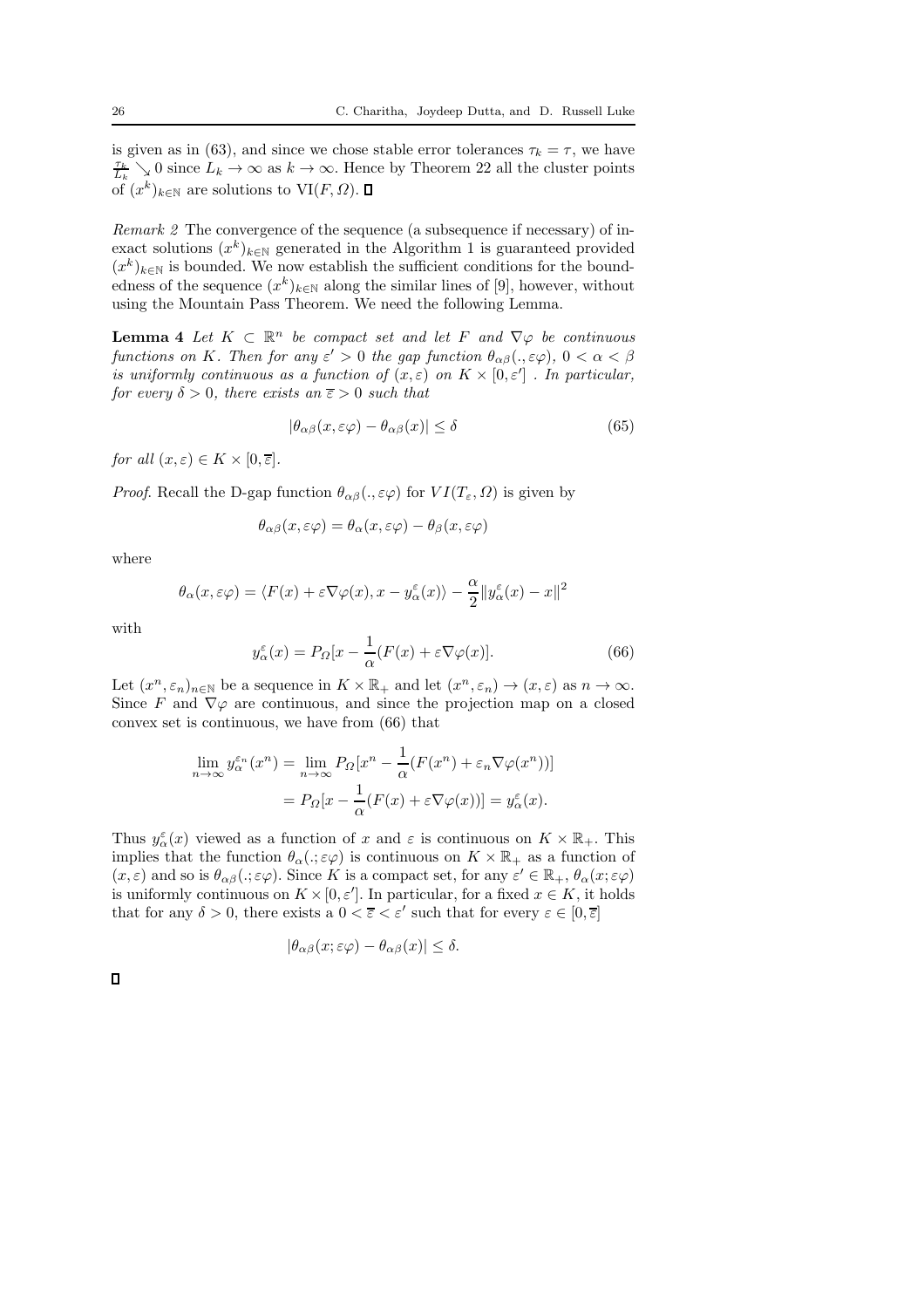Theorem 25 Consider Algorithm 1 with the stopping rule (64). Assume that F and  $\nabla \varphi$  are Lipschitz and  $0 < \alpha_k < \beta_k$  for each k. Assume that the solution set  $S_0$  is nonempty and bounded and that  $\varepsilon_k \to 0$ . Then the sequence  $(x^k)_{k \in \mathbb{N}}$ generated by the Algorithm 1 is bounded.

*Proof.* Assume that the sequence  $(x^k)_{k \in \mathbb{N}}$  generated by the Algorithm 1 is not bounded. Then there exists a compact set  $K \in \mathbb{R}^n$  such that  $S_0 \subset \text{int } K$  and  $x^k \notin K$  for sufficiently large k. Denote

$$
\overline{m}_k := \min_{x \in \partial K} \theta_{\alpha_k \beta_k}(x),\tag{67}
$$

where we use  $\partial K$  to denote the boundary of K (not to be confused with the subdifferential, though this should be clear from context). Since the gap function  $\theta_{\alpha_k,\beta_k}$  is non-negative on  $\mathbb{R}^n$  and since  $S_0 \subset \text{int } K$ , it is clear that  $\overline{m}_k > 0$ . Since  $\theta_{\alpha_k,\beta_k}(x) \ge \overline{m}_k$  for any  $x \in \partial K$ , choosing  $\delta = c\overline{m}_k, c \in (0,1)$  we have from Lemma 4 that

$$
\theta_{\alpha_k\beta_k}(x;\varepsilon_k\varphi) \ge \theta_{\alpha_k\beta_k}(x) - c\overline{m}_k \ge \overline{m}_k - c\overline{m}_k = (1-c)\overline{m}_k \quad \forall x \in \partial K,
$$

which implies that

$$
m_k := \min_{x \in \partial K} \theta_{\alpha_k \beta_k}(x; \varepsilon_k \varphi) \ge (1 - c)\overline{m}_k. \tag{68}
$$

Let  $\overline{x} \in S_0$ . Then  $\theta_{\alpha_k,\beta_k}(\overline{x})=0$  and hence, again from Lemma 4,

$$
\theta_{\alpha_k \beta_k}(\overline{x}; \varepsilon_k \varphi) = \theta_{\alpha_k \beta_k}(\overline{x}; \varepsilon_k \varphi) - \theta_{\alpha_k \beta_k}(\overline{x}) \leq c \overline{m}_k. \tag{69}
$$

Since  $\theta_{\alpha_k\beta_k}(x^k;\varepsilon_k\varphi) \leq \frac{\tau_k^2}{L_k^2}$  by the stopping rule (64), and since  $\frac{\tau_k^2}{L_k^2} \to 0$ , for sufficiently large  $k$ , we have

$$
\theta_{\alpha_k\beta_k}(x^k; \varepsilon_k \varphi) \leq c\overline{m}_k. \tag{70}
$$

Let k be sufficiently large such that  $x^k \notin K$  and the inequalities (68)-(70) hold. Since  $c \in (0, 1)$ , from (68) we have  $c\overline{m}_k \leq \frac{c}{1-c}m_k < m_k$ .

Without loss of generality assume that  $\theta_{\alpha_k\beta_k}(x^k; \varepsilon_k\varphi) \leq \theta_{\alpha_k\beta_k}(\overline{x}; \varepsilon_k\varphi)$ . From Weierstrass' extremal value theorem,  $\theta_{\alpha_k\beta_k}(.;\varepsilon_k\varphi)$  must attain a maximum at least once in  $[x^k, \overline{x}]$ . Let  $\widehat{x}_k \in [x^k, \overline{x}]$  be the point where  $\theta_{\alpha_k \beta_k}(:, \varepsilon_k \varphi)$ attains its maximum. Now, viewing  $\hat{x}_k$  as a local maximizer, it satisfies [6, Proposition 2.3.2]

$$
0 = \nabla \theta_{\alpha_k \beta_k}(\widehat{x}_k; \varepsilon_k \varphi).
$$
 (71)

Since  $\overline{x} \in \text{int } K$  and  $x^k \notin K$ , there exists a  $\lambda \in (0,1)$  such that  $x^k_{\lambda} = \lambda x^k +$  $(1 - \lambda)\overline{x} \in \partial K \cap [x^k, \overline{x}]$ . Now  $\theta_{\alpha_k\beta_k}(\widehat{x}_k; \epsilon_k\varphi) \ge \theta_{\alpha_k\beta_k}(x^k_k; \epsilon_k\varphi) \ge m_k$ . Hence  $\theta_{\alpha_k\beta_k}(\hat{x}_k;\varepsilon_k\varphi) > 0$ . But, the stationary point  $\hat{x}_k$  must be a global minimizer of the D-gap function  $\theta_{\alpha_k\beta_k}(.;\varepsilon_k\varphi)$  [13, Theorem 4.3], which is a contradiction.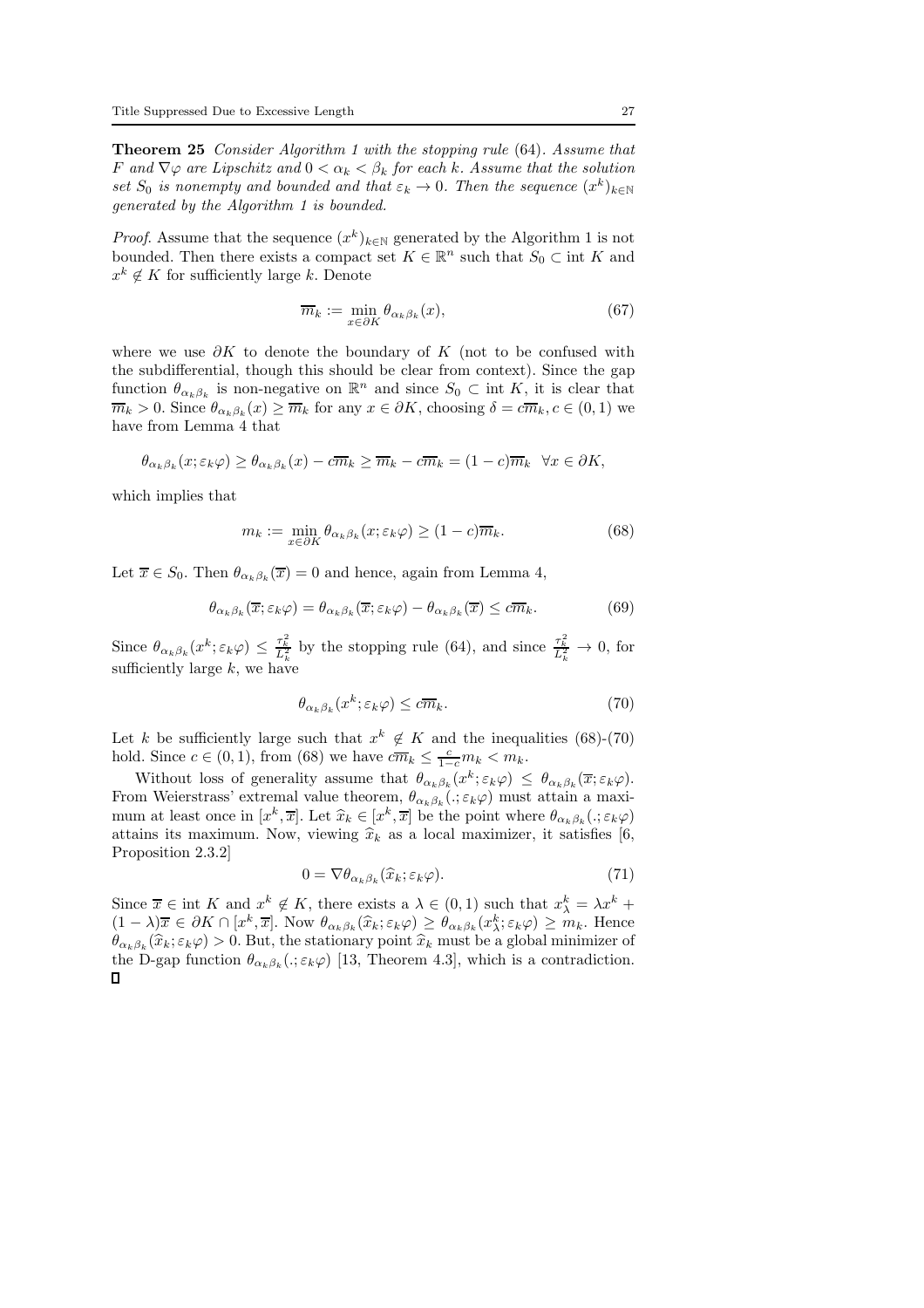### 4.3 Error bounds

Our goal in this section is to develop error bounds for the distance between the solution sets  $S_{\varepsilon}$  and  $S_0$ . In [14, Theorem 4.1] it is shown that, if the solution set  $S_0$  of  $VI(F, \Omega)$  is weakly sharp,  $\Omega$  is compact and F is pseudomonotone<sup>+</sup>, then there exists a positive number  $\alpha$  such that

$$
G(x) \ge \alpha \ d(x, S_0) \quad \forall x \in \Omega. \tag{72}
$$

Hence under these three assumptions, we can have one type of error bound in terms of the dual gap function G for the distance between  $S_{\varepsilon}$  and  $S_0$ . That is, for any  $x_{\varepsilon} \in S_{\varepsilon}$ 

$$
G(x_{\varepsilon}) \ge \alpha \ d(x_{\varepsilon}, S_0) \quad \forall x \in \Omega.
$$

We show that, even in the absence of compactness on  $\Omega$  and the pseudomonotone<sup>+</sup> property on F, we can derive an error bound for  $d(x_{\varepsilon}, S_0)$ .

In the proof of [14, Theorem 4.1], it is shown that when the solution set  $S_0$  of  $VI(F, \Omega)$  is weakly sharp, that is, if (45) holds for  $S_0$ , then there exists a positive number  $\alpha$  such that for any  $x \in \Omega$  and  $\overline{x} = P_{S_0}(x)$ 

$$
\langle F(\overline{x}), x - \overline{x} \rangle \ge \alpha \ d(x, S_0). \tag{73}
$$

We use this fact to construct an error bound along the lines of Theorem 20. We need the following property, which is a stronger condition than (46) and is, to our knowledge, new.

There exist  $\alpha > 0$  and  $\gamma \geq 1$  such that  $\langle F(y), x - y \rangle \ge \alpha \ d(x, S_0)^\gamma \quad \forall x \in \Omega, y = P_{S_0}$  $(74)$ 

**Theorem 26** Let  $\Omega$  and F satisfy Assumption 2 and Assumption 10(i), and let the function  $\varphi$  be convex and differentiable on  $\Omega$ .

(i) Assume that the solution set  $S_0$  is weakly sharp (satisfies (45)) with sharpness constant  $\alpha$ . Then, for any  $\varepsilon > 0$ , and any  $x_{\varepsilon} \in S_{\varepsilon}$ ,

$$
\alpha \ dist(x_{\varepsilon}, S_0) \leq \varepsilon (\varphi(\overline{x}_{\varepsilon}) - \varphi(x_{\varepsilon})), \tag{75}
$$

where  $\overline{x}_{\varepsilon} = P_{S_0}(x_{\varepsilon}).$ 

(ii) Let F be coercive with respect to  $\Omega$ . Suppose that there exist  $\gamma > 1$  and  $\alpha > 0$  such that (74) holds. Then there exists  $\tau > 0$  such that, for all  $\varepsilon > 0$ ,

$$
d(x_{\varepsilon}, S_0)^{\gamma - 1} \le \tau \varepsilon \quad \forall \quad x_{\varepsilon} \in S_{\varepsilon}.
$$
 (76)

In particular,  $S_{\varepsilon}$  is bounded for each  $\varepsilon > 0$ .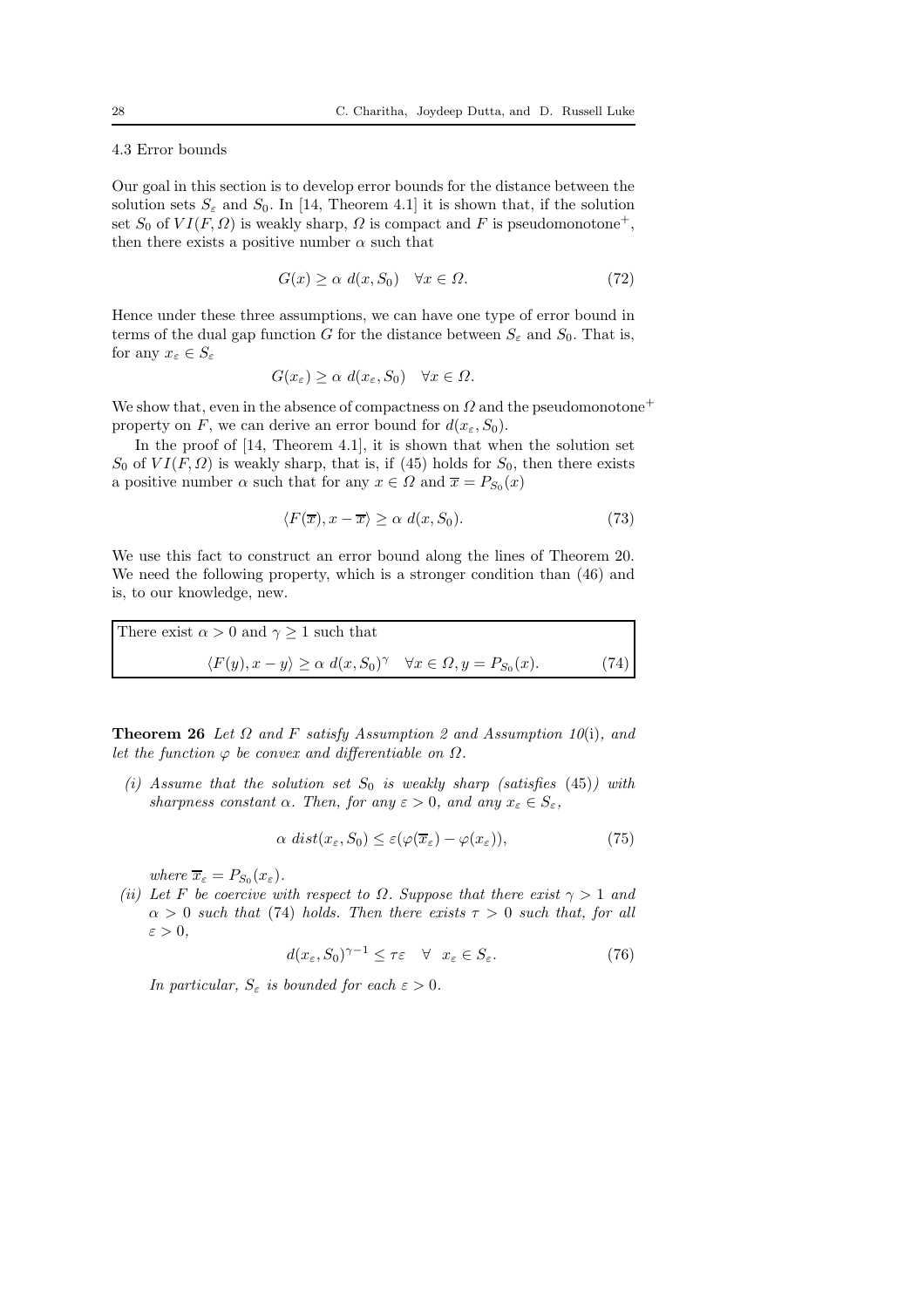*Proof.* We begin with some general observations. Let  $\varepsilon > 0$ . For any  $x_{\varepsilon} \in S_{\varepsilon}$ 

$$
\langle F(x_{\varepsilon}) + \varepsilon \nabla \varphi(x_{\varepsilon}), y - x_{\varepsilon} \rangle \ge 0 \quad \forall y \in \Omega.
$$

Rearranging yields

$$
\langle F(x_{\varepsilon}), x_{\varepsilon} - y \rangle \leq \varepsilon \langle \nabla \varphi(x_{\varepsilon}), y - x_{\varepsilon} \rangle \quad \forall y \in \Omega.
$$

Since F is monotone and  $\varphi$  is convex, for all  $y \in \Omega$ , it holds that

$$
\langle F(y), x_{\varepsilon} - y \rangle \leq \langle F(x_{\varepsilon}), x_{\varepsilon} - y \rangle \leq \varepsilon \langle \nabla \varphi(x_{\varepsilon}), y - x_{\varepsilon} \rangle \leq \varepsilon (\varphi(y) - \varphi(x_{\varepsilon})).
$$

In particular, for  $\overline{x}_{\varepsilon} := P_{S_0}(x_{\varepsilon}) \in \Omega$  (the projection is nonempty by Assumption  $10(i)$ , we have

$$
\langle F(\overline{x}_{\varepsilon}), x_{\varepsilon} - \overline{x}_{\varepsilon} \rangle \le \varepsilon (\varphi(\overline{x}_{\varepsilon}) - \varphi(x_{\varepsilon})). \tag{77}
$$

(i). The inequality, (73), together with (77) immediately yields

$$
\alpha \, d(x_{\varepsilon}, S_0) \leq \varepsilon (\varphi(\overline{x}_{\varepsilon}) - \varphi(x_{\varepsilon}))
$$

as claimed.

(ii). Inequalities (77) and (74) yield

$$
\alpha \ d(x_{\varepsilon}, S_0)^{\gamma} \leq \varepsilon (\varphi(\overline{x}_{\varepsilon}) - \varphi(x_{\varepsilon})). \tag{78}
$$

Since  $\varphi$  is convex real valued,

$$
\langle \nabla \varphi(\overline{x}_{\varepsilon}), x_{\varepsilon} - \overline{x}_{\varepsilon} \rangle \leq (\varphi(x_{\varepsilon}) - \varphi(\overline{x}_{\varepsilon})).
$$

Using Cauchy-Schwarz inequality

$$
-\|\nabla\varphi(\overline{x}_{\varepsilon})\|_2\|x_{\varepsilon}-\overline{x}_{\varepsilon}\|_2\leq \langle \nabla\varphi(\overline{x}_{\varepsilon}),\ x_{\varepsilon}-\overline{x}_{\varepsilon}\rangle\leq \varphi(x_{\varepsilon})-\varphi(\overline{x}_{\varepsilon}).
$$

Since  $\overline{x}_{\varepsilon} := P_{S_0}(x_{\varepsilon})$ , this implies that

$$
- d(x_{\varepsilon}, S_0) \|\nabla \varphi(\overline{x}_{\varepsilon})\|_2 \leq \varphi(x_{\varepsilon}) - \varphi(\overline{x}_{\varepsilon}). \tag{79}
$$

Combining (79) and (78) yields

$$
\alpha d(x_{\varepsilon}, S_0)^{\gamma - 1} \leq \varepsilon ||\nabla \varphi(\overline{x}_{\varepsilon})||_2.
$$

Now, for F and  $\Omega$  satisfying Assumption 2 with F coercive on  $\Omega$ , the solution set  $S_0$  is bounded (Proposition 16(i)). Moreover, by Assumption 9,  $\varphi$  is convex and, by assumption differentiable, on  $\Omega$ , and hence convex and differentiable on  $S_0$ . Consequently,  $\nabla \varphi$  is bounded uniformly on the compact set  $S_0$ . Hence the proof follows with  $\tau = \alpha^{-1}M$  where M is the uniform bound for  $\|\nabla\varphi(\cdot)\|$ .  $\Box$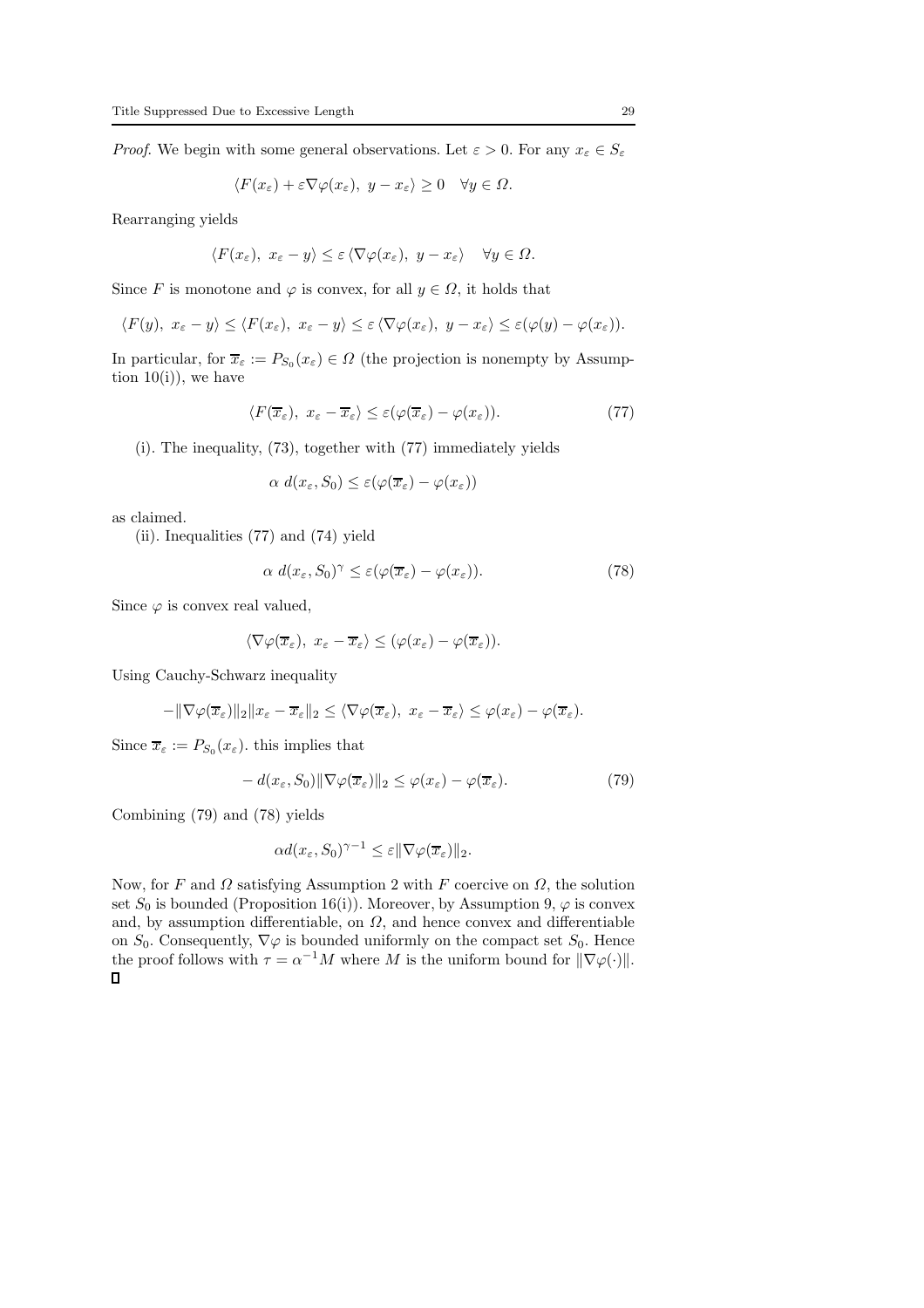#### 5 Numerical Illustration and Conclusion

We illustrate the theory explored in the previous sections and indicate directions for future investigation with numerical experiments on the following simple example.

### 5.1 Best Approximation

#### Example 27 Let

$$
\Omega \equiv \left\{ x = (x_1, x_2, x_3)^T \in \mathbb{R}^3 \mid \langle n, x \rangle = -1, \ x_1 \le 1, n = (0, 1, 1)^T \right\}
$$

and define  $F(x) \equiv x - P_C(x)$  where  $C \equiv \mathbb{R}^3_+ + (0, -1/4, 1/4)$ . We compare two regularizing functions,  $\varphi_1(x) \equiv ||x||_1$  and  $\varphi_2(x) \equiv \frac{1}{2} ||x||_2^2$  (shifted Tikhonov) for the approaches to solving (VI) explored separately in Section 3 and Section 4, namely by solving  $(\mathcal{P}_{G_{\varepsilon\varphi}})$  and  $(\text{GVI}_{T_{\varepsilon}})$  respectively.

For this problem we know the following.

- $-S_0 = \{ (x, -\frac{3}{4}, -\frac{1}{4}) \mid x \in [0,1] \}.$
- $-\underline{S}_{\varphi_j} = \{(0, -\frac{3}{4}, -\frac{1}{4})\}, \ (j = 1, 2).$
- For the regularizer  $\varphi_1$ ,  $S_{G_{\varepsilon\varphi}} = \{(0, -\frac{3}{4}, -\frac{1}{4})\}$  for all  $\varepsilon > 0$ . *Proof sketch*. The nearest points in  $\Omega$  to the point  $x_0 = (0, 0, 0)$  with respect to the  $\ell^1$  norm are points on the line segment  $y(t) = t(0, -1, 1) + (0, 0, -1)$ for  $t \in [0, 1]$ , and this line segment intersects  $S_0$  at the point  $(0, -\frac{3}{4}, -\frac{1}{4})$ , where, we know,  $G(x)$  attains its minimum.
- For the regularizer  $\varphi_2$ , the shifted Tikhonov regularizer,  $S_{G_{\varepsilon\varphi}} \cap S_0 = \emptyset$  for all  $\varepsilon > 0$ .

Proof sketch. The global minimum of  $\varphi_2$  on  $\Omega$ , namely the point  $(0, -1/2, -1/2)$ , does not coincide with those of  $G(x)$  ( $S_0$ ). Moreover,  $\varphi_2$  is strictly convex on  $\Omega$ , so the global minimum of the sum cannot be on  $S_0$  for any value of ε. △

– For the regularization  $\varphi_1$ ,  $S_0 \cap S_{\varepsilon} = \{(0, -\frac{3}{4}, -\frac{1}{4})\}$  and, in fact  $S_{\varepsilon} =$  $\{(0, -\frac{3}{4}, -\frac{1}{4})\}$  for all  $\varepsilon > 0$ .

*Proof sketch.* Again, because the nearest point in  $\Omega$  to the origin with respect to the  $\ell^1$  norm are all points  $y(t) = t(0, -1, 1) + (0, 0, -1)$  for  $t \in [0,1]$ , and this line segment intersects  $S_0$  at the point  $(0, -\frac{3}{4}, -\frac{1}{4})$ , by Theorem  $17(iii)$  the claim follows.

- The regularization  $\varphi_2$  in  $(GVI_{T_{\varepsilon}})$  is not exact.
- Proof sketch. For this regularization, a short calculation shows that, for all  $\varepsilon > 0$ ,  $S_{\varepsilon}$  is a unique point on the line segment  $y(t) = t(0, -1, 1) + (0, 0, -1)$ for t in the open interval  $(\frac{1}{4}, \frac{1}{2})$ . This interval does not intersect  $S_0$ , that is,  $S_0 \cap S_{\varepsilon} = \emptyset$  for all  $\varepsilon > 0$ .
- $\lambda \in [0, +\infty)$  are Lagrange multipliers of  $\text{GVI}(\partial \varphi_1, S_0)$ .

The numerical results reported in Table 1 were generated from the same initial point,  $(1, -2, 1)$ .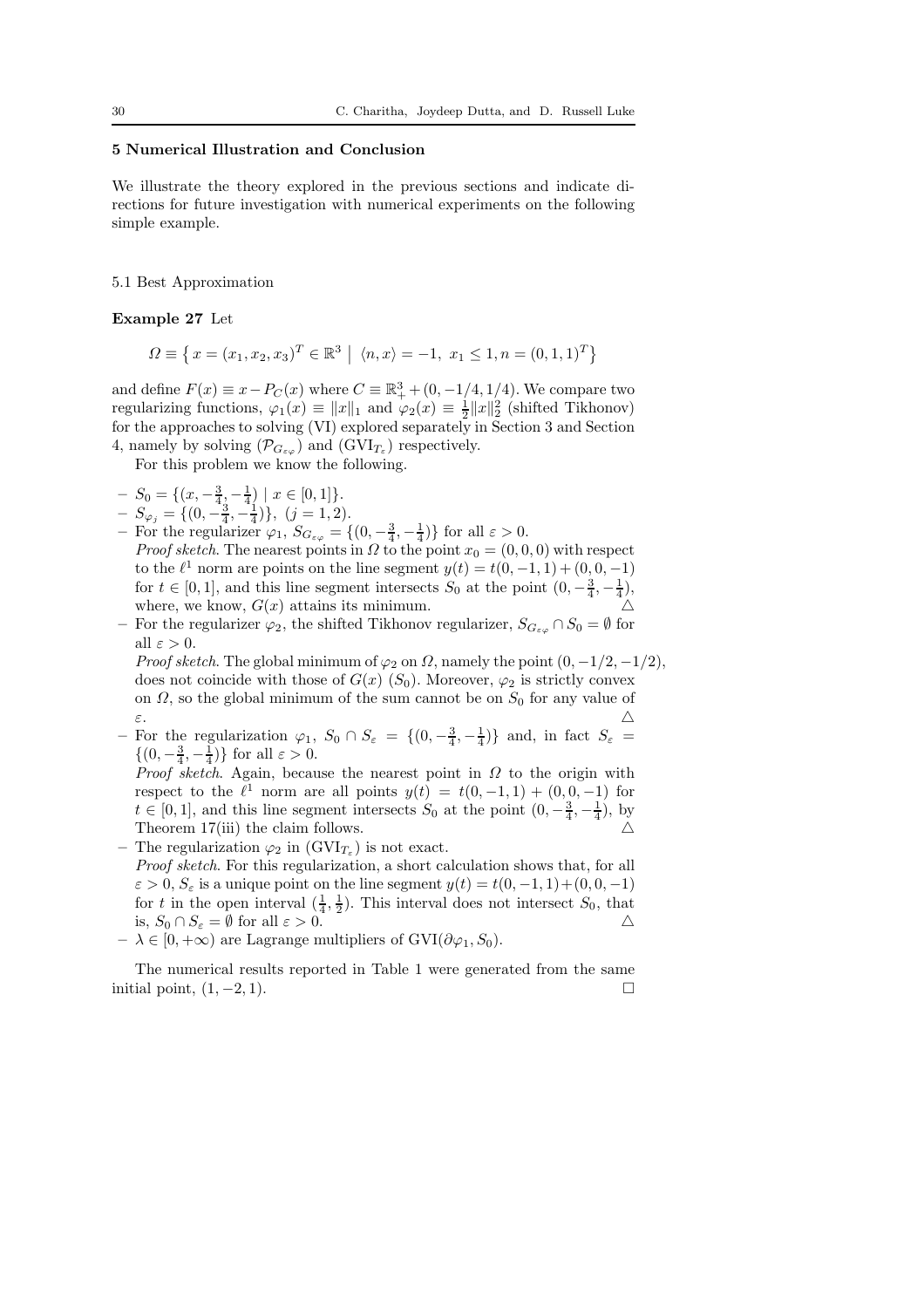| Problem                                                                            | Iteration | $CPU$ (sec) | Distance to Solution    | Distance to $S_0$       |
|------------------------------------------------------------------------------------|-----------|-------------|-------------------------|-------------------------|
| $(\mathcal{P}_{G_{\varepsilon\varphi}}), \varphi = \ell^1, \varepsilon = 0.5$      | 20        | 6.889       | $1.357 \times 10^{-5}$  | $1.357 \times 10^{-5}$  |
| $(\mathcal{P}_{G_{\varepsilon\varphi}}), \varphi = \ell^1, \varepsilon = 0.1$      | 22        | 6.440       | $2.264 \times 10^{-9}$  | $2.264 \times 10^{-9}$  |
| $(\mathcal{P}_{G_{\varepsilon\varphi}}),\, \varphi=\ell^1,\, \varepsilon=0.01$     | 32        | 6.353       | $8.412 \times 10^{-10}$ | $8.412 \times 10^{-10}$ |
| $(\mathcal{P}_{G_{\varepsilon\varphi}}),\,\varphi=\ell^{1},\,\varepsilon=0.005$    | 37        | 8.552       | $2.660 \times 10^{-9}$  | $2.660 \times 10^{-9}$  |
| $(\mathcal{P}_{G_{\varepsilon\varphi}}),\,\varphi=\ell^1,\,\varepsilon=0.0001$     | 29        | 6.903       | $3.285 \times 10^{-9}$  | $3.285 \times 10^{-9}$  |
| $(\mathcal{P}_{G_{\varepsilon\varphi}}), \varphi = \ell^2, \, \varepsilon = 0.5$   | 8         | 8.650       | $1.768 \times 10^{-1}$  | $1.768 \times 10^{-1}$  |
| $(\mathcal{P}_{G_{\varepsilon\varphi}}), \varphi = \ell^2, \, \varepsilon = 0.1$   | 10        | 8.670       | $5.893 \times 10^{-2}$  | $5.893 \times 10^{-2}$  |
| $(\mathcal{P}_{G_{\varepsilon\varphi}}), \varphi = \ell^2, \varepsilon = 0.01$     | 20        | 11.68       | $6.931 \times 10^{-3}$  | $6.931 \times 10^{-3}$  |
| $(\mathcal{P}_{G_{\varepsilon\varphi}}), \varphi = \ell^2, \, \varepsilon = 0.005$ | 19        | 12.85       | $3.500 \times 10^{-3}$  | $3.500 \times 10^{-3}$  |
| $(\mathcal{P}_{G_{\varepsilon\varphi}}), \varphi = \ell^2, \varepsilon = 0.0001$   | 29        | 23.35       | $6.078 \times 10^{-5}$  | $1.83 \times 10^{-2}$   |
| $(GVI_{T_{\varepsilon}}), \varphi = \ell^1, \varepsilon = 0.5$                     | 71        | .1099       | $7.930 \times 10^{-10}$ | $.7930 \times 10^{-9}$  |
| $(GVI_{T_{\varepsilon}}), \varphi = \ell^1, \varepsilon = 0.1$                     | 74        | .0860       | .0248                   | $.9277 \times 10^{-9}$  |
| $(GVI_{T_{\varepsilon}}), \varphi = \ell^1, \varepsilon = 0.01$                    | 75        | .0868       | .8125                   | $.9653 \times 10^{-9}$  |
| $(GVI_{T_{\varepsilon}}), \varphi = \ell^1, \varepsilon = 0.005$                   | 75        | .0859       | .9063                   | $.9876 \times 10^{-9}$  |
| $(GVI_{T_{\varepsilon}}), \varphi = \ell^1, \varepsilon = 0.0001$                  | 76        | .0883       | .9981                   | $.7570 \times 10^{-9}$  |
| $(GVI_{T_{\varepsilon}}), \varphi = \ell^2, \varepsilon = 0.5$                     | 66        | .1018       | $1.571 \times 10^{-9}$  | $1.179 \times 10^{-1}$  |
| $(\text{GVI}_{T_{\varepsilon}}), \varphi = \ell^2, \varepsilon = 0.1$              | 281       | .3143       | $1.725 \times 10^{-9}$  | $3.21 \times 10^{-2}$   |
| $(GVI_{T_{\varepsilon}}), \varphi = \ell^2, \varepsilon = 0.01$                    | 1910      | 2.153       | $1.763 \times 10^{-9}$  | $3.5 \times 10^{-3}$    |
| $(GVI_{T_{\varepsilon}}), \varphi = \ell^2, \varepsilon = 0.005$                   | 3267      | 3.697       | $1.766 \times 10^{-9}$  | $1.8 \times 10^{-3}$    |
| $(GVI_{T_{\varepsilon}}), \varphi = \ell^2, \varepsilon = 0.0001$                  | 6932      | 7.621       | $1.768 \times 10^{-9}$  | $3.54 \times 10^{-5}$   |

**Table 1** Comparison of optimization models  $(GVI_{T_{\varepsilon}})$  and  $(\mathcal{P}_{G_{\varepsilon\varphi}})$  with different regularizations  $(\ell^1$  or  $\ell^2)$  and different regularization parameters  $\varepsilon$ .

Example (27) has been purposely designed for simplicity - there are clearly other ways to solve the variational inequality. Recognizing that the problem is one of finding nearest points on the half-plane  $\Omega$  to the shifted orthant, simple alternating projections would converge to an exact solution finitely, without recourse to regularization. Our purpose, however, is not to explore efficient algorithms for solving this particular problem, but rather to illustrate the theory of (exact) regularization and to underscore the possible advantages of different modelling approaches.

The optimization problem  $(\mathcal{P}_{G_{\varepsilon\varphi}})$  was solved using Matlab's fmincon with an interior point solver. Evaluation of the dual gap function  $G$  given by  $(8)$  also involves solving an optimization problem. For the problem in Example (27) this has an explicit representation, but in general this will not be the case. We therefore evaluate the dual gap function numerically so that the experimental results will accurately simulate a practical implementation.

There are a variety of ways to solve  $(GVI_{T_{\varepsilon}})$ . We briefly describe an approach here where the error bounds derived in Section 4.3 are put to use. This is an Armijo descent type algorithm by Li and Ng applicable for a Lipschitz, coercive mapping [13]. Hence, the analysis of Li and Ng applies to the problem  $VI(T_{\varepsilon}, \Omega)$ , with appropriate assumptions on F and  $\varphi$  under which  $T_{\varepsilon}$  is Lipschitz and coercive on  $\Omega$ . This method uses the descent direction

$$
d^k := \begin{cases} y_{\alpha_k, \varepsilon_k}^{\varphi}(x) - y_{\beta_k, \varepsilon_k}^{\varphi}(x), & \text{if } c_k \|x - y_{\alpha_k, \varepsilon_k}^{\varphi}(x)\| \le \|y_{\alpha_k, \varepsilon_k}^{\varphi}(x) - y_{\beta_k, \varepsilon_k}^{\varphi}(x)\|, \\ y_{\alpha_k, \varepsilon_k}(x) - x, & \text{otherwise}; \end{cases}
$$
(80)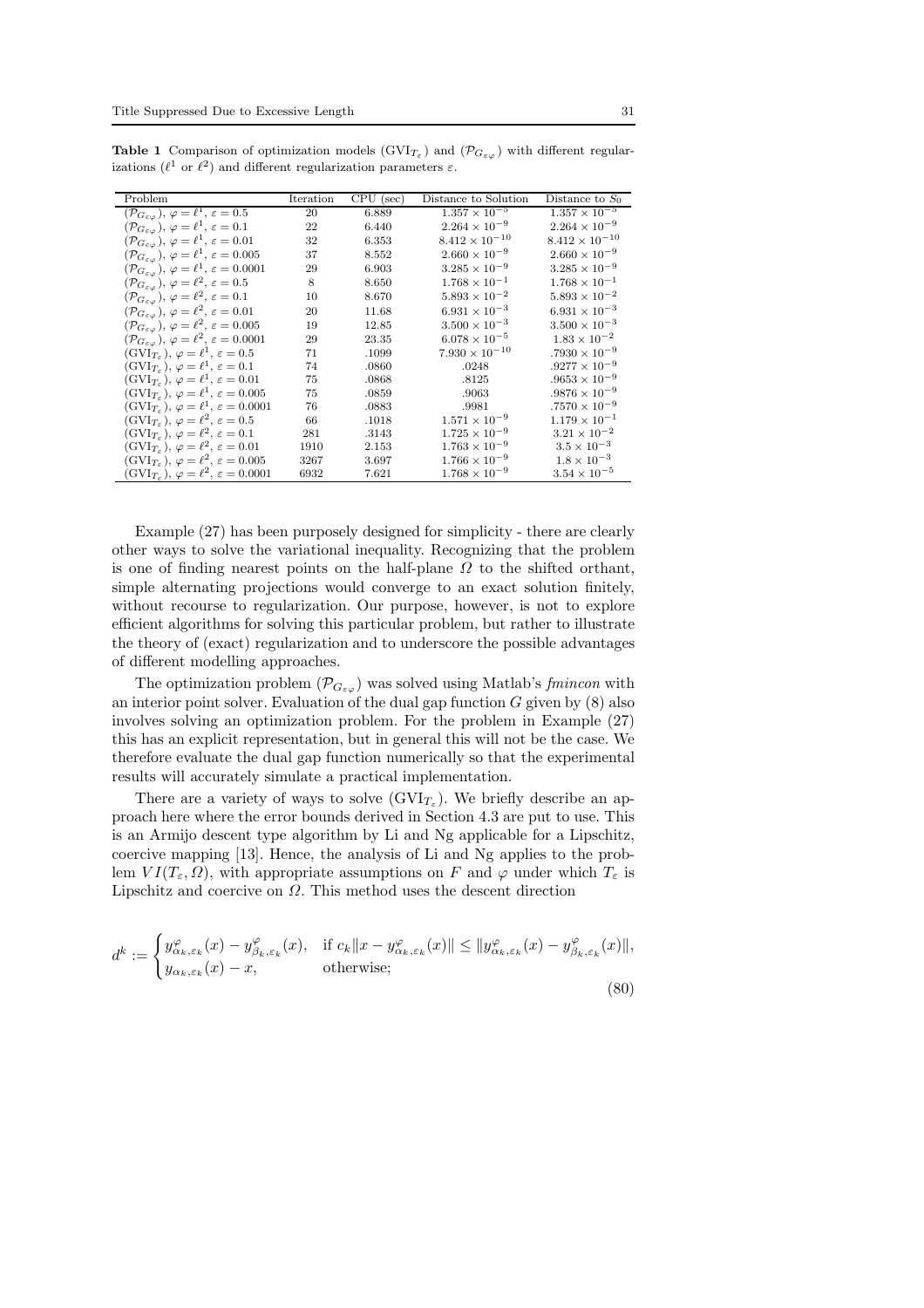.

where  $y^{\varphi}_{\alpha_k,\varepsilon_k}(x) = P_{\Omega}[x - \frac{1}{\alpha_k}T_{\varepsilon_k}(x)]$ , the point where the supremum in  $\theta_{\alpha_k}(x, \varepsilon_k \varphi)$ is attained and  $c_k$  is chosen to satisfy

$$
c_k \le \min\left\{1, \frac{\beta_k - \alpha_k}{2(L_k^{\theta} + \beta_k)}\right\}
$$

Here  $L_k^{\theta}$  is the Lipschitz constant of  $\theta_{\alpha_k\beta_k}(.,\varepsilon_k\varphi)$  on  $Lev_k^{\theta} = \{x : \theta_{\alpha_k\beta_k}(x;\varepsilon_k\varphi) \le$  $\theta_{\alpha_k\beta_k}(x^{k,0}; \varepsilon_k\varphi)$ , where  $x^{k,0}$  is the chosen initial point for the inner iteration for each  $k$ . It has a step rule that finds the smallest non-negative integer  $m$ such that,

$$
\sqrt{\theta_{\alpha_k\beta_k}(x^{k,j} + \gamma_k^m d^{k,j}, \varepsilon_k \varphi)} - \sqrt{\theta_{\alpha_k\beta_k}(x^{k,j}, \varepsilon_k \varphi)} \le -\frac{\delta_k}{4} \gamma_k^m \|d^k\|,
$$

and updates  $x^{k,j}$  as

$$
x^{k,j+1} = x^{k,j} + t_{k,j}d^{k,j} \text{ where } t_{k,j} = \gamma_k^m, \gamma_k \in (0,1),
$$

where the constant  $\delta_k$  chosen for a strongly monotone map  $T_{\varepsilon_k}$  satisfies [13, Remark 4.3]

$$
\delta_k \le \min\left\{\frac{1}{2}\sqrt{\frac{\beta_k-\alpha_k}{2}}, \frac{\sqrt{2}c_k\mu_{\alpha_k\beta_k}^k}{\sqrt{\beta_k-\alpha_k}}\right\},\,
$$

and  $\mu_{\alpha_k\beta_k}^k$  is the modulus of strong monotonicity of  $T_{\varepsilon_k}$ . We use an estimate for  $L_k^{\theta}$  and a step size  $\gamma_k = .9$  for all k. We note that, since  $P_C$  for  $C \equiv \mathbb{R}^3_+ + (0, -\frac{1}{4}, \frac{1}{4})$  is nonexpansive, the Lipschitz constant of F defined by  $I - P_C$  where I is the identity mapping, is  $L = 2$ .

- The regularizer  $\varphi_2 = \frac{1}{2} || \cdot ||_2^2$ : Since the modulus of strong monotonicity of  $\nabla \varphi_2$  is  $\rho = 1, T_{\varepsilon_k}$  is strongly monotone with modulus of strong monotonicity  $\varepsilon_k$  and hence  $\delta_k$  in this case is chosen to satisfy

$$
\delta_k \le \min\left\{\frac{1}{2}\sqrt{\frac{\beta_k - \alpha_k}{2}}, \frac{\sqrt{2}c_k \varepsilon_k}{\sqrt{\beta_k - \alpha_k}}\right\}.
$$

Note that  $T_{\varepsilon_k}$  is Lipschitz on  $\Omega$ . Since  $T_{\varepsilon_k}$  is strongly monotone, it is coercive too on  $\Omega$  [13, Remark 2.1]. So, we can apply the method also calculate the error bound  $p_k$  in (64). Noting that the Lipschitz constant of  $\nabla \varphi_2$  is  $M = 1$ , choosing  $\alpha_k = 1$  and  $\beta_k = 2$  for all k, the constant  $L_k$ in (63) is calculated as  $L_k = \frac{\beta_k + L + \varepsilon_k M}{\varepsilon_k \rho} \sqrt{\frac{2}{(\beta_k - \alpha_k)}} = \frac{4 + \varepsilon_k}{\varepsilon_k}$  $\sqrt{2}$ . We choose  $\tau_k = 10^{-8}/\varepsilon$  in the tolerance  $p_k = \frac{\tau_k^2}{L_k^2}$  in (64).

– The regularizer  $\varphi_1 = \|\cdot\|_1$ : There is no available theory. We include this experiment to indicate the potential for this approach, and, hopefully, to inspire more research to explain these results.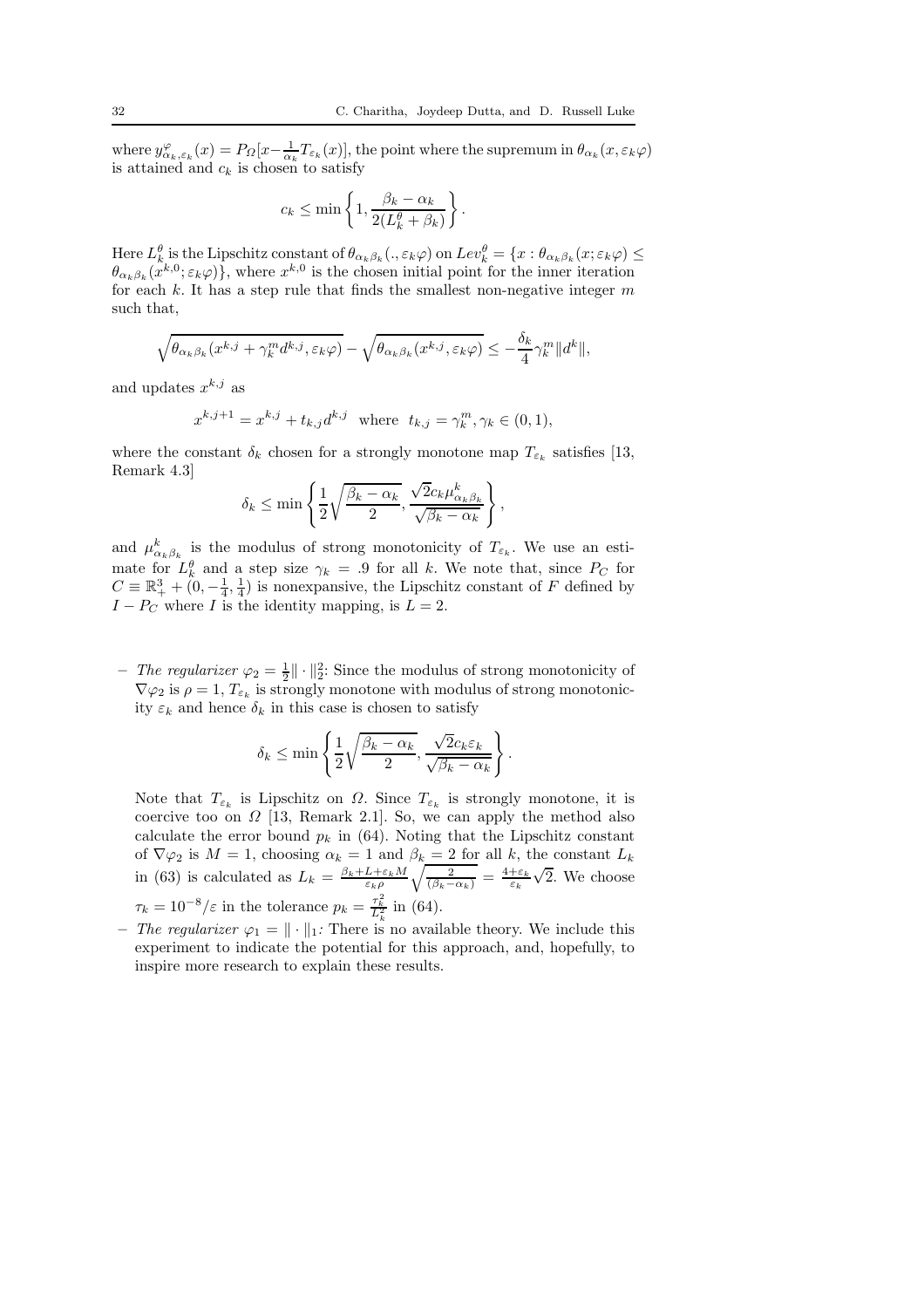Remark 3 A few trends from Table 1 are worth noting before we conclude. First, while exact regularization of  $(\mathcal{P}_{G_{\varepsilon\omega}})$  converges to a solution of the unregularized variational inequality, it requires more iterations than (inexact) regularization via the  $\ell^2$  norm. Nevertheless, the per iteration computational cost, as shown by the CPU times, indicates that the nonsmooth regularization is still more efficient. This could be due to our solution technique for the smooth regularization. If a more efficient method for smooth regularization were available, an iteratively regularized problem, along the lines of Algorithm 1, could be a reasonable strategy. Such a strategy is made possible by the error bound established in Theorem 20. For direct regularization following model  $(\text{GVI}_{T_\varepsilon})$ , we have implemented Algorithm 1 with stopping criteria given by the error bounds established in Theorem 23. This performs as expected for smooth regularization. The distance to the solution to the regularized problem is reported according to the upper bound established in Theorem 23. What is not covered by the theory developed here are the results of our solution to model ( $\text{GVI}_{T_{\varepsilon}}$ ) with the nonsmooth regularization  $\varphi = \|\cdot\|_1$ . Since we know the answer, we monitored the distance of the iterates to the solution of the regularized and unregularized problems. The gap functions and stopping criteria developed for the case of smooth regularization was not useful or even remotely informative regarding the progress of the iterates. Nevertheless, the direction choice and backtracking procedures appear to function well for this example. The algorithm appears to move quickly to the set  $S_0$ , but then cannot make further progress to the solution to the regularized problem, which consists of a single element from  $S_0$ . Finally, we note that, as indicated by the tabulated CPU times, the iteration counts should only be used as an indication of the relative computational complexity. One iteration of the method of Li and Ng for solving  $(GVI_{T_{\varepsilon}})$  is a tiny fraction of the computational cost of one iteration of our approach to solving  $(\mathcal{P}_{G_{\varepsilon,o}})$ .

### 5.2 Conclusion

Our inspiration for this study was the theory of exact regularization in optimization developed in [11]. As with optimization, exact regularization for variational inequalities is closely related to the existence of Lagrange multipliers for a related optimization problem, namely  $(\mathcal{P}_{\varphi,G})$  (Definition 15. We have found that the dual gap function defined by (8) plays a central role here. The dual gap function is difficult to work with in practice since it is itself the supremum of a nonlinear objective. We determined that, even in the absence of exact regularization, it is possible to establish error bounds for both model approaches to the true solution set introducing the notion of weak-sharp minimum of degree  $\gamma$  defined by (46) and (74) respectively. Two avenues for further exploration present themselves. One direction is an investigation of efficient numerical strategies based approximations to the dual gap functional G. The second direction is an investigation of generalized variational inequalities to accommodate nonsmooth, set-valued regularization for regularized variational